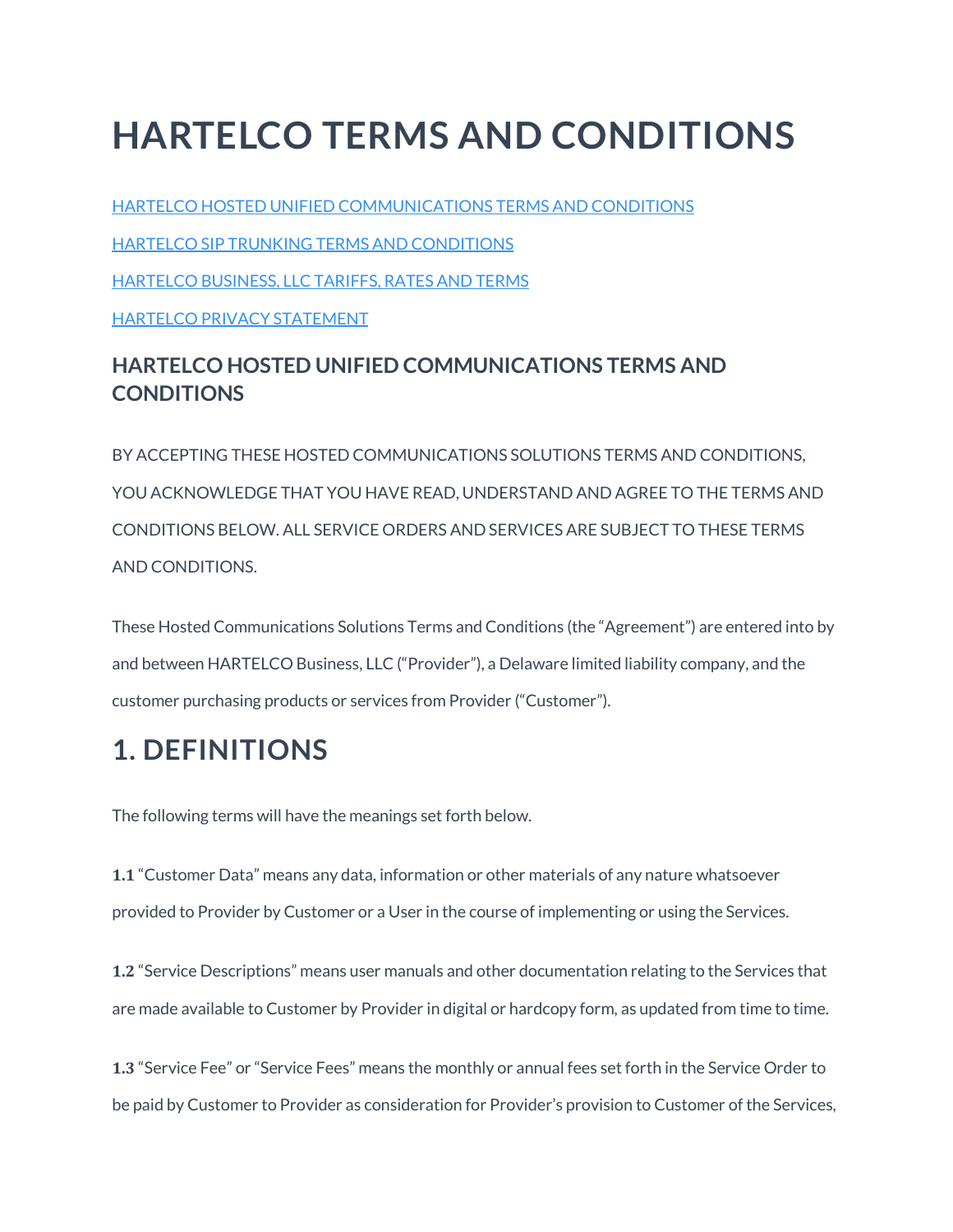but does not include usage fees, taxes or regulatory fees or surcharges, which Customer must pay in addition to the Service Fees.

**1.4** "Service Order" means an order for Services or products.

**1.5** "Service Plan" means the monthly or annual subscription plan a Customer agrees to in the Service Order.

**1.6** "Service Order Addendum" means a Service Order agreed to by Customer subsequent to the initial Service Order.

**1.7** "Services" means the products or services that are being provided to Customer as described in the Service Order, including any Additional Services set forth in a Service Order Addendum accepted by Provider.

**1.8** "Software" means any proprietary software owned by, licensed by or which Provider has a right to sublicense that is used in or used to provide the Services. "Software" includes, without limitation, any application that Provider makes available to the Customer for use on a mobile device.

**1.9** "User" means a user of the software, client, mobile application or other web-based application, equipment, feature or functionality provided by Provider in conjunction with the Services.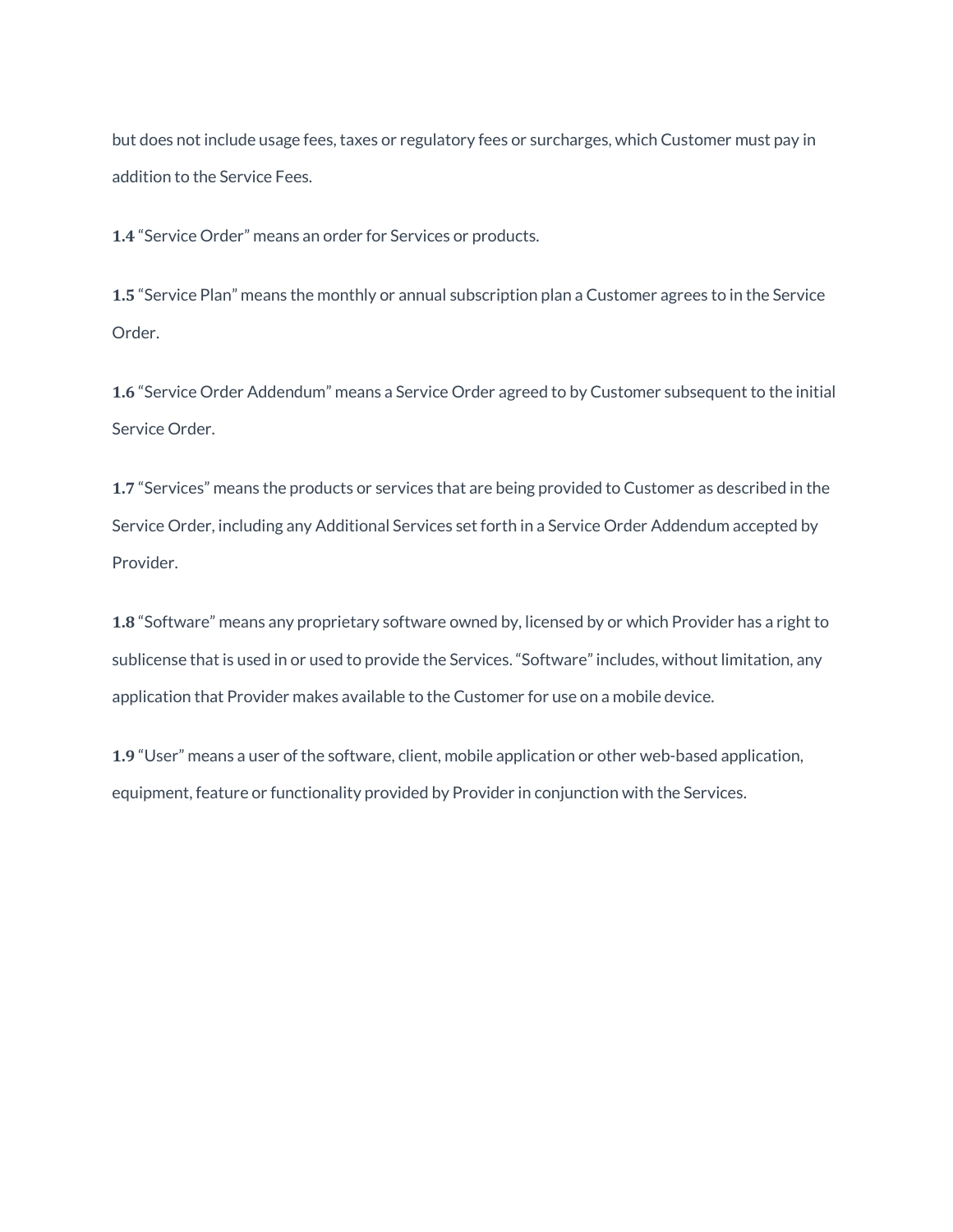#### **2. SERVICES**

**2.1 Generally.** Provider will provide the Services set forth in an accepted Service Order subject to the terms and conditions of this Agreement. Provider hereby grants Customer limited, revocable, nonexclusive, non-transferable access to the Services for use by the number of Users set forth in the Service Order, for Customer's own internal business purposes. Provider grants Customer a limited, revocable, non-exclusive, non-transferable right to use the Services Descriptions in connection with its use of the Services. Each Service Order will be subject to Provider's acceptance, which will be deemed given if Provider thereafter provides the Services to Customer.

**2.2 Conditions.** Customer agrees that Provider's obligations to provide the Services are expressly conditioned upon (a) Customer's payment of the fees as and when due, and (b) Customer's satisfaction of the technical requirements set forth in the Services Descriptions for the Services made available to Customer by Provider, as the same may be updated by Provider from time to time.

**2.3 Additional Services.** Customer may request an increase in Users or additional Services at any time during the Term (any such increase, "Additional Services") by submitting a Service Order Addendum setting forth the specific Additional Services desired. Each Service Order Addendum will be subject to Provider's acceptance, which will be deemed given if Provider thereafter provides the Additional Services to Customer. Upon acceptance by Provider, such Service Order Addendum will be deemed an amendment to the Agreement, subject to all of the terms and conditions herein, and the Service Fees will be increased to reflect the Additional Services, subject to the same pricing and payment terms as are set forth in the Service Order or the Service Order Addendum as applicable.

#### **3. TERM**

This Agreement will commence on the date Provider accepts the Service Order and will continue for the period of time specified in the Service Order (the "Initial Term"). At the end of the Initial Term, the Agreement will automatically renew for an additional one-year period (a "Renewal Term"), and will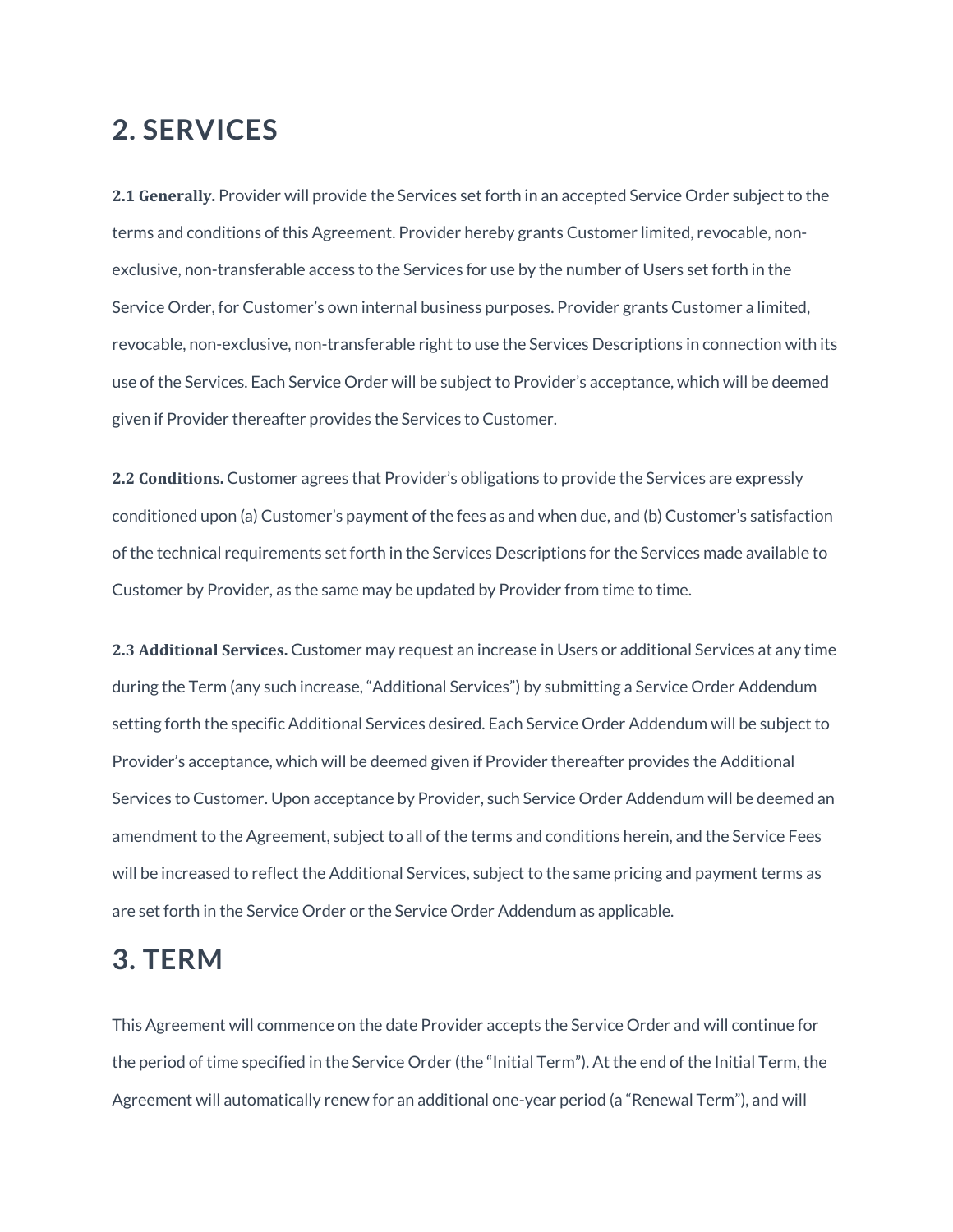renew at the end of each Renewal Term for an additional one-year Renewal Term, unless either party provides the other party, at least thirty (30) days prior to the end of the Initial Term or applicable Renewal Term, written notification in accordance with Section 20.1 of its desire to cancel the Services. The Initial Term and any Renewal Terms are collectively the "Term".

### **4. TERMINATION**

**4.1 Early Termination by Customer.** If Customer terminates the Agreement, or some of the Services provided under the Agreement, before the end of the Initial Term or any Renewal Term (the "Terminated Term"), Provider will charge Customer, and Customer will pay, an early termination charge equal to 100% of the monthly Service Fee for the terminated Services, multiplied by the number of months remaining in the Terminated Term on the date of termination. The early termination charge is in addition to the full monthly Service Fee payable for the month of, and months prior to, termination. Provider will also charge Customer, and Customer will pay, (a) any unpaid recurring or non-recurring charges waived by Provider at the beginning of or during the Terminated Term, and (b) the difference between the MSRP and the price paid by Customer for any equipment purchased at the beginning of or during the Terminated Term. If Customer or its User transfers or ports its phone number to a service provider other than Provider, Customer must also contact Provider to terminate the Services provided to Customer by Provider.

#### **4.2 Termination by Provider.**

**(a)** Provider is entitled, at its sole discretion, to suspend, terminate or change the Services without advance notice upon any misuse of the Services in any way, Customer's breach of the Agreement, Customer's failure to pay any sum due hereunder, suspected fraud or other activity by Customer or a User that adversely affects the Services, Provider, Provider's network or another customer's use of the Services. Provider will be entitled to determine, at its sole discretion, what constitutes misuse of the Services, and Customer agrees that Provider's determination is final and binding on Customer.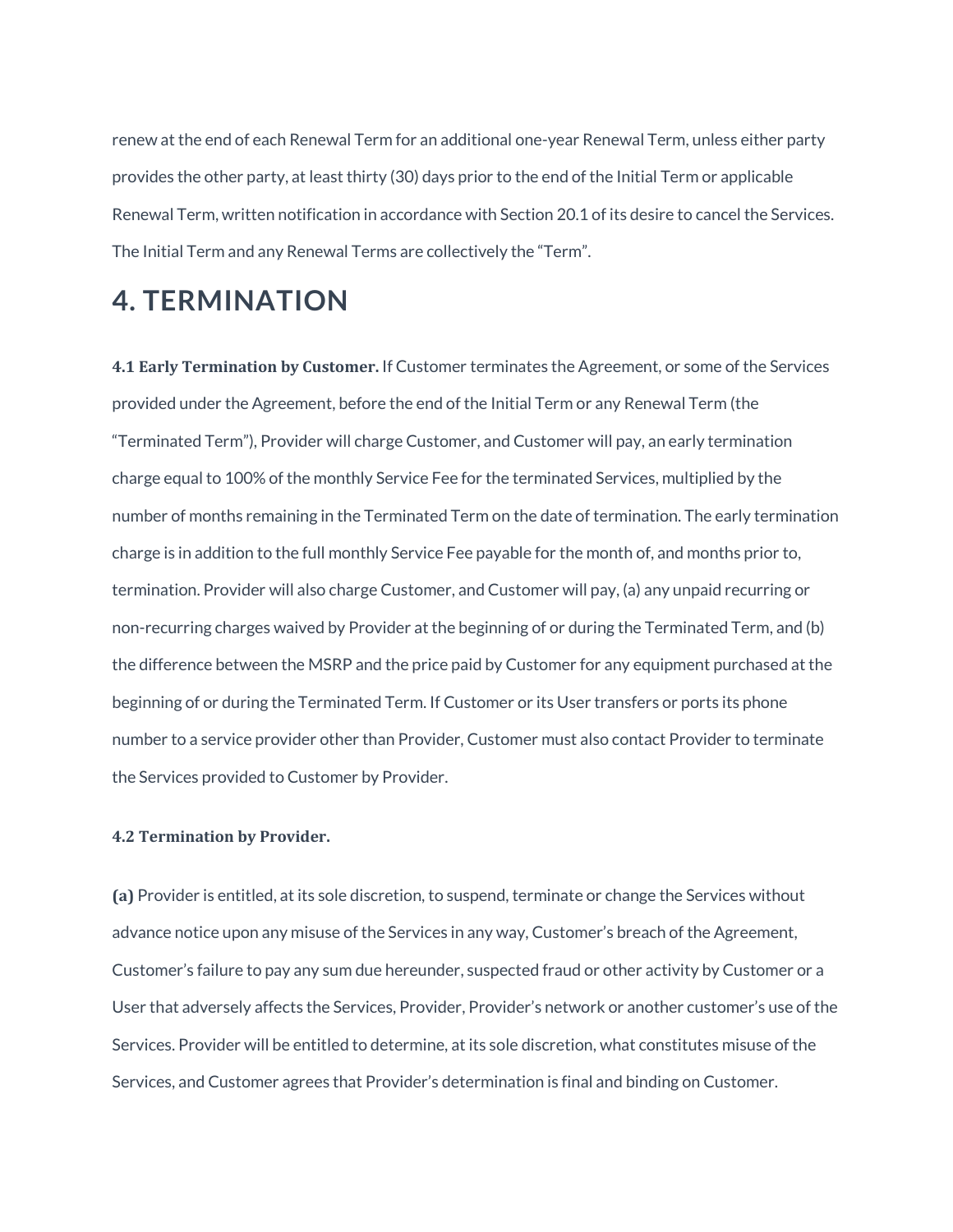Provider may require, and if required, Customer will pay, an activation fee as a condition to changing or resuming a terminated or suspended account.

**(b)** Provider is entitled to terminate any affected portion of the Services if: (i) Provider is prohibited by law from providing such portion of the Services; or (ii) any material rate or term contained herein and relevant to the affected Services is substantially changed by or as a result of any regulation or order issued by any court of competent jurisdiction, the Federal Communications Commission (FCC), any other local, state or federal government authority, or any carrier or Internet service provider.

**(c)** Upon termination of this Agreement under this Section 4.2, Customer will be responsible for the full monthly Service Fee for the month in which termination occurs, in addition to any accrued but unpaid usage and other charges.

## **5. FEES, BILLING AND TAXES**

**5.1 Payment of Service Fees.** Customer will pay the Service Fees for Services ordered by Customer, and all other amounts due under the Agreement, pursuant to the terms of this Section 5.

**5.2 Credit.** The provision of Services is contingent upon establishment of and continuing credit approval by Provider. Customer hereby consents to Provider's procurement of a credit score or report regarding Customer. At any time during the Term, Provider is entitled to require a deposit or other acceptable form of security from Customer, as it deems appropriate. In addition, if requested by Provider, Customer agrees to provide, within two (2) business days of request, appropriate financial records to evaluate Customer's continuing ability to pay. Provider may, immediately and without notice, suspend or terminate the Services if Customer fails to comply with these security obligations. Upon a payment default by Customer not cured in a timely manner, Provider will have the right to offset against any security or deposit held any amounts owed to Provider by Customer, and to invoice and collect all other amounts owed.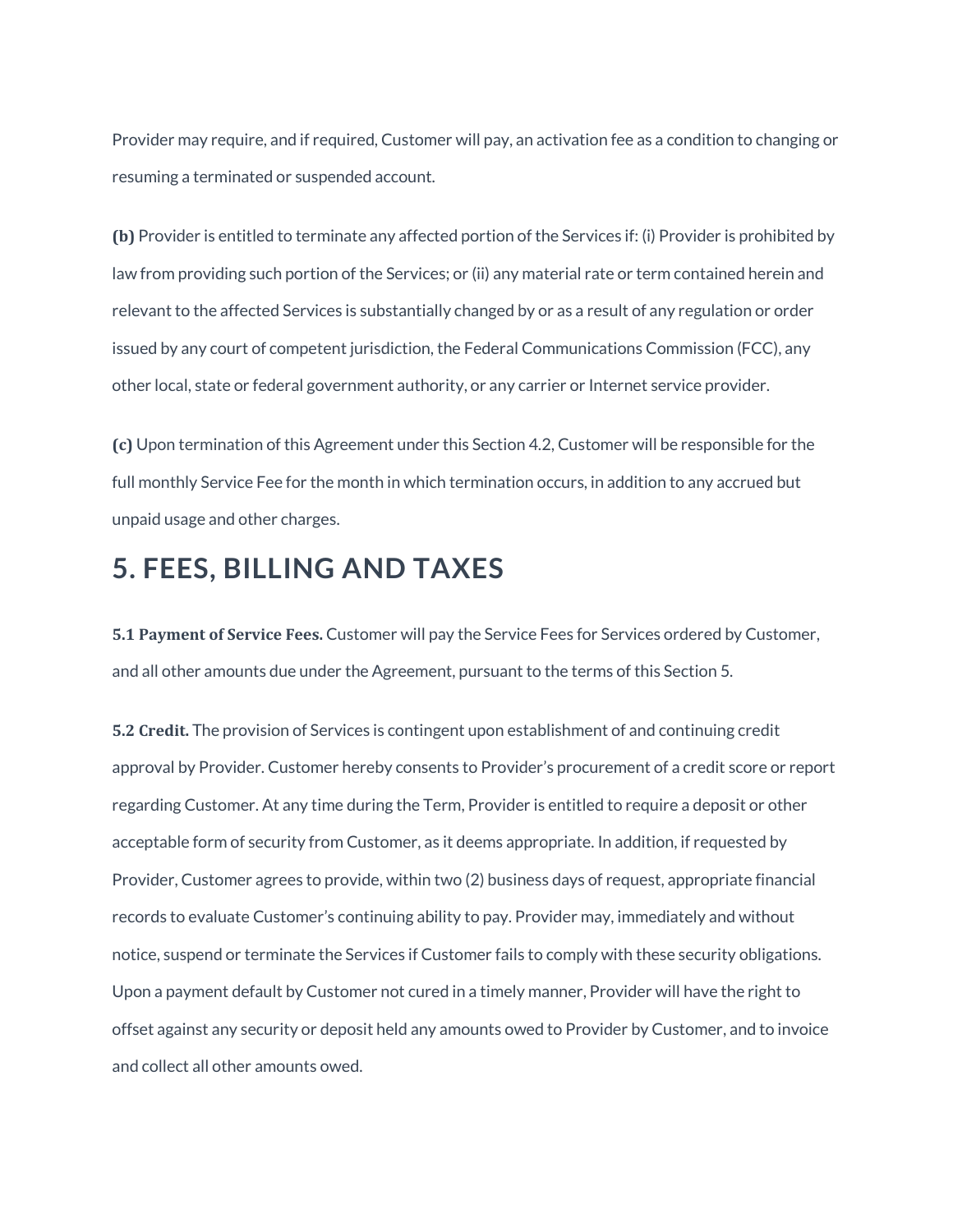**5.3 Billing.** Provider will provide Customer with a monthly online billing statement for the Services provided each calendar month and bill all charges invoiced to Customer's account. Such charges will include monthly service fees, storage charges, activation charges, equipment charges, toll charges, shipping charges, taxes, regulatory recovery fees and any other applicable charges. Monthly Service Fees will be paid in advance of each month's service; any variable charges associated with usage and any other applicable charges associated with such usage shall be billed in arrears. Billing for monthly Service Fees commences upon ordering of the Services, and monthly Services Fees will be billed pro rata in the months in which such Services commence. Customer agrees to provide Provider with complete and accurate contact and payment information, which may include Customer's credit card information, and Customer agrees to advise Provider of any changes thereto. To the extent Customer's payment method is by credit card, Customer authorizes Provider to charge Customer's credit card automatically to pay for Customer's charges. If a charge to Customer's credit card is declined or reversed, or if the account or credit card has expired or been suspended or closed, or if Customer fails to provide Provider with accurate or complete credit card information, Provider may suspend or terminate the Services.

**5.4 Late/Non-payment.** If any charges for the Services are due but unpaid for any reason, Provider may suspend or terminate the Services and all accrued charges will be immediately due, plus a late fee of 1.5% per month. A fee may also be charged to activate a suspended or terminated account. No suspension or termination of the Services or of this Agreement will relieve Customer from paying any amounts due hereunder.

**5.5 Taxes.** All Service Fees and other charges are exclusive of any taxes, surcharges, public utility fees and regulatory fees (including, without limitation, Universal Service Fees and E911 taxes). Such taxes and fees will be billed by Provider and paid by Customer. Taxes and regulatory fees may increase during the Term, and Customer will pay such increased fees commencing with the next monthly bill. Should Customer claim an exemption of any taxes or regulatory fees, Customer must provide official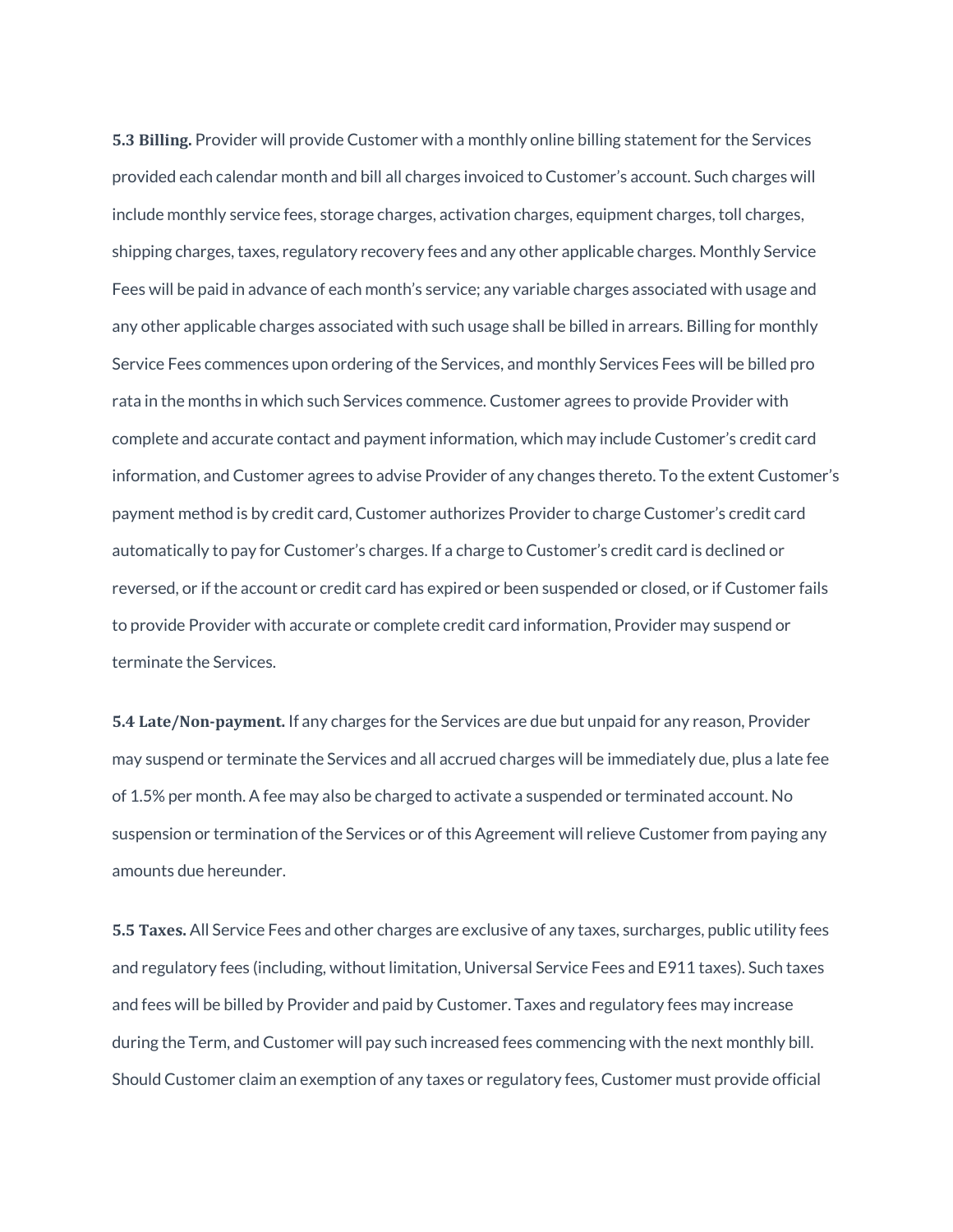documented and certified proof of such exemption. In no event will Provider be liable for any taxes due by Customer or its User, and Customer will defend, indemnify and hold harmless Provider if any claim for taxes or fees is made. If any amounts paid for the Services are refunded by Provider, applicable taxes and regulatory fees may not be refundable.

**5.6 Regulatory Recovery Fee.** A regulatory recovery fee may be charged monthly to offset costs incurred by Provider in complying with inquiries and obligations imposed by federal, state and municipal regulatory authorities and the related legal and billing expenses. This fee is not a tax or charge required or assessed by any government. The regulatory recovery fee will apply to every phone number assigned, including toll free and virtual numbers. The regulatory recovery fee may increase during the Term, and Customer will pay such increased fee commencing with the next monthly bill.

**5.7 Service Fee Changes.** Provider may change the Service Fees, the types of Service Plans and any additional usage charges without advance notice. Provider will post such changes to its website (http://www.Hartelco.com). Notwithstanding the foregoing, the Service Fees agreed upon in Customer's Service Order will not be increased during the Initial Term. With respect to any Renewal Term, the Customer will be charged Provider's then-current Service Fees in effect at the commencement of the Renewal Term.

**5.8 Availability.** Customer acknowledges and agrees that the Services may not be available 100% of the time. Additionally, Services will not be available in the event of interruption in Customer's or its User's internet or broadband service. Provider will not credit Customer for any interruptions in Service.

**5.9 Discounts.** From time to time in its sole discretion, Provider may offer promotions or discounts. Any promotion or discount codes must be provided to Provider upon purchase of the Services. Customer will not be entitled to a subsequent credit for such promotions or discounts if not requested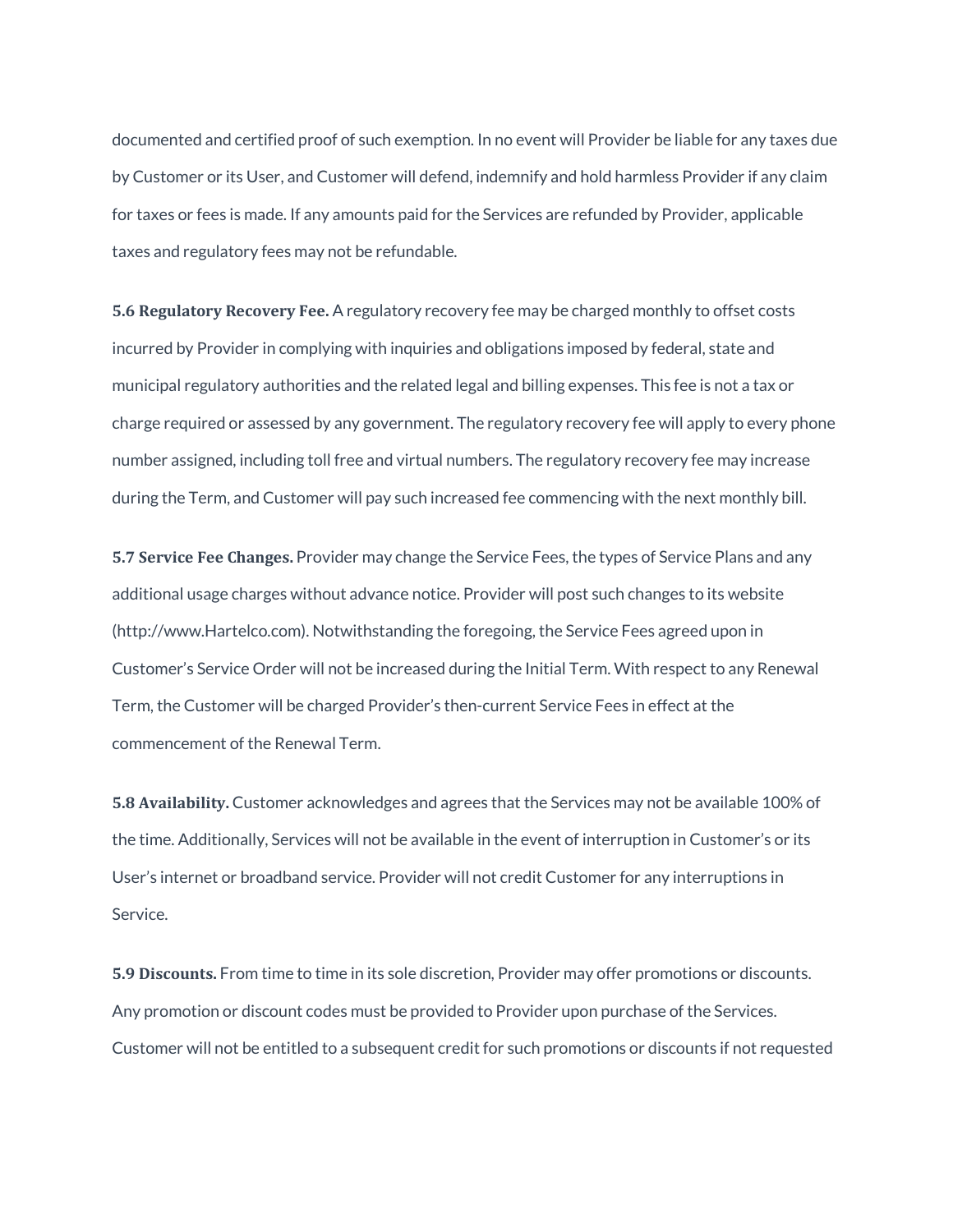at the time of account creation or change of Service. Promotions and/or discounts may not be used cumulatively or be used for Services retroactively.

**5.10 Billing Disputes.** Customer must dispute any charges for the Services in writing to BillingDisputes@Hartelco.com within thirty (30) days of the date of the charge by Provider, or Customer waives any objection and further recourse with regard to such charges. Notwithstanding the foregoing, Customer shall pay all undisputed charges in accordance with this Agreement.

**5.11 Usage Charges.** Every call using the Services that originates or terminates in the Public Switched Telephone Network ("PSTN"), including without limitation other VoIP networks, accrues applicable toll charges. Customer will not be charged for monthly usage within the limits of its then-current Service Plan. Usage which exceeds the limits, if any, of Customer's then-current Service Plan will be charged to Customer in accordance with the Service Descriptions at the rates published at http://www.Hartelco.com. Calls to phone numbers outside the United States and Canada will also be charged to the Customer in accordance with the Service Descriptions at the rates published at http://www.Hartelco.com.

### **6. TELEPHONE NUMBER**

Any telephone number provided by Provider ("Number") to the Customer will be leased and not sold. Provider reserves the right to change, cancel or move the Number should Provider reasonably determine, its sole discretion, that it is required to do so as a result of its agreements with its underlying services providers or for other business purposes related to the provision of the Services.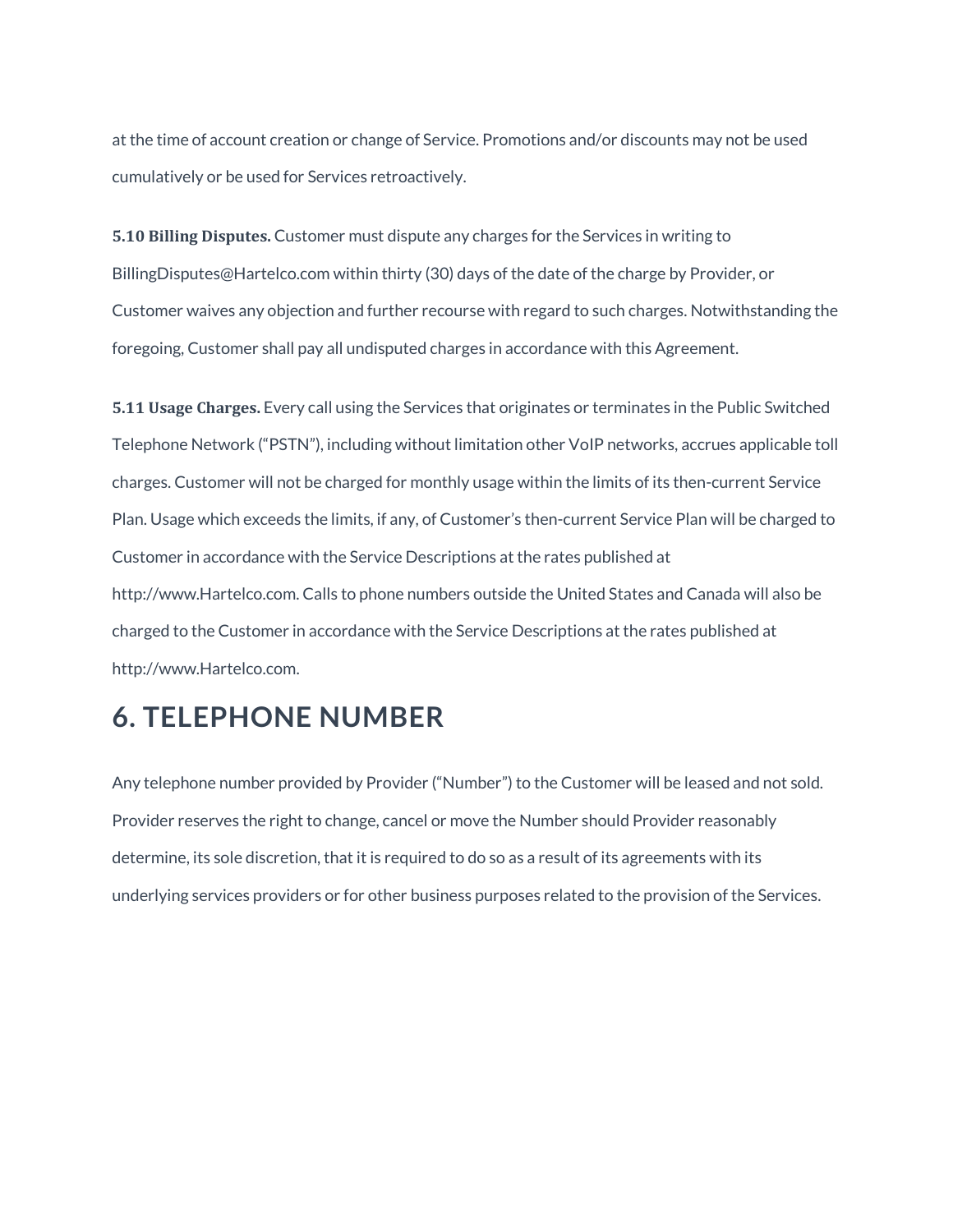## **7. PRIVACY**

The Services use the public Internet and third-party networks to transmit voice communications and data. Provider is not liable for the interception, use or disclosure of Customer's or its User's voice communications or data. Provider does not represent, warrant or covenant that the Services will maintain the privacy or security of Customer's or its Users' voice communications or data. Customer acknowledges and agrees that none of its Customer Data is considered "Customer Proprietary Network Information" under the rules of the Federal Communications Commission. Customer agrees that Provider is entitled to monitor Customer's and Users' use of the Services to protect, maintain, or improve the Services; to prevent fraud or misrepresentation by affirmative acts and/or omissions; to protect Provider, its customers or other third parties affiliated with Provider; or for any other good cause. If required by law, Customer will inform its Users that Provider may monitor the Users' communications and store and use the Users' personally identifiable information as necessary to provide the Services. For Provider's Privacy Policy, please visit http://www.Hartelco.com.

## **8. LICENSE; PROHIBITED USES; CUSTOMER RESPONSIBILITIES; LIMITATIONS**

**8.1** Customer hereby grants to Provider a license to copy, store, record, transmit, display, view, print and use Customer Data, solely to the extent necessary to provide the Services to Customer. Except as expressly provided in this Section 8, Customer grants to Provider no right, title, interest, or license in the Customer Data. Customer represents and warrants that it has all necessary consents and rights to provide personally identifiable information about its Users to Provider, and Customer will provide such information upon reasonable request by Provider.

**8.2** Customer represents and warrants that it will not use the Services for any illegal, fraudulent, improper, or abusive purpose or in any way that interferes with Provider's ability to provide highquality Services to other customers, prevents or restricts other customers from using the Services, or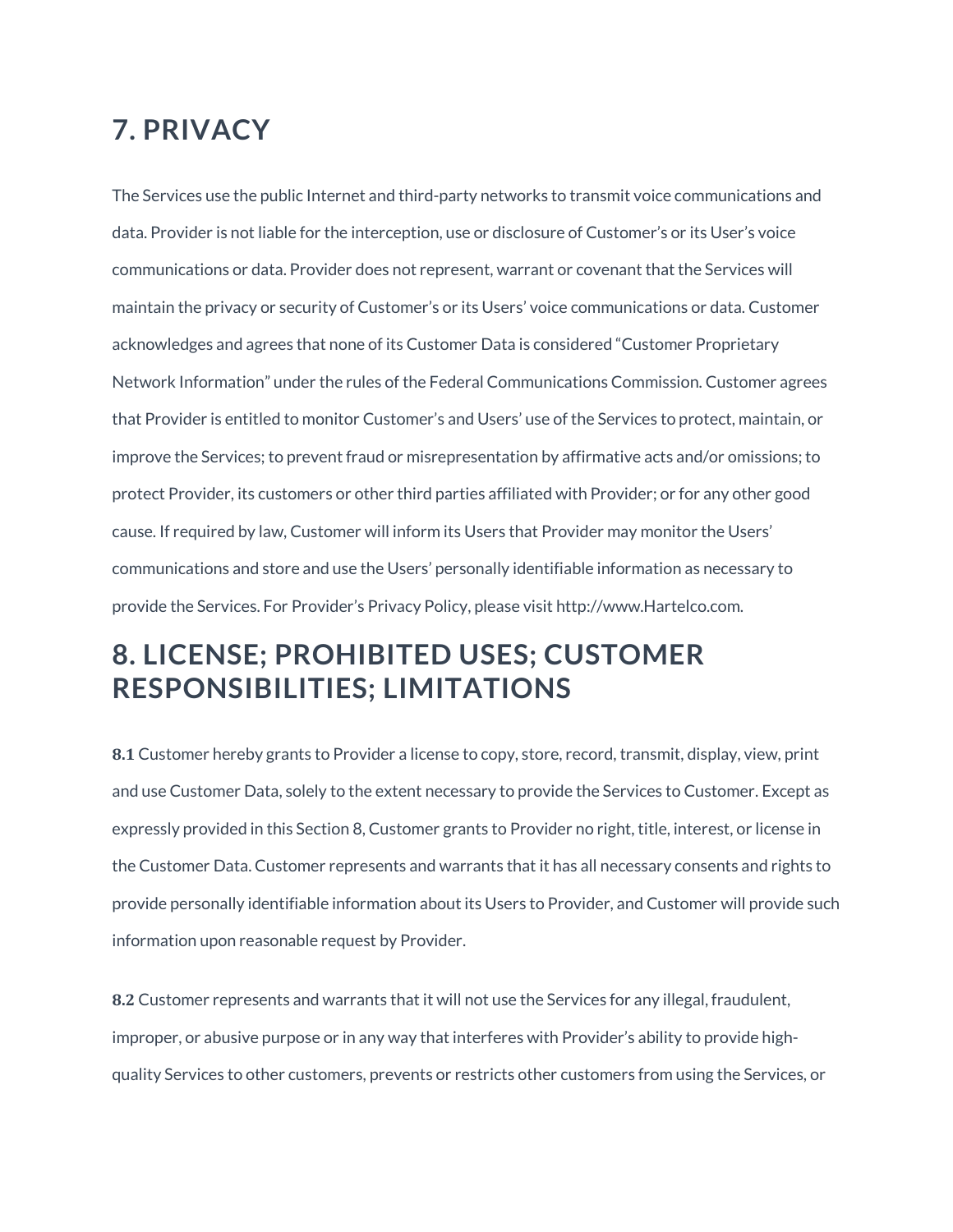damages any of Provider's or other customers' property. If Provider discovers use of the Services for anything other than the permitted uses in this Agreement or for any of the prohibited uses in this Agreement, Provider may at its sole discretion terminate or suspend all or part of Customer's Services and charge any applicable fees for the Services used plus damages caused by such improper use. Prohibited uses include, but are not limited to: (a) behavior that is illegal, obscene, threatening, harassing, defamatory, libelous, deceptive, fraudulent, malicious, infringing, tortious or invasive of another's privacy; (b) sending unsolicited messages or advertisements, including e-mail, voice-mail, text messages or faxes (commercial or otherwise) ("spamming"), or otherwise sending bulk or junk email, voice-mail, text messages or faxes; (c) harvesting or otherwise collecting information about others, including e-mail addresses, without their consent; (d) negligently, recklessly, knowingly or intentionally transmitting any material that contains viruses, time bombs, Trojan horses, worms, malware, spyware or any other programs that may be harmful or dangerous; (e) creating a false caller identity ("ID spoofing") or forged e-mail/text message address or header, or otherwise attempting to mislead others as to the identity of the sender or the origin of any communication made using the Services; (f) transmitting any material that may infringe, misappropriate, or otherwise violate the foreign or domestic intellectual property rights or other rights of third parties; (g) violating any U.S. or foreign law regarding the transmission of technical data or software exported through the Services; (h) using the Services in excess of what, in Provider's sole discretion, would be expected of normal business use, including without limitation allowing more than one user to use a single VoIP line or using a single VoIP line in excess of what would be expected of a single user; (i) using the Services in any way that interferes with other customers' and third parties' use and enjoyment of the Services; (j) using or employing methods and/or devices that are designed or likely to take advantage of, bypass, exploit or otherwise avoid this use policy.

**8.3** Customer understands and agrees that: (a) it will be solely liable for any transmissions sent through the Services under its account or its User's account, including the content of any transmission sent through the Services under its account or its User's account; (b) it will abide by all applicable Provider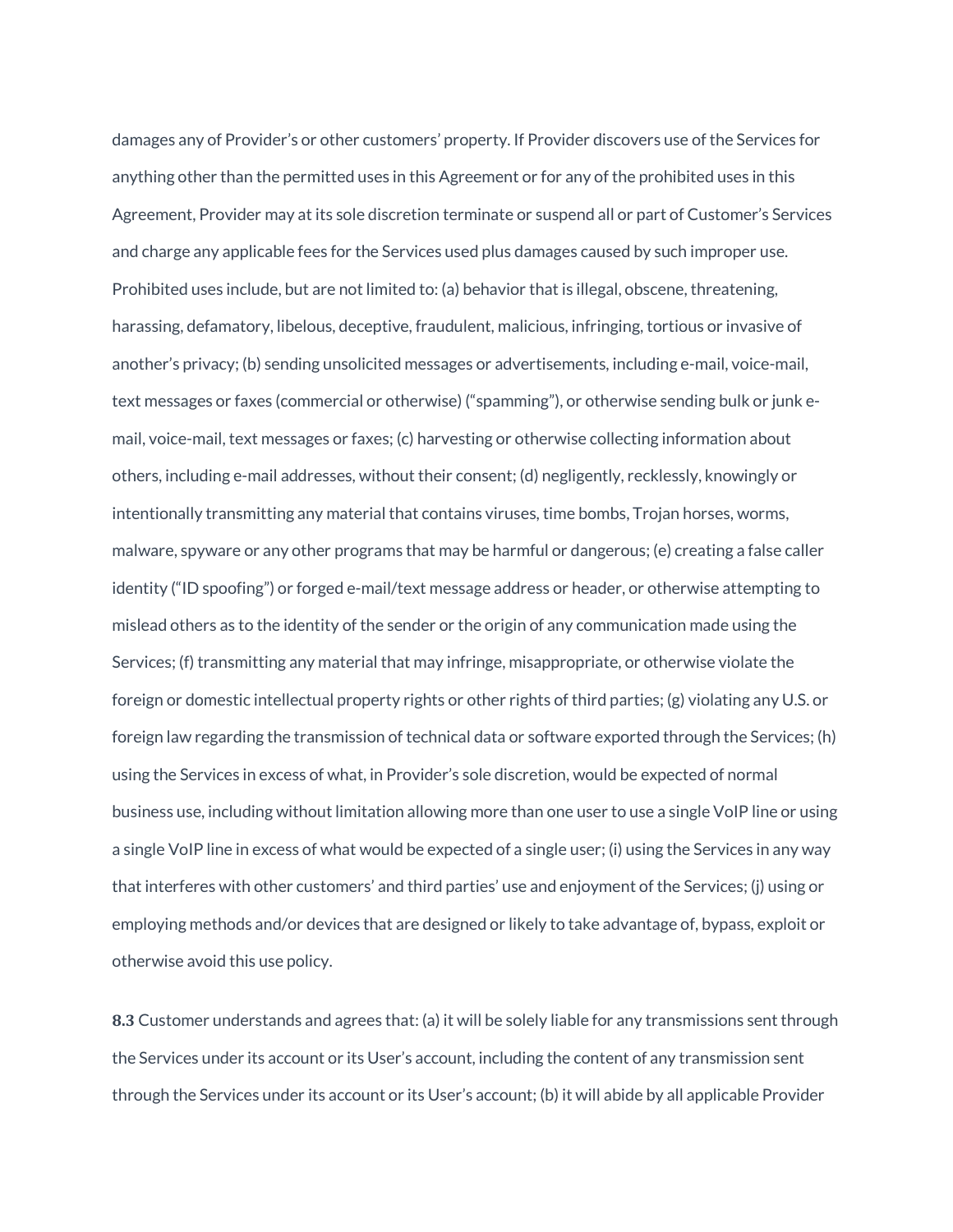policies, procedures and agreements related to the Services; and (c) it will not attempt to gain unauthorized access to the Services, other accounts, computer systems or networks connected to the Services through password mining or any other means.

**8.4** Some of Provider's plans and other Services are offered on an "unlimited" basis. All unlimited plans: (a) may only be used for normal commercially reasonable business use; (b) are provided only for dialog between two individuals at one time per line; (c) are issued on a "one (1) user per line basis", meaning that only one registered User may be assigned to use the Services for any one line; and (d) are subject to additional usage charges, including but not limited to such charges associated with international calling, in accordance with the then-current rates posted to Provider's website (http://www.Hartelco.com). Unlimited plans may not be used for any of the following prohibited uses (which are in addition to the other prohibited uses applicable to all Services): (i) trunking or forwarding a Provider Number to another phone number capable of handling multiple simultaneous calls, or to a private branch exchange (PBX) or a key system; (ii) spamming or blasting (e.g., sending bulk or junk voice-mails, e-mails, text messages or faxes simultaneously); (iii) bulk call-in lines (e.g., customer support or sales call centers, "hotlines", 900 numbers, sports-line numbers, etc.); or (iv) auto-dialing or "predictive" dialing (i.e., non-manual dialing or using a software program or other means to continuously dial or place out-bound calls). In addition, unusually high usage of the Services may impair Provider's ability to provide high-quality Services to others and/or indicate unauthorized use of the Services, in which case Provider may suspend or terminate Customer's account or, upon prior notice, convert Customer's account to a metered calling plan that charges significantly higher usage rates.

**8.5** Customer must report any unauthorized use of the Services to Provider immediately after Customer discovers such use. Customer is responsible for all use of the Services, whether authorized or unauthorized. Customer will be responsible if any of its Users use the Services in a manner prohibited by this Agreement. Customer will be responsible for any act or omission of a User that would be a breach of this Agreement if done by Customer.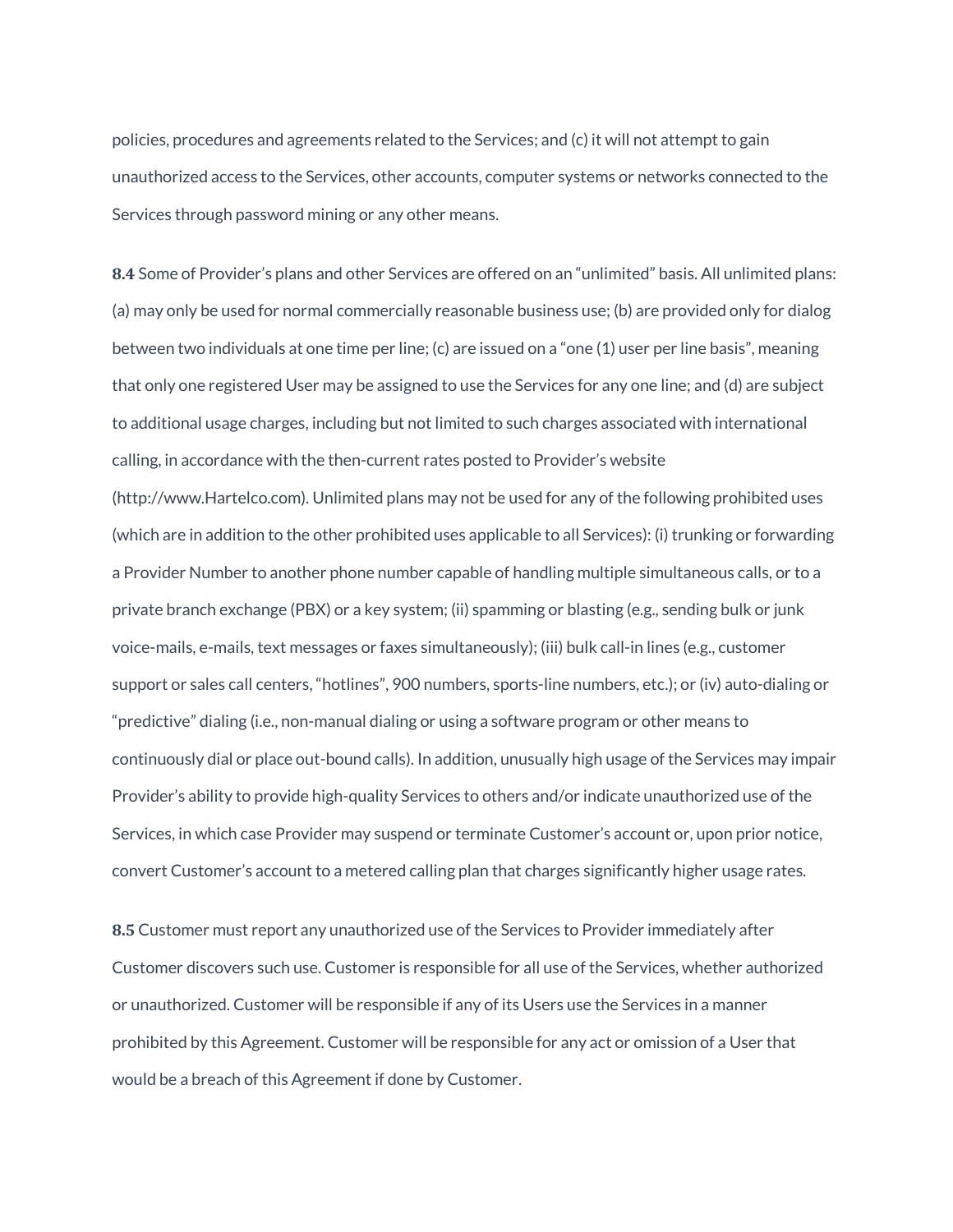**8.6** Customer acknowledges and agrees that the right to use any Services is nonexclusive and nontransferable, and Customer will not permit use of the Services other than for its internal business purposes. Nothing in this Agreement will pass to Customer or any User title to any of the Services, any trade names, trade dress, trademarks, service marks, commercial symbols, copyrightable material, designs, logos and/or any other intellectual property of Provider or its vendors. Customer will not challenge or attempt to register or otherwise protect any of Provider's intellectual property or other rights in the Services.

**8.7** Customer will not: (a) copy or adapt the Services for any purpose, except as specifically permitted under this Agreement; (b) use the Services except in accordance with all applicable laws and regulations, and except as set forth in this Agreement; (c) reverse engineer, translate, decompile, or disassemble the Services; (d) use the Services in any outsourcing, application service provider, timesharing or service bureau arrangement, including, without limitation, any use to provide services or process data for the benefit of, or on behalf of, any third party other than a User; (e) cause or permit the disabling or circumvention of any security mechanism contained in or associated with the Services; or (f) delete, alter, cover, or distort any copyright or other proprietary notices or trademarks with respect to the Services.

**8.8** Customer understands and accepts that, in order to protect Customer against fraudulent use of the Services, Provider may require Customer to contact Provider in order to enable calling to certain calling destinations.

**8.9** Customer will execute such other documents, provide such other information, and affirmatively cooperate with Provider, all as may be reasonably required by Provider relevant to providing the Services.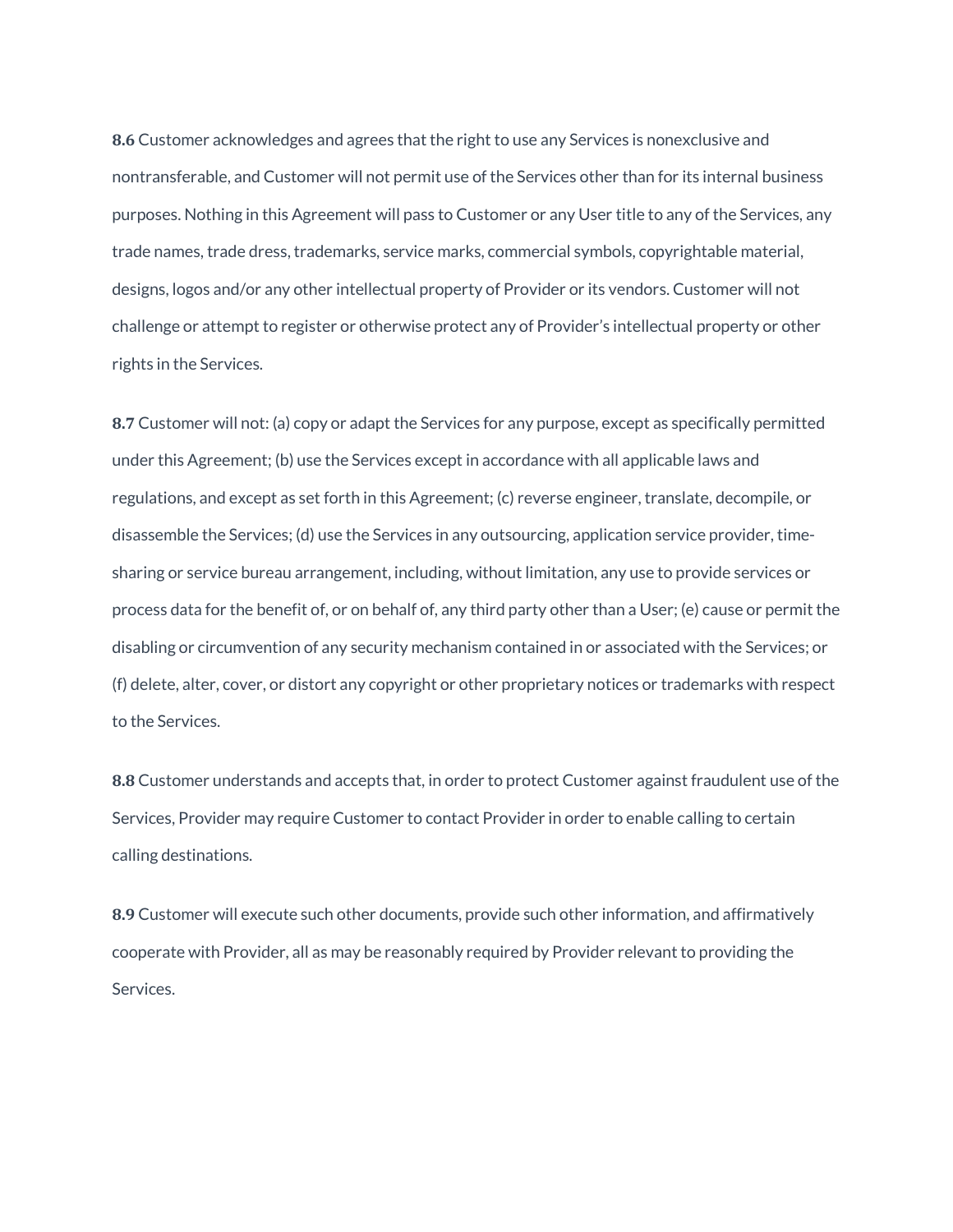## **9. USE AND STORAGE**

Provider reserves the right to establish or modify general practices and limits concerning use of the Services and Software, including, without limitation, the maximum number of days that content will be retained by the Service and the maximum disk space or bandwidth capacity that will be allotted on servers owned or operated by Provider on Customer's behalf. Where practical, Provider will provide Customer with prior notice of such new or modified practices; provided, however, that Provider will have the absolute right to implement such new or modified practices without prior notice in its sole discretion and without liability of any kind.

## **10. ELECTRONIC RECORDING**

Customer agrees that there are federal and state statutes governing the electronic recording of telephone conversations and that Provider will not be liable for any illegal use of any recording services provided to Customer or its Users. It is Customer's responsibility to determine if the electronic recordings are legal under applicable federal and state laws and to comply with those laws. Customer will defend, indemnify and hold harmless Provider for any claims, damages, fines, penalties or costs (including, without limitation, attorneys' fees) arising out of Customer's or its User's failure to adhere to applicable electronic recording laws.

## **11. RESPONSIBILITY FOR REGISTRATION INFORMATION AND CONTENT OF CUSTOMER COMMUNICATIONS**

Customer is solely responsible for maintaining the confidentiality of Customer's account login information (including, without limitation, its Users' account login information), and will not allow a third party to use the Services. Customer is solely responsible for any and all activities that occur under Customer's account or its User's account, including, without limitation, fraudulent use of the account. Customer and its Users must comply with laws regarding online behavior, acceptable content and the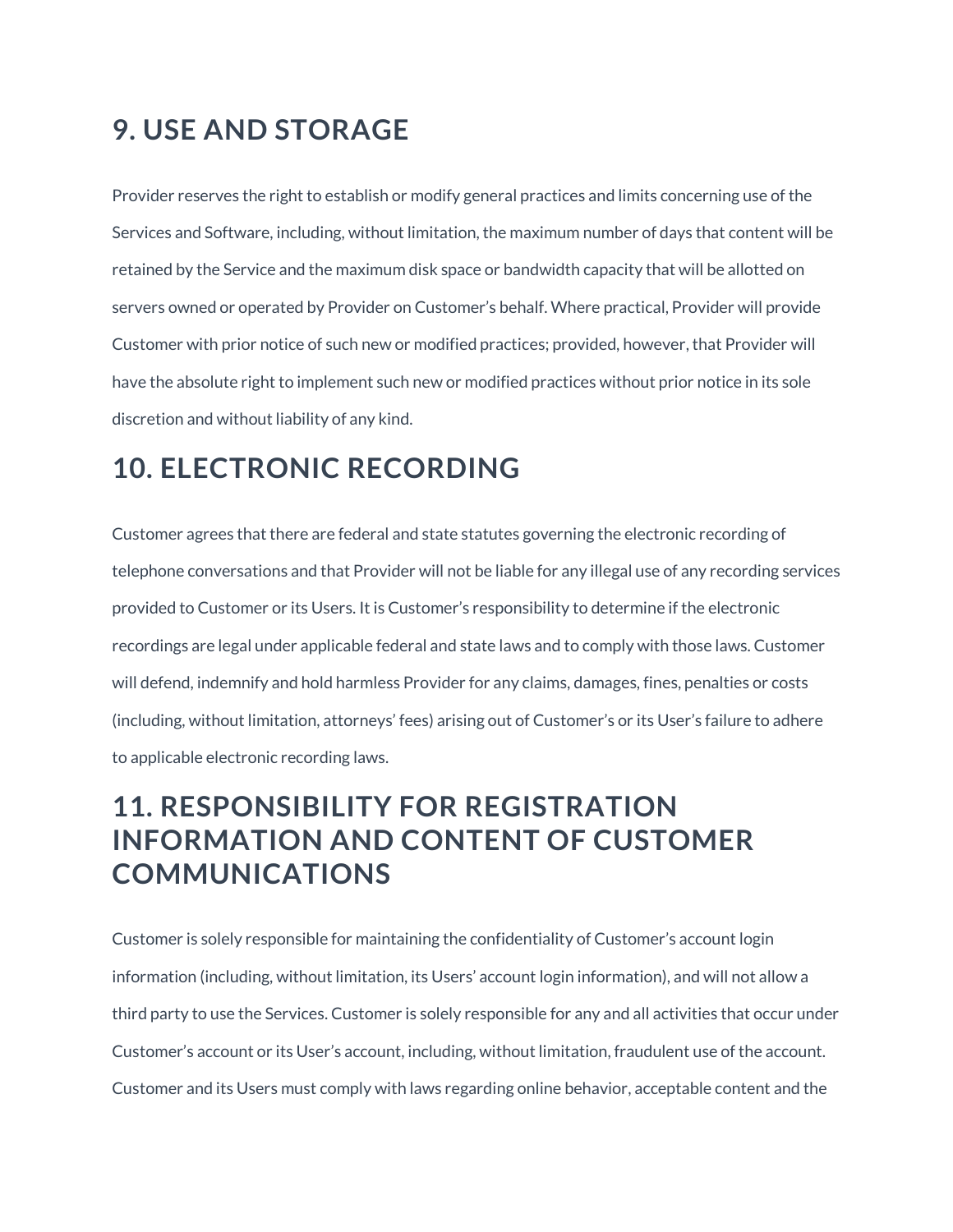transmission of equipment and information under applicable export laws. Customer also agrees to comply with applicable local rules or codes of conduct (including, if applicable, codes of conduct or policies imposed by employers) regarding online behavior and acceptable content. Use of the Services is void where prohibited. Customer will immediately notify Provider of any unauthorized use of Customer's account or its User's account or any other breach of security related to Customer's account, its User's account or the Provider Services. Customer and each User must "log off" at the end of each session. Provider is not liable for any loss or damage arising from Customer's or its User's failure to comply with any of the foregoing obligations. In consideration for using the Provider Services, Customer will: (a) provide certain current, complete and accurate information about Customer and Users when prompted to do so by the Provider Services, and (b) maintain and update this information as required to keep it current, complete and accurate. Customer agrees that Customer is solely responsible for the content of all visual, written or audible communications ("Content") sent, displayed or uploaded by Customer or a User in using the Services. Although Provider is not responsible for any such communications, Provider may reject or remove any Content that violates a law or this Agreement. Customer or the User retains copyright and any other rights already held in Content that Customer or the User submits, posts or displays on or through, the Services, or any music or ring-tones Customer or a User uses in connection with the Service. Customer understands and agrees that by displaying, exchanging or uploading Content to a Provider website, transmitting Content using the Services or otherwise providing Content to Provider, Customer automatically grants (and warrants and represents that it has a right to grant) to Provider a world-wide, royalty-free, sub-licensable (so Provider affiliates, contractors, resellers and partners can deliver the Services) perpetual, irrevocable license to use, modify, publicly perform, publicly display, reproduce and distribute the Content in the course of offering the Services, including, without limitation, on associated websites ("Sites"). Furthermore, Customer represents and warrants that it has all necessary consents and rights to transmit Content and other communications from its users to Provider.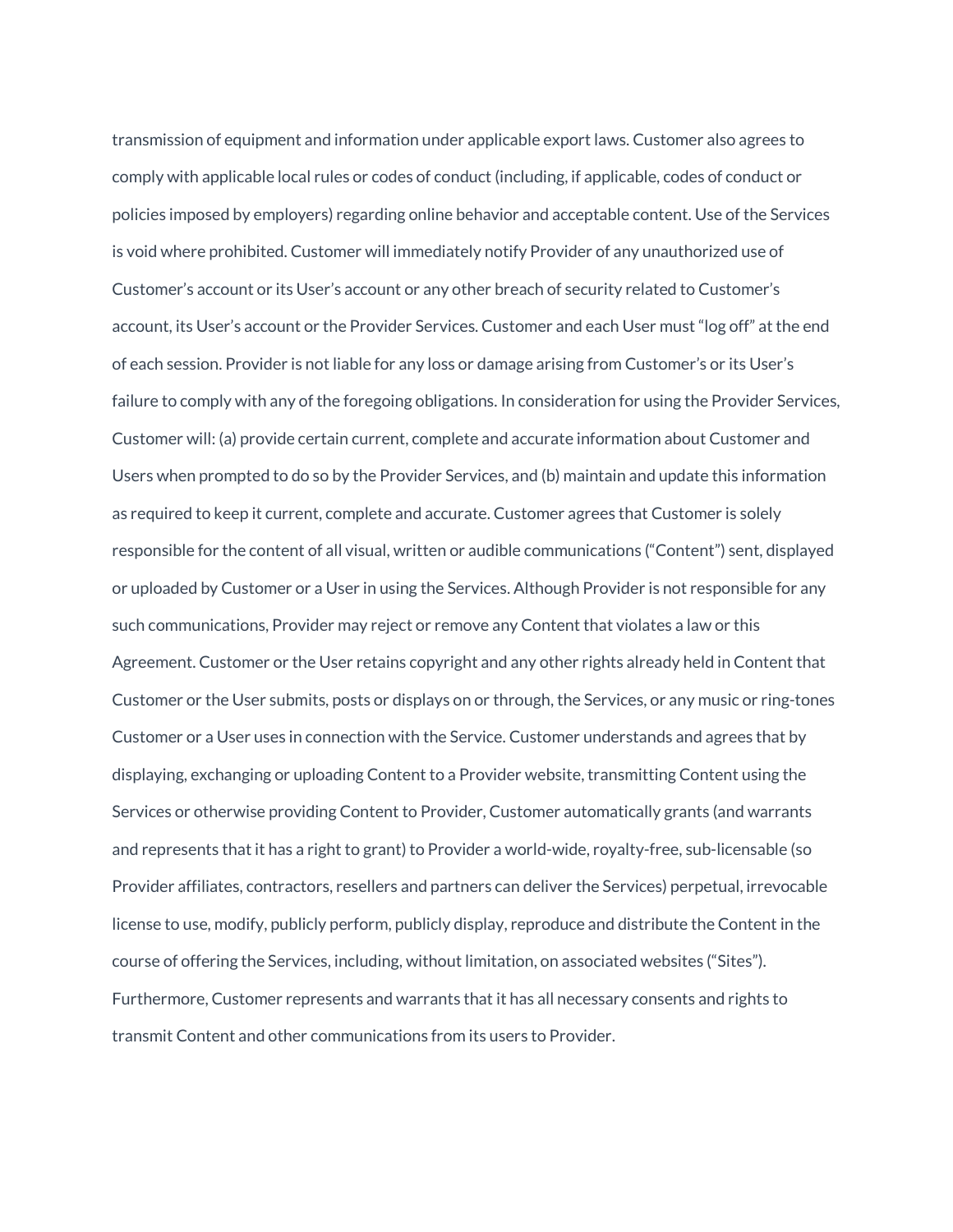## **12. RESPONSIBILITY FOR CONTENT OF OTHERS**

Customer acknowledges that Users may violate one or more of the above prohibitions, but Provider assumes no responsibility or liability for such violation. If Customer becomes aware of misuse of the Services by any person, entity or organization, Customer agrees to contact Provider Customer Support at 855-492-2300 or CustomerCare@Hartelco.com. Provider may investigate any complaints and violations that come to its attention and may take any action that it believes is appropriate, including, but not limited to, issuing warnings, removing the content or terminating accounts and/or User profiles. Under no circumstances will Provider be liable in any way for any data or other content available on a Site or actions taken while using the Services, including, but not limited to, any errors or omissions in any such data, content or activity or any loss or damage of any kind incurred as a result of the use of, access to or denial of access to any data, content or activities on a Site. Provider does not endorse and has no control over what Users post, submit to or do on a Site. Customer acknowledges that Provider cannot guarantee the accuracy of any information submitted by any User of a Site, nor any personally identifiable information about any User. Provider reserves the right, in its sole discretion, to reject or remove content.

## **13. EMERGENCY 911 SERVICES**

**13.1 Service Limitations.** The FCC requires that Provider provide E911 Service to all Customers who use Provider Services within the United States. Sections 13.2-13.8 apply to all Customers who use Provider Services within the United States. Section 13.9 applies to all Customers.

**13.2 ACKNOWLEDGEMENT AND WARNING LABELS.** CUSTOMER ACKNOWLEDGES THAT PROVIDER'S EQUIPMENT AND SERVICES DO NOT SUPPORT 911 EMERGENCY DIALING OR OTHER EMERGENCY FUNCTIONS IN THE SAME WAY THAT TRADITIONAL WIRELINE 911 SERVICES WORK. THE DIFFERENCES ARE DETAILED IN THIS SECTION 13, AND CUSTOMER AGREES TO NOTIFY ALL POTENTIAL USERS WHO MAY PLACE CALLS USING CUSTOMER'S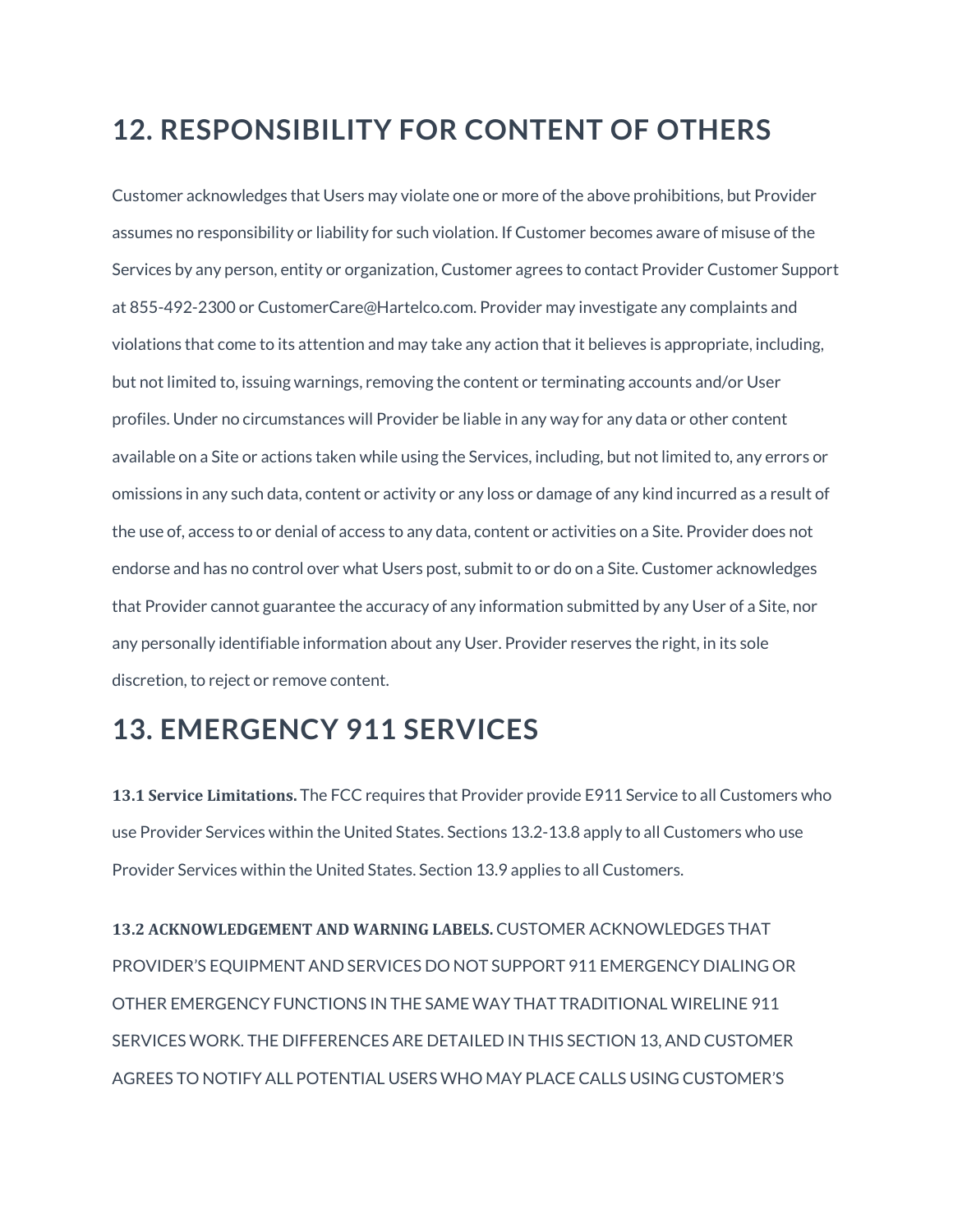SERVICES OF THE 911 LIMITATIONS DESCRIBED HEREIN. PRIOR TO THE INITIATION OF SERVICE, PROVIDER WILL PROVIDE CUSTOMER WITH WARNING LABELS REGARDING THE LIMITATIONS OR UNAVAILABILITY OF 911 EMERGENCY DIALING. CUSTOMER AGREES TO PLACE SUCH LABEL ON OR NEAR EACH TELEPHONE OR OTHER CUSTOMER-PREMISES OR USER-PREMISES EQUIPMENT ON WHICH THE SERVICES MAY BE USED. IF ADDITIONAL LABELS ARE REQUIRED, CUSTOMER MAY REQUEST THEM FROM PROVIDER, AND PROVIDER WILL PROVIDE ADDITIONAL LABELS. PROVIDER WILL PROVIDE CUSTOMER WITH ADVISORY NOTICES REGARDING 911 EMERGENCY DIALING AND REQUEST ACKNOWLEDGMENTS FROM CUSTOMER. CUSTOMER WILL PROVIDE SUCH ADVISORY NOTICES TO ITS USERS. CUSTOMER AGREES TO RESPOND AND AFFIRMATIVELY ACKNOWLEDGE THAT PROVIDER HAS ADVISED CUSTOMER OF THE CIRCUMSTANCES UNDER WHICH E911 SERVICE MAY NOT BE AVAILABLE OR MAY BE LIMITED IN COMPARISON TO TRADITIONAL 911 EMERGENCY DIALING. CUSTOMER WILL PROVIDE SIMILAR ACKNOWLEDGEMENTS FROM ITS USERS UPON REQUEST BY PROVIDER. PROVIDER ADVISES CUSTOMER AND USERS TO MAINTAIN AN ALTERNATIVE MEANS OF ACCESSING TRADITIONAL 911 SERVICES.

**13.3 ELECTRICAL POWER.** CUSTOMER ACKNOWLEDGES THAT THE SERVICES, INCLUDING WITHOUT LIMITATION E911 SERVICE, WILL NOT FUNCTION IN THE ABSENCE OF ELECTRICAL POWER.

**13.4 INTERNET ACCESS.** CUSTOMER ACKNOWLEDGES THAT THE SERVICES, INCLUDING WITHOUT LIMITATION E911 SERVICE, WILL NOT FUNCTION IF THERE IS AN INTERRUPTION OF CUSTOMER'S BROADBAND OR HIGH-SPEED INTERNET ACCESS SERVICE.

**13.5 NON-VOICE SYSTEMS.** CUSTOMER ACKNOWLEDGES THAT THE SERVICES ARE NOT SET UP TO FUNCTION WITH OUTDIALING SYSTEMS SUCH AS HOME SECURITY SYSTEMS, MEDICAL MONITORING EQUIPMENT, TTY EQUIPMENT, OR ENTERTAINMENT OR SATELLITE TELEVISION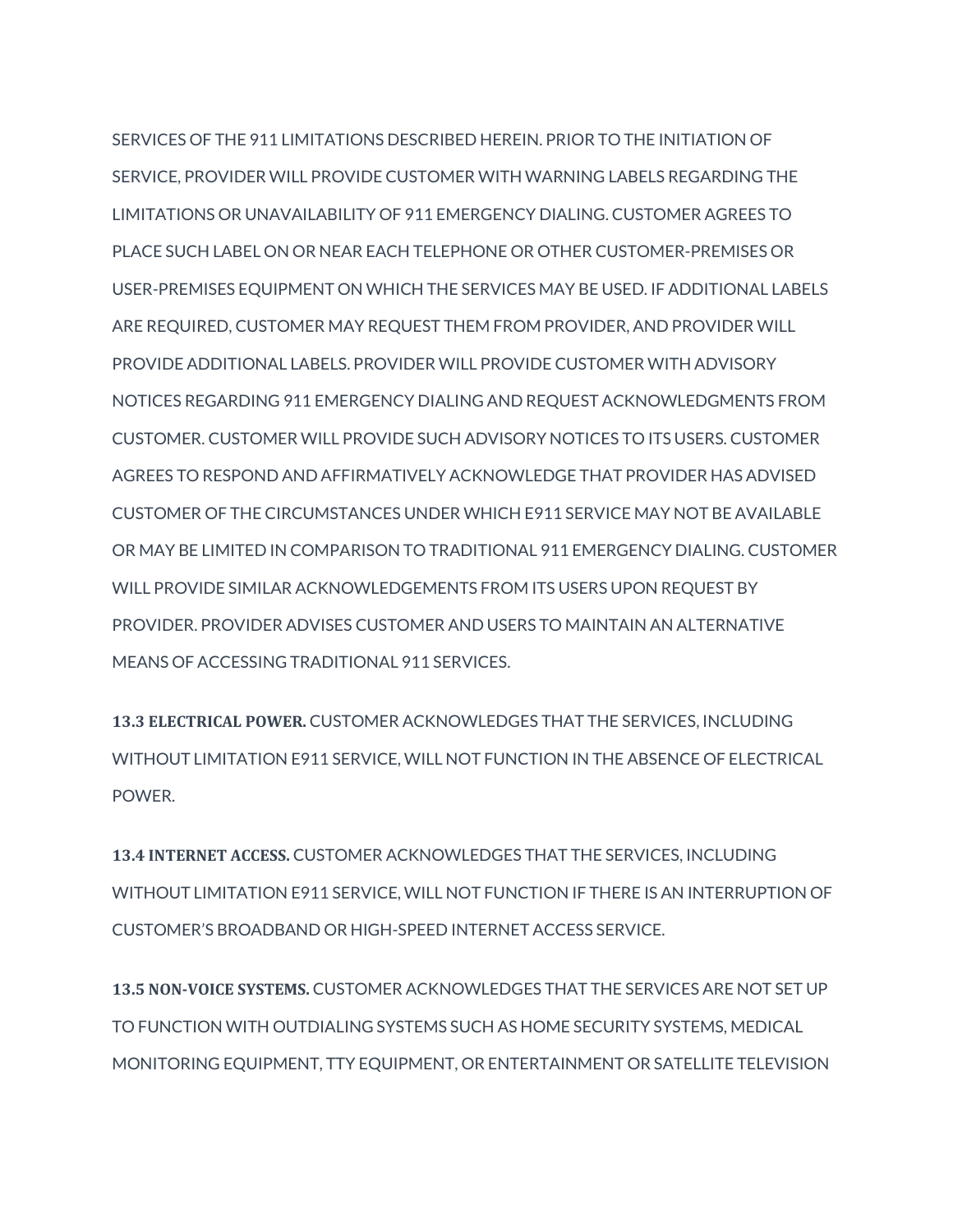SYSTEMS. PROVIDER WILL NOT BE LIABLE FOR INTERRUPTION OR DISRUPTION OF SUCH SYSTEMS BY THE SERVICES.

**13.6 E911 SERVICE.** E911 SERVICE IS A MANDATORY COMPONENT OF ALL INBOUND/OUTBOUND TRADITIONAL FAX AND VOICE SERVICE PLANS. E911 SERVICE IS NOT OFFERED ON VIRTUAL NUMBERS, OUTSIDE THE UNITED STATES, ON TOLL-FREE NUMBERS OR ON SIMILAR SERVICE ACCESSORIES OR ADD-ON SERVICE PLANS. E911 SERVICE IS ONLY AVAILABLE IN SELECTED AREAS. E911 SERVICE IS TIED TO THE CUSTOMER'S REGISTERED SERVICE ADDRESS ASSOCIATED WITH THE ASSIGNED PHONE NUMBER; CUSTOMER IS RESPONSIBLE FOR PROVIDING PROVIDER WITH ADDRESS INFORMATION FOR CUSTOMER'S USERS. THE PROVIDER MOBILE APPLICATION USES THE DEVICE'S DIALER AND CELLULAR TELEPHONE SERVICE TO MAKE 911 CALLS. IF A DEVICE DOES NOT HAVE CELLULAR TELEPHONE SERVICE, THEN THE USER WILL NOT BE ABLE TO CALL 911 FROM THE PROVIDER MOBILE APPLICATION. CUSTOMER ACKNOWLEDGES THAT PROVIDER'S ONLY MECHANISM FOR ROUTING 911 CALLS TO THE CORRECT EMERGENCY CALL TAKER IS THE CUSTOMER'S OR USER'S REGISTERED SERVICE ADDRESS ASSOCIATED WITH THE ASSIGNED PHONE NUMBER. CUSTOMER ACKNOWLEDGES AND UNDERSTANDS THAT ANY ENHANCED LOCATION INFORMATION PASSED TO AN EMERGENCY OPERATOR BY PROVIDER WILL BE BASED UPON THE CUSTOMER'S OR USER'S REGISTERED SERVICE ADDRESS PROVIDED TO PROVIDER BY CUSTOMER. IN THE EVENT THAT THE REGISTERED SERVICE ADDRESS ASSOCIATED WITH THE ASSIGNED PHONE NUMBER IS INCORRECT, IS OUTDATED, OR IS NOT COMPLETE, A 911 CALL MAY BE ROUTED INCORRECTLY.

**13.7 E911 SERVICE CHARGE.** CUSTOMERS THAT ARE REQUIRED TO SUBSCRIBE TO PROVIDER E911 SERVICE WILL BE SUBJECT TO A MONTHLY E911 SERVICE CHARGE. THE MONTHLY E911 SERVICE FEE WILL BE IN ADDITION TO THE APPLICABLE SERVICE FEES FOR THE ASSOCIATED LINE. THE MONTHLY CHARGE FOR PROVIDER E911 SERVICE IS ASSESSED ON A "PER-LINE"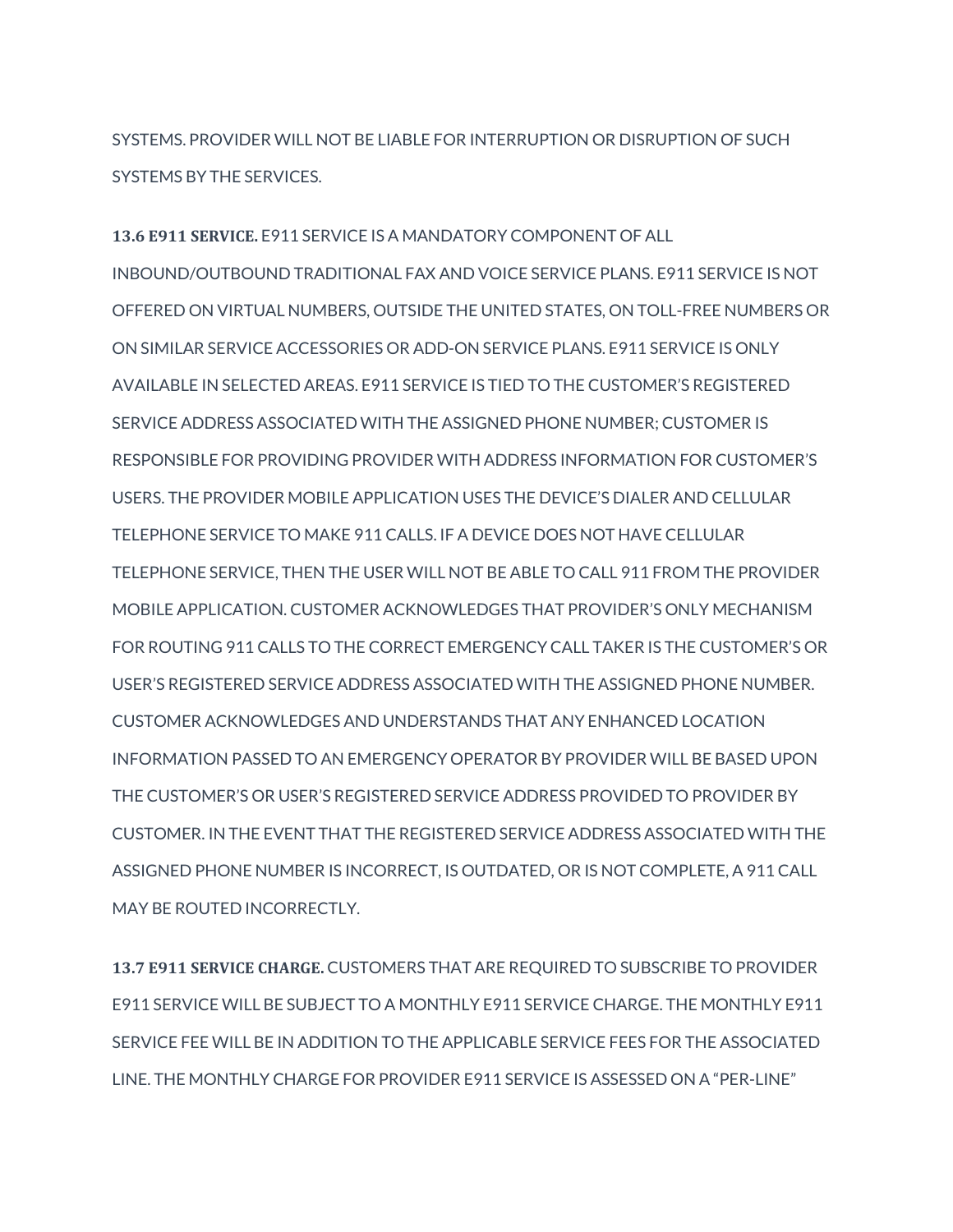(THAT IS, PER PHONE NUMBER BASIS), AND WILL BE SET AT A LEVEL THAT REIMBURSES PROVIDER FOR THE DIRECT COSTS IT INCURS IN PROVIDING PROVIDER E911 SERVICE, INCLUDING EXPENSES PROVIDER INCURS, EITHER DIRECTLY OR INDIRECTLY, IN THE FORM OF STATE, COUNTY OR MUNICIPAL E911 SURCHARGES, E911 AUTOMATIC LOCATION INFORMATION (ALI) DATABASE STORAGE, LINE INFORMATION DATABASE AND CALLER ID (LIDB/CNAM) EXPENSES, AND ANY OTHER TAXES OR SURCHARGES DIRECTLY OR INDIRECTLY ASSOCIATED WITH THE PROVISION OF SERVICES TO CUSTOMERS SUBSCRIBING TO THIS SERVICE. PROVIDER RESERVES THE RIGHT TO ADJUST THE LEVEL OF CHARGES ASSOCIATED WITH THE PROVISION OF E911 SERVICES TO REFLECT INCREASES OR DECREASES IN THE COSTS IT INCURS.

**13.8 E911 CHARACTERISTICS.** CUSTOMER ACKNOWLEDGES THAT PROVIDER E911 SERVICE HAS CERTAIN CHARACTERISTICS THAT DISTINGUISH IT FROM TRADITIONAL, CIRCUIT-SWITCHED 911 SERVICE. THESE CHARACTERISTICS MAY MAKE PROVIDER E911 SERVICES UNSUITABLE FOR SOME CUSTOMERS OR USERS. BECAUSE CUSTOMER AND USER CIRCUMSTANCES VARY WIDELY, CUSTOMER SHOULD CAREFULLY EVALUATE ITS OWN CIRCUMSTANCES WHEN DECIDING WHETHER TO RELY SOLELY UPON PROVIDER E911 SERVICE. CUSTOMER ACKNOWLEDGES THAT IT IS CUSTOMER'S RESPONSIBILITY TO DETERMINE THE TECHNOLOGY OR COMBINATION OF TECHNOLOGIES BEST SUITED TO MEET CUSTOMER'S AND ITS USERS' EMERGENCY CALLING NEEDS, AND TO MAKE THE NECESSARY PROVISIONS FOR ACCESS TO EMERGENCY CALLING SERVICES (SUCH AS MAINTAINING A CONVENTIONAL LANDLINE PHONE OR WIRELESS PHONE AS A BACKUP MEANS OF COMPLETING EMERGENCY CALLS). THE FOLLOWING CHARACTERISTICS DISTINGUISH PROVIDER E911 SERVICE FROM TRADITIONAL, CIRCUIT-SWITCHED 911 SERVICE:

E911 SERVICE WILL NOT FUNCTION IF CUSTOMER'S OR ITS USER'S DTA, PHONE OR VIDEOPHONE FAILS OR IS NOT CONFIGURED CORRECTLY OR IF CUSTOMER'S OR ITS USER'S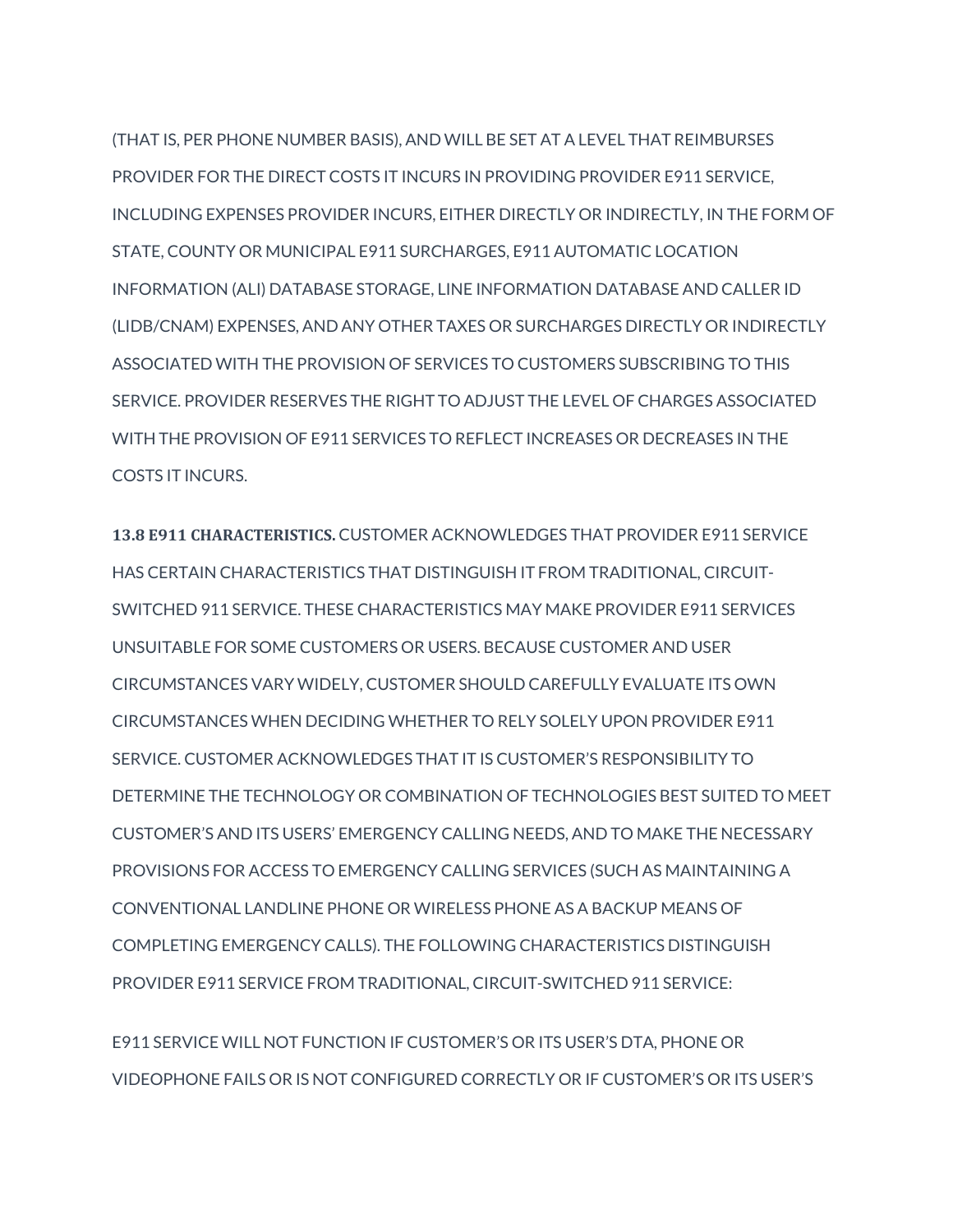PROVIDER SERVICE IS NOT FUNCTIONING FOR ANY REASON, INCLUDING, BUT NOT LIMITED TO, ELECTRICAL POWER OUTAGE, BROADBAND OR OTHER INTERNET SERVICE OUTAGE, OR SUSPENSION OR DISCONNECTION OF SERVICE BECAUSE OF BILLING OR OTHER ISSUES. IF THERE IS A POWER OUTAGE, CUSTOMER OR THE USER MAY BE REQUIRED TO RESET OR RECONFIGURE THE EQUIPMENT BEFORE BEING ABLE TO USE THE PROVIDER SERVICE, INCLUDING FOR E911 PURPOSES. E911 SERVICE MAY NOT FUNCTION IF CUSTOMER OR A USER RELOCATES EQUIPMENT OR USES A NON-NATIVE TELEPHONE NUMBER, OR FOR ANY OTHER REASON BEYOND PROVIDER'S CONTROL.

AFTER INITIAL ACTIVATION OF THE E911 SERVICE, AND FOLLOWING ANY CHANGE OF AND UPDATE TO CUSTOMER'S OR A USER'S PHYSICAL LOCATION, THERE MAY BE SOME DELAY BEFORE THE AUTOMATIC NUMBER AND LOCATION INFORMATION IS PASSED TO THE LOCAL EMERGENCY SERVICE OPERATOR. THIS INFORMATION IS TYPICALLY POPULATED INTO PROVIDER'S NOMADIC E911 DATABASES PRIOR TO SERVICE ACTIVATION, BUT NO GUARANTEE CAN BE MADE THAT THE AUTOMATIC NUMBER AND LOCATION INFORMATION WILL BE ACTIVATED WITHIN THIS SCHEDULE.

THE LOCAL EMERGENCY SERVICE OPERATOR RECEIVING PROVIDER E911 EMERGENCY SERVICE CALLS MAY NOT HAVE A SYSTEM CONFIGURED FOR E911 SERVICES OR BE ABLE TO CAPTURE AND/OR RETAIN AUTOMATIC NUMBER OR LOCATION INFORMATION. THIS MEANS THAT THE OPERATOR MAY NOT KNOW THE PHONE NUMBER OR PHYSICAL LOCATION OF THE PERSON WHO IS MAKING THE PROVIDER E911 CALL. DUE TO TECHNICAL FACTORS IN NETWORK DESIGN, AND IN THE EVENT OF NETWORK CONGESTION ON THE PROVIDER NETWORK, THERE IS A POSSIBILITY THAT A PROVIDER 911 CALL WILL PRODUCE A BUSY SIGNAL, THE CALLER WILL EXPERIENCE UNEXPECTED ANSWERING WAIT TIMES OR THE LOCAL EMERGENCY SERVICE OPERATOR WILL TAKE LONGER TO ANSWER THE CALL THAN 911 CALLS PLACED VIA TRADITIONAL, CIRCUIT-SWITCHED TELEPHONE NETWORKS.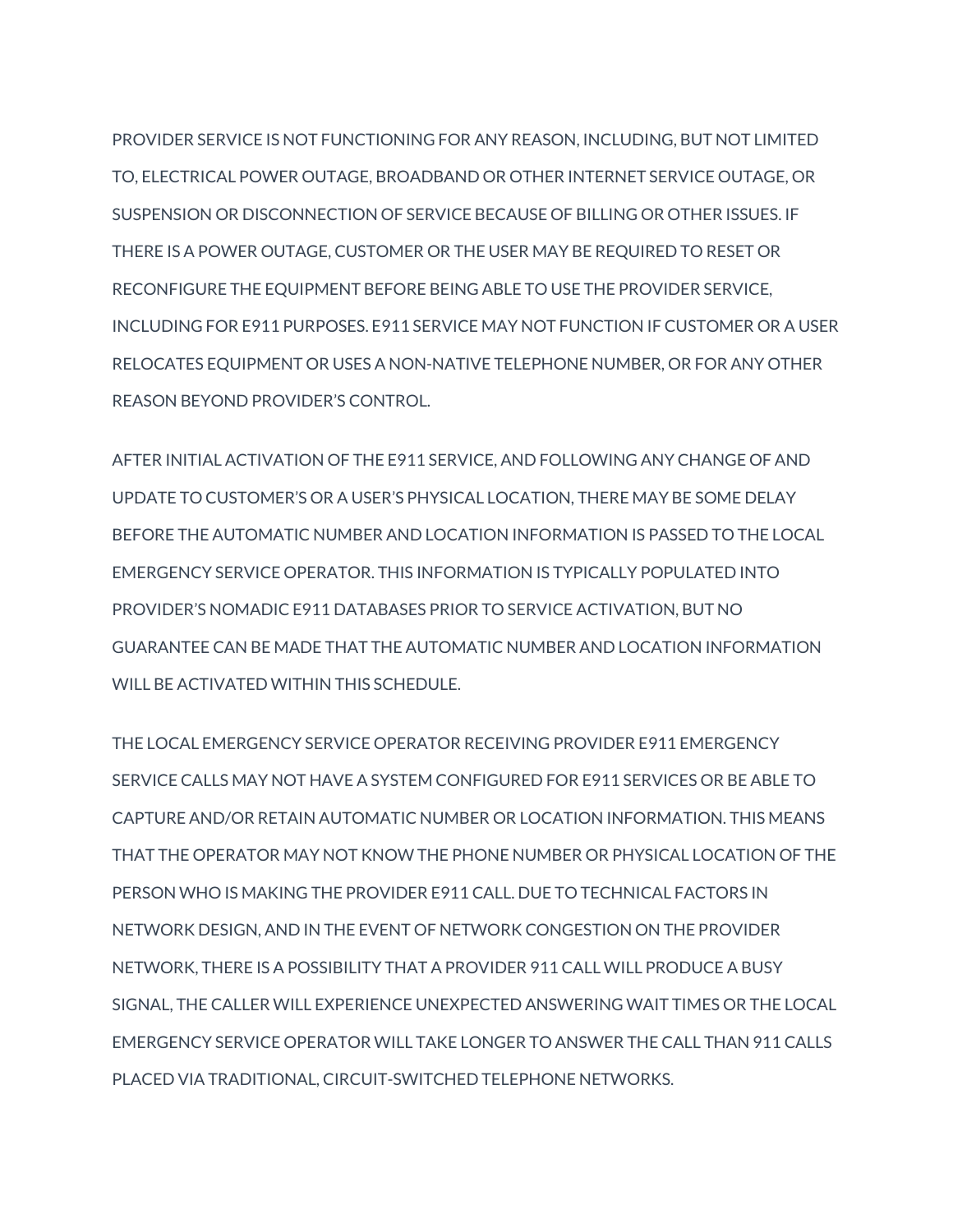IF CUSTOMER OR ITS USER DOES NOT CORRECTLY IDENTIFY THE ACTUAL LOCATION WHERE THE PROVIDER EQUIPMENT WILL BE LOCATED AT THE TIME OF ACTIVATION OF THE SERVICE, PROVIDER E911 COMMUNICATIONS MAY NOT BE DIRECTED TO THE CORRECT LOCAL EMERGENCY OPERATOR.

**13.9 E911 LIMITATION OF LIABILITY AND INDEMNITY.** CUSTOMER AGREES THAT PROVIDER WILL NOT BE LIABLE FOR ANY SERVICE OUTAGE OR INABILITY TO DIAL 911 OR ANY OTHER EMERGENCY TELEPHONE NUMBER USING A PROVIDER SERVICE OR TO ACCESS OR REACH AN EMERGENCY SERVICE OPERATOR DUE TO THE 911 DIALING CHARACTERISTICS AND LIMITATIONS SET FORTH IN THIS AGREEMENT. CUSTOMER AGREES TO DEFEND, INDEMNIFY AND HOLD HARMLESS PROVIDER, ITS OWNERS, MANAGERS, OFFICERS, DIRECTORS, EMPLOYEES, AFFILIATES AND AGENTS, AND ANY OTHER SERVICE PROVIDER WHO FURNISHES SERVICES TO CUSTOMER OR A USER IN CONNECTION WITH THE SERVICES, FROM ANY AND ALL CLAIMS, ACTIONS, LOSSES, DAMAGES, FINES, PENALTIES, COSTS AND EXPENSES (INCLUDING, WITHOUT LIMITATION, ATTORNEYS' FEES) BY, OR ON BEHALF OF, CUSTOMER OR ANY THIRD PARTY OR USER OF THE SERVICE RELATING TO 911 DIALING OR THE INABILITY TO ACCESS OR REACH EMERGENCY 911 SERVICES.

## **14. DISCLAIMER AND LIMITATION OF LIABILITY**

PROVIDER DISCLAIMS ALL WARRANTIES, EXPRESS, IMPLIED, STATUTORY OR ARISING FROM A COURSE OF DEALING OR PERFORMANCE OR CUSTOM, WITH RESPECT TO THE SERVICES, EQUIPMENT, AND ANY OTHER PROVIDER PRODUCTS, SERVICES OR EQUIPMENT PROVIDED HEREUNDER, INCLUDING, BUT NOT LIMITED TO, WARRANTIES OF MERCHANTABILITY, FITNESS FOR A PARTICULAR PURPOSE, PERFORMANCE IN A WORKMAN-LIKE MANNER, COMPLIANCE WITH LAWS, QUALITY, ACCURACY, COMPLETENESS OR CURRENCY OF INFORMATION, SYSTEM INTEGRABILITY, TITLE, QUIET ENJOYMENT AND NON-INFRINGEMENT. PROVIDER DOES NOT REPRESENT, WARRANT OR COVENANT THAT THE PRODUCTS, SERVICES OR EQUIPMENT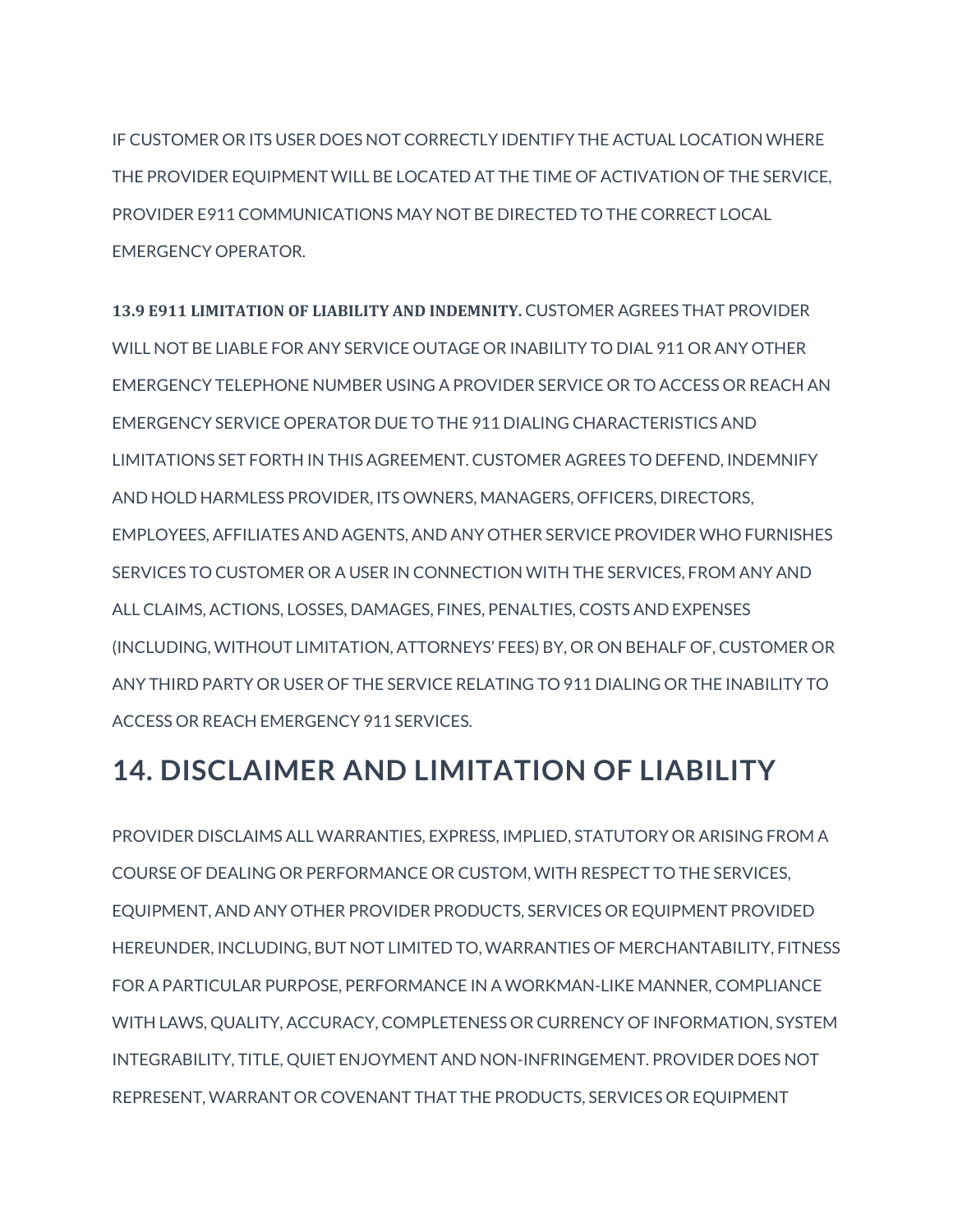PROVIDED WILL OPERATE UNINTERRUPTED, ERROR FREE OR WITHOUT DEGRADATION OR LOSS OF DATA, OR BE SECURE. NEITHER PROVIDER NOR ITS SERVICE PROVIDERS WILL BE LIABLE FOR UNAUTHORIZED ACCESS TO OR ALTERATION, THEFT OR DESTRUCTION OF CUSTOMER'S OR A USER'S DATA FILES, PROGRAMS, PROCEDURES OR INFORMATION, INCLUDING, WITHOUT LIMITATION, ANY SUCH DATA IN PROVIDER'S POSSESSION, CUSTODY OR CONTROL, THROUGH ACCIDENT, FRAUDULENT MEANS OR DEVICES, OR ANY OTHER METHOD, REGARDLESS OF WHETHER SUCH DAMAGE OCCURS AS A RESULT OF PROVIDER'S OR ITS SERVICE PROVIDER'S NEGLIGENCE. IN NO EVENT WILL PROVIDER OR ITS AFFILIATE, SERVICE PROVIDER, FACILITY OPERATOR OR CARRIER, OR THEIR RESPECTIVE OWNERS, DIRECTORS, MANAGERS, OFFICERS, EMPLOYEES OR AGENTS (COLLECTIVELY, "PROVIDER PARTIES") BE LIABLE FOR ANY DIRECT, ACTUAL, INDIRECT, CONSEQUENTIAL, SPECIAL, PUNITIVE OR OTHER DAMAGES, OR FOR ANY COST OF COVER OR LOST PROFITS OF ANY KIND OR NATURE WHATSOEVER, ARISING FROM OR RELATED TO THIS AGREEMENT OR A PROVIDER PARTY'S PERFORMANCE OR NONPERFORMANCE OF OBLIGATIONS HEREUNDER, A FAILURE OF OR A DEFECT IN THE SERVICES, EQUIPMENT OR ANY PRODUCT, A PROVIDER PARTY'S VIOLATION OF A THIRD PARTY'S RIGHT, OR A PROVIDER PARTY'S ACTS OR OMISSIONS. PROVIDER WILL NOT BE LIABLE FOR THE ACTS OR OMISSIONS OF, A FAILURE OF OR A DEFECT IN ANY PRODUCT OR SERVICE PROVIDED BY, OR VIOLATION OF ANY THIRD PARTY'S RIGHTS BY ANY THIRD-PARTY SERVICE PROVIDER, FACILITY OPERATOR OR CARRIER. THE PROVIDER PARTIES' MAXIMUM TOTAL LIABILITY TO CUSTOMER WILL NOT EXCEED THE AMOUNTS PAID BY CUSTOMER TO PROVIDER IN THE THREE (3) MONTHS PRECEDING THE DATE THE CLAIM ACCRUED. THE PROVIDER PARTIES WILL NOT BE LIABLE IN ANY WAY TO ANY USER.

## **15. INDEMNIFICATION**

Customer will defend the Provider Parties, at Customer's expense, against any third-party claim or action, and indemnify and hold harmless the Provider Parties from any and all losses, damages,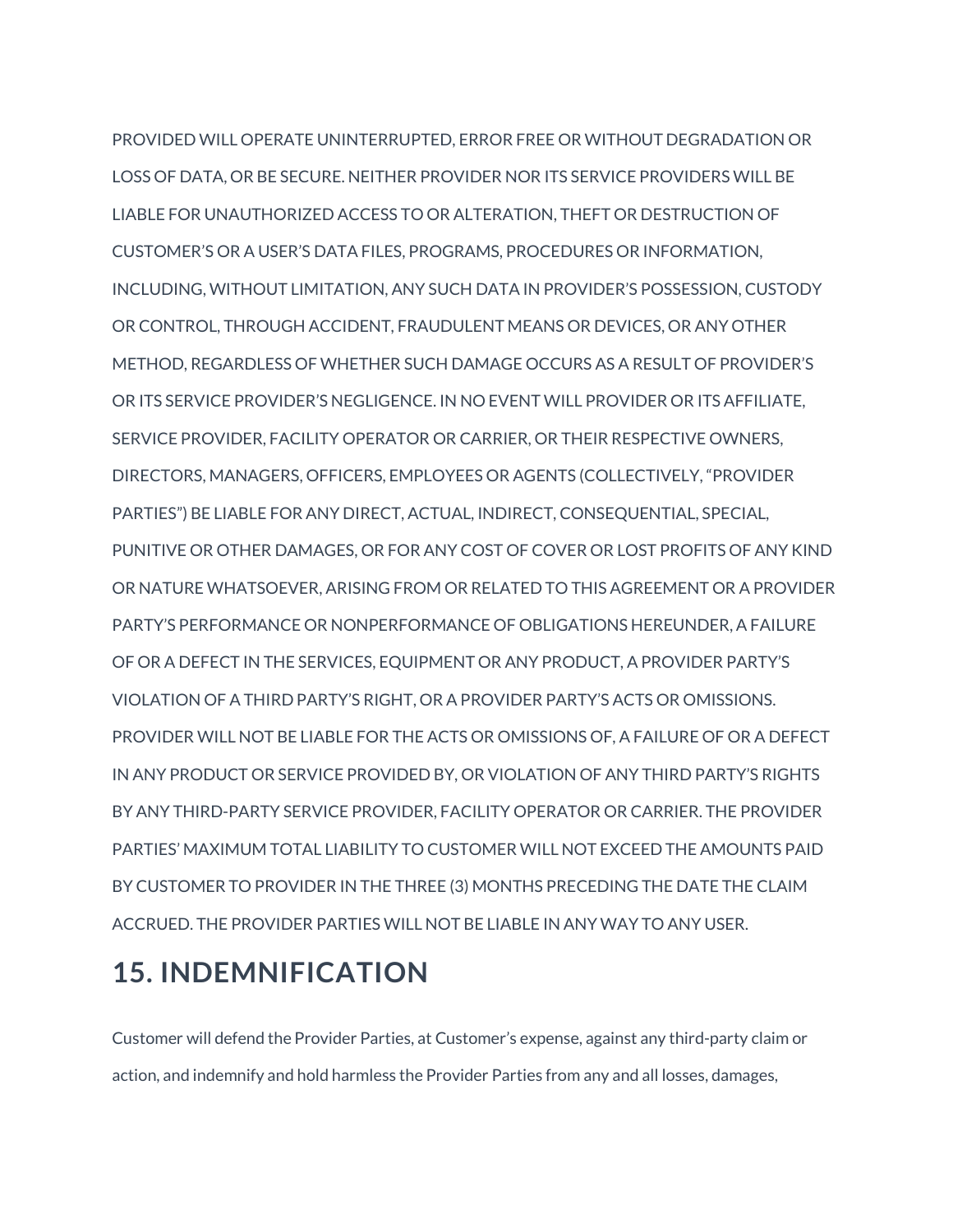liabilities, penalties, settlement obligations, costs, attorneys' fees and other legal expenses related to such third-party claim or action, arising from or related to: (a) Customer's breach of this Agreement or an agreement between Customer and a third party; (b) Customer's violation, infringement or misappropriation of the third party's intellectual property or other rights in Customer's use of the Services; (c) Customer's violation of the third party's privacy, publicity, personality or other rights; (d) Customer's fraud in use of the Services or fraud or misrepresentation regarding the nature or volume of Customer's traffic; (e) Customer's violation of an applicable law; (f) bodily injury, death or property damage to the extent such claim or action arises from the negligence, gross negligence or willful misconduct of Customer, or in the case where strict liability applies; (g) Customer's business, acts or omissions; or (h) acts or omissions by Users that, if done by Customer, would constitute a breach of this Agreement. Customer will not settle any claim or action without Provider's prior written consent. Provider will have the option, at its expense, to participate in the defense or settlement of the claim or action with counsel of its own choosing. If a conflict of interests arises or exists between the parties or if Provider has a good faith belief that its rights are being harmed by the counsel selected by Customer, Provider will have the right to retain separate counsel to represent its interests at Customer's sole cost and expense. Customer will not settle any claim without Provider's prior written consent.

## **16. EQUIPMENT**

**16.1 Equipment Purchase.** If Provider sells any equipment to Customer, the terms of this Section 16 apply. All equipment shipments are Free On Board (FOB) Provider's or Provider's distributor's facility. Provider's liability for delivery will cease, and title (if applicable) and all risk of loss or damage will pass to Customer upon delivery to the common carrier for shipment. Customer shall be wholly responsible for insuring any products purchased from the time risk of loss or damage passes to Customer. Provider will pass through to Customer any warranty provided by the manufacturer of the equipment; PROVIDER MAKES NO REPRESENTATION OR WARRANTY WITH RESPECT TO ANY EQUIPMENT.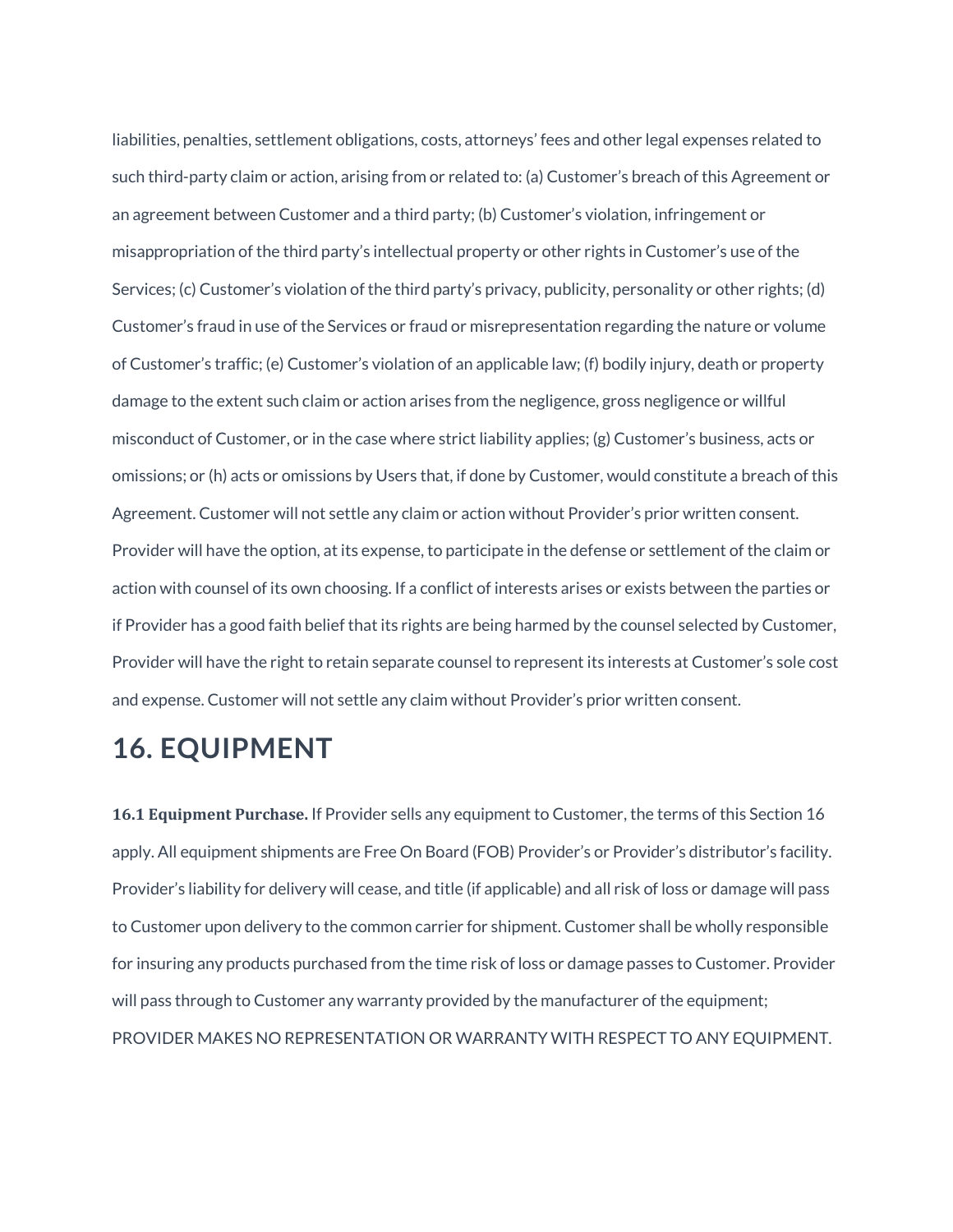**16.2 Equipment Return Policy.** Customer will be required to obtain authorization from Provider to return any equipment. Equipment returned by Customer that is not covered under warranty or that does not bear a return authorization number may be refused. Provider will not replace lost, stolen or modified equipment. Customer must pay all shipping and handling charges related to any equipment returns not covered under warranty. All returned equipment must be unmodified, in good working condition, in the original packaging and include all components, manuals, peripheral devices and all other accessories that were originally shipped with the equipment. Provider may decline Customer's return or charge Customer an additional fee for each missing item or for each item that Provider reasonably determines is modified, damaged or not in good working condition. Customer must delete all data files stored on returned equipment. Customer acknowledges that any data remaining on returned equipment cannot be recovered, and Customer releases Provider of any liability for any lost, damaged or destroyed files, data or other information.

#### **17. MOBILE APPLICATION**

Provider may make a mobile application for the Services available to Customer. Subject to this Agreement, Provider grants to Customer a limited, personal, revocable, non-exclusive, nontransferable and non-sublicensable license to install and use the mobile application during the Term. Customer has no other rights in or to the mobile application. The mobile application is licensed, not sold. The terms of this Agreement apply to any updated, upgraded or new versions of the mobile application. Use of the mobile application constitutes use of the Services. Provider may require Users to agree to additional terms and conditions governing use of the mobile application, and Customer agrees that its Users will not be permitted to use the mobile application unless they agree to such terms and conditions. Customer agrees that from time to time and without notice Provider may amend, modify, update or upgrade the mobile application or create new versions of the mobile application. Customer agrees that Provider may automatically update the version of the mobile application that a User is using on a mobile device. Customer consents, on behalf of itself and its Users, to such updating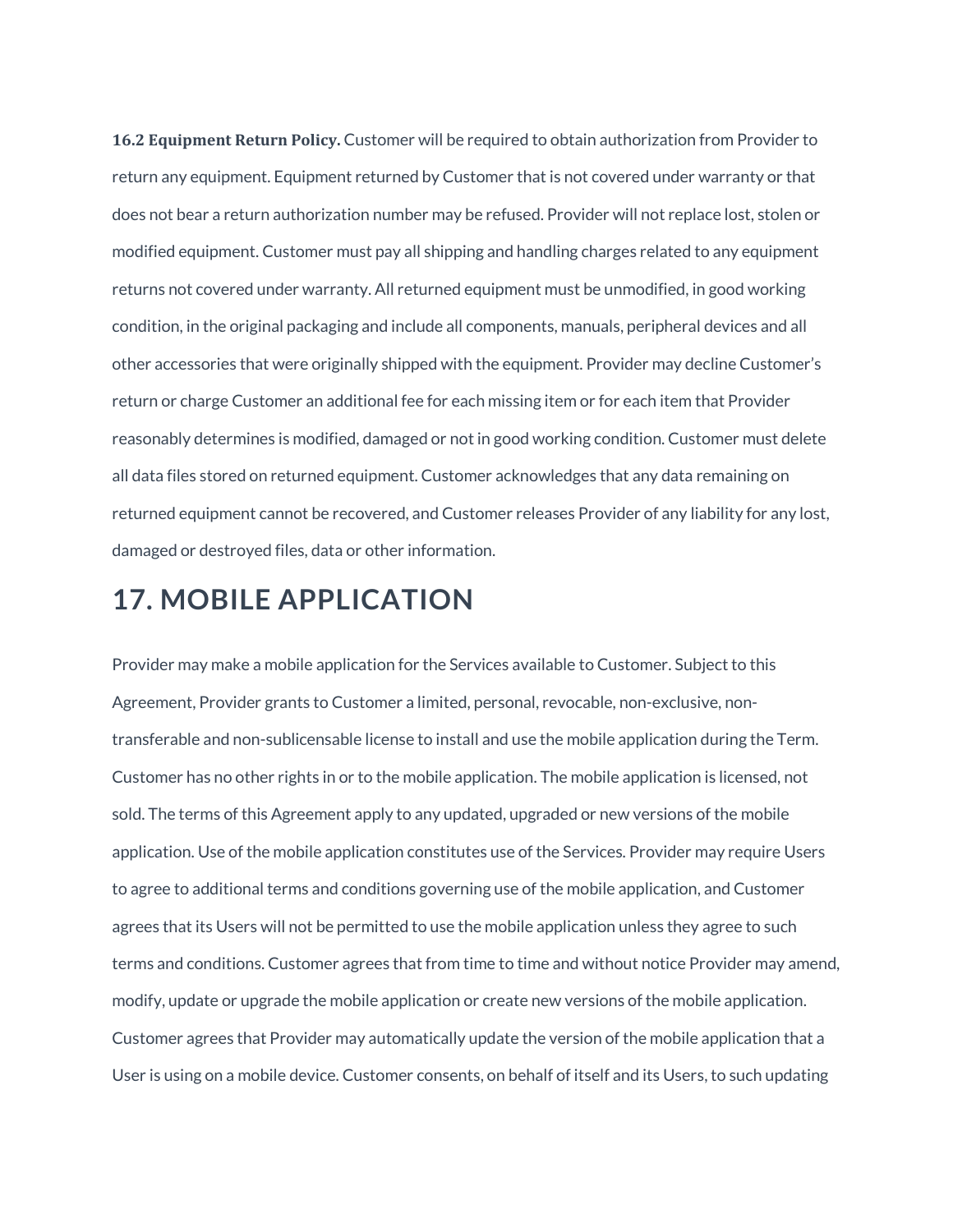on mobile devices. Updates may cause Customer or a User to lose data, and Provider will not be liable for such loss. Customer agrees that Provider has no obligation to provide support, maintenance or updates for or to the mobile application. To the extent the mobile application contains any third-party software, Customer's and User's rights and obligations with respect to such software will be subject to and governed by the third party's terms and conditions. Provider does not make a representation or warranty that the mobile application will operate on any particular device or operating system. The mobile application is commercial computer software, and to the extent any U.S. government agency uses the mobile application, the U.S. government is only granted the limited rights granted to all other Provider customers. Provider is not a wireless licensee of the FCC, and the mobile application will not be able to provide access to E911 service unless Customer subscribes to wireless service that complies with the FCC's E911 program, as further explained in Section 13.6.

#### **18. INTELLECTUAL PROPERTY**

The Services and Software, and all intellectual property therein, are and will remain the exclusive property of Provider. Provider reserves all rights not expressly granted under this Agreement. The Software may contain third-party software that is subject to the terms and conditions of third-party licenses. Neither Customer, Users nor any other third party has a right to inspect, possess, use, copy, or attempt to discover the source code of (or any portion of) the Software, except to the extent that Customer, a User or a third party is expressly permitted to decompile the Software under applicable law and Customer, the User or the third party notifies Provider in writing in advance of its intention to decompile the Software and its reason for doing so.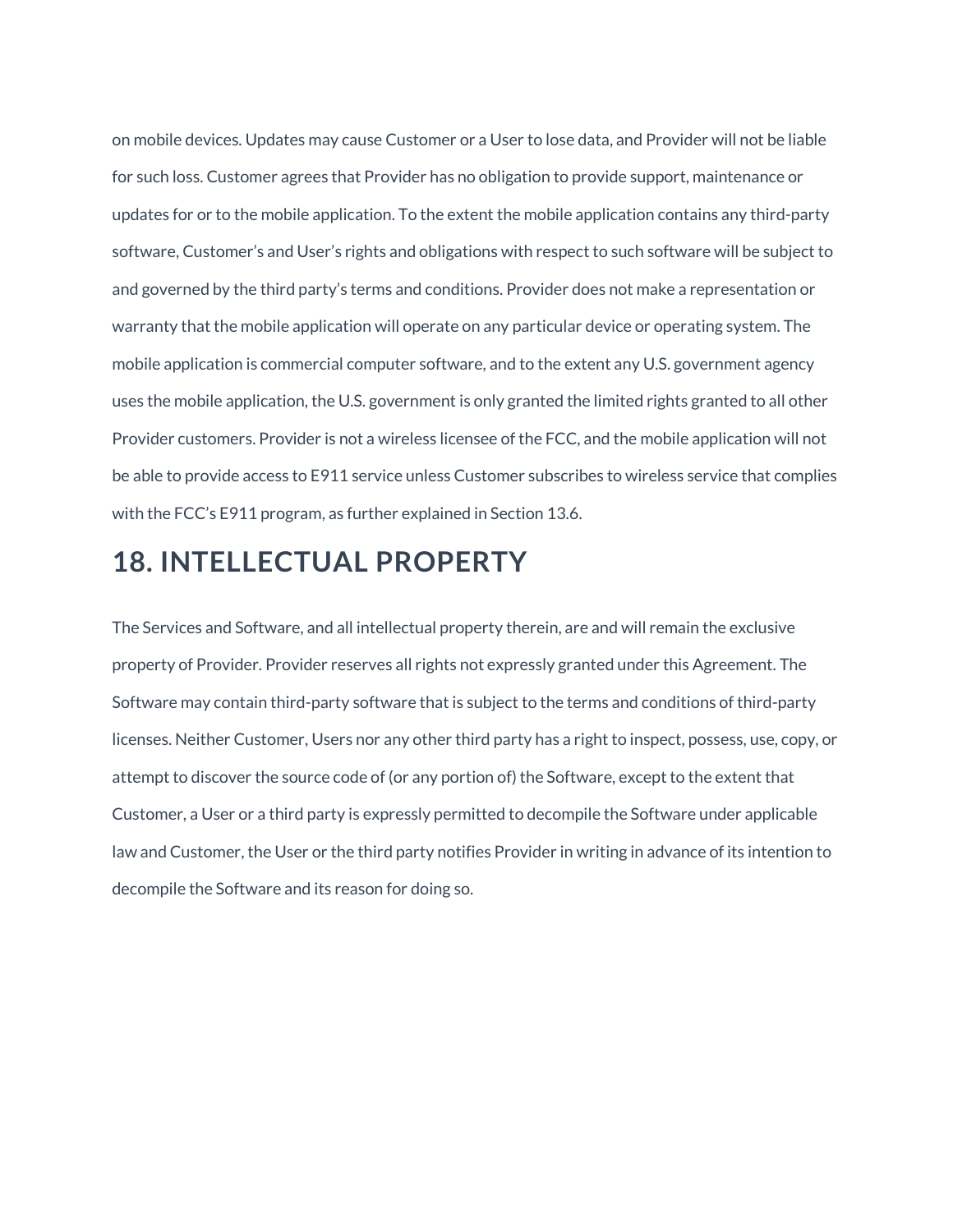## **19. PORTAL UPGRADES; PHONE NUMBERS AND WEB PORTAL DISCONTINUANCE**

Provider may update the Customer and User portals, and Customer agrees that Service may be unavailable during the implementation of such updates. Upon expiration, cancellation or termination of the Services, Customer and Users will relinquish and discontinue use of any accounts, Numbers, voice mail access numbers, and/or web portal Sites assigned to Customer by Provider or its service providers.

### **20. MISCELLANEOUS**

**20.1 NOTICES.** Unless otherwise specified in this Agreement, any notice required or permitted to be given pursuant to this Agreement will be given in writing by overnight delivery service, sent via certified mail, return receipt requested, e-mailed, or delivered by hand, and such notice will be deemed to have been given and received when delivered or when delivery was refused, or with respect to electronic transmissions, at the time of transmission (unless the sender received a notice of transmission failure). Customer consents to receive all notices in electronic form, and Provider may send any notice to Customer at Customer's latest physical address or e-mail address provided by Customer. Provider may, in addition to all other methods of giving notice, send any notice to Customer's mailbox in Customer's account on the Provider Customer Care Portal. Both parties agree that any agreements and notices made or provided by one or both parties in electronic form, and in accordance with this Agreement, are as legally binding as if made in physical written form. Customer must send all notices to Provider via e-mail in accordance with the following:

To report misuse or fraudulent use of Service: CustomerCare@Hartelco.com

To submit a billing dispute: BillingDisputes@Hartelco.com

To terminate Service: CustomerCare@Hartelco.com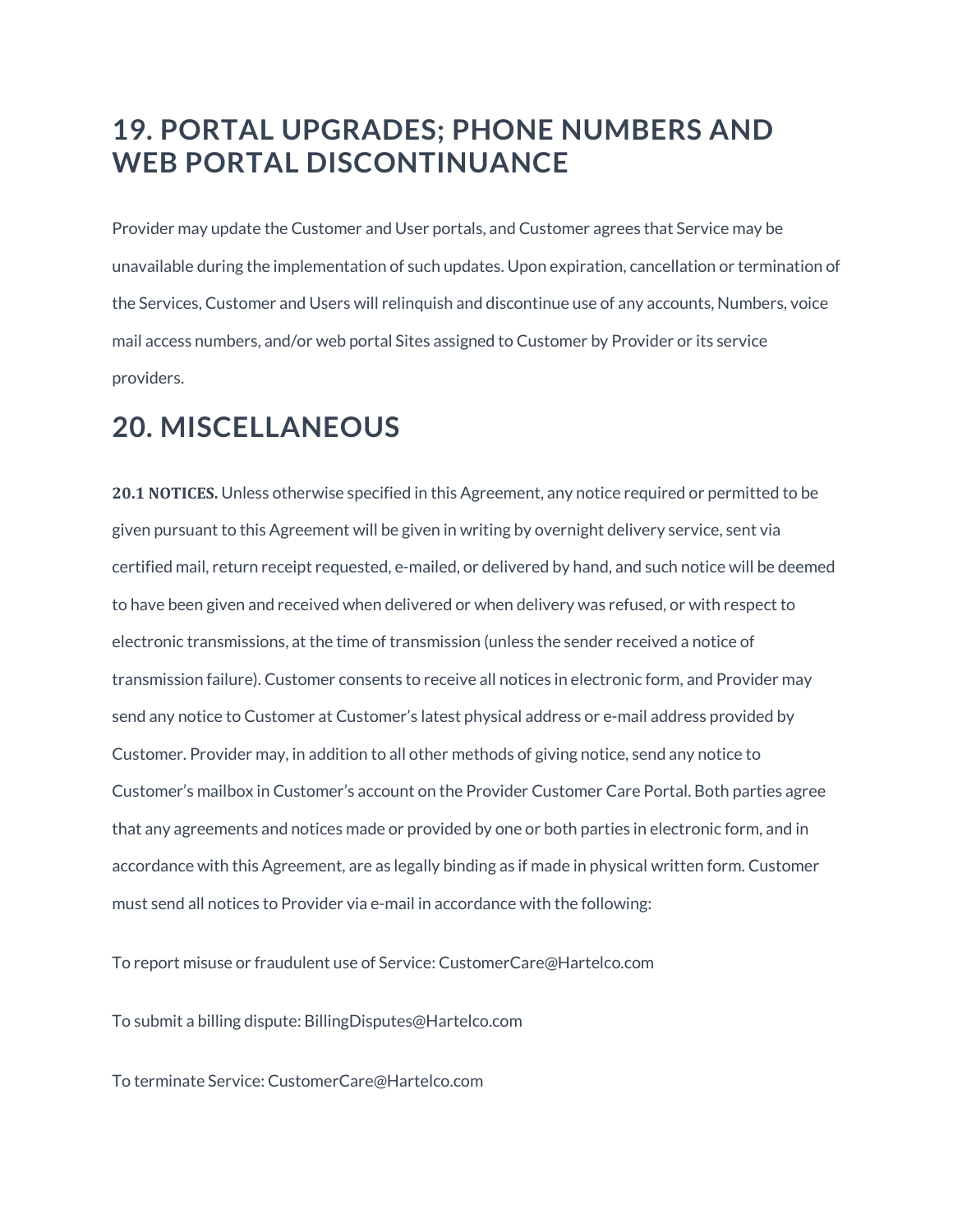All other notices: CustomerCare@Hartelco.com

**20.2 FORCE MAJEURE.** Provider's performance of any part of this Agreement will be excused to the extent that it is hindered by flood, fire, natural disaster, strike, riot, war, terrorism, hostile attack, governmental action, cable cuts, supplier shortages, breaches, or delays, Provider's inability to perform as a result of actions or inactions of third parties, Customer, a User or Provider's vendors, including, without limitation, Customer's failure to provide or maintain a circuit with respect to an order for Service, or any other cause (whether similar or dissimilar to those listed) beyond Provider's reasonable control (a "Force Majeure"). Provider may terminate the Services without liability if a Force Majeure hinders Provider's performance for more than five (5) days.

**20.3 NO CLASS ACTION.** Customer irrevocably waives any right Customer may have to serve as a representative or as a private attorney general, or to participate as a member of a class of claimants, in any lawsuit, arbitration or other proceeding against any Provider Party arising from, related to or connected with this Agreement or any Service Order.

**20.4 BINDING NATURE AND ASSIGNMENT.** Customer's rights and obligations in this Agreement will not be assigned, delegated or otherwise transferred in whole or in part without the prior written consent of Provider. Except as part of the sale of all or substantially of the assets for Provider or the assignment of this Agreement, or any rights or obligations thereunder, to any of Provider's affiliates (which will not require Customer consent), Provider's rights and obligations in this Agreement will not be assigned, delegated or otherwise transferred in whole or in part without the prior written consent of Customer, which will not be unreasonably withheld. For sake of clarity, Provider may assign, delegate and transfer some or all of its rights and obligations under this Agreement to its affiliates. Except as otherwise expressly provided herein, this Agreement will inure to the benefit of, and will bind, the heirs, executors, personal representatives, administrators, successors and permitted assigns of Provider and Customer.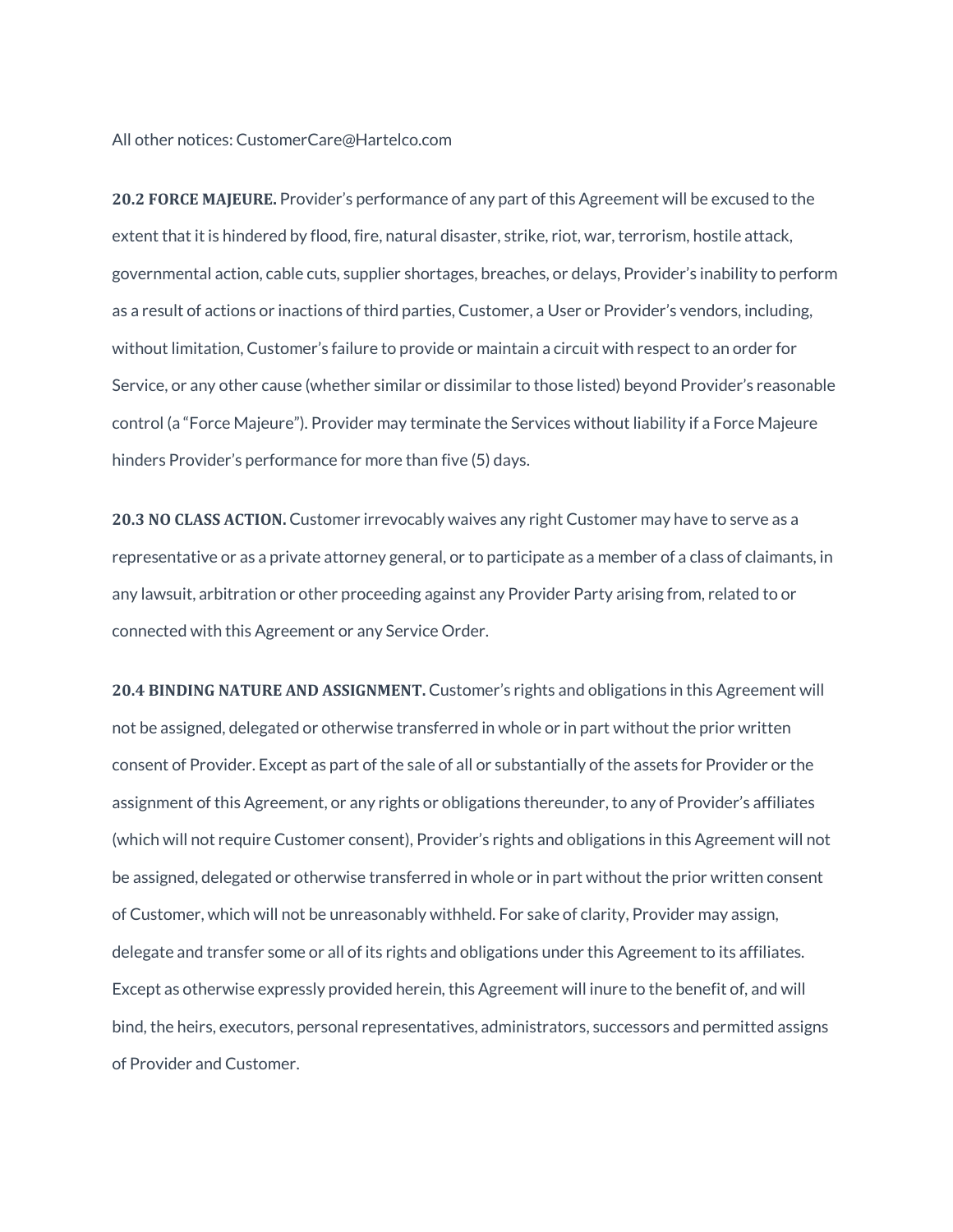**20.5 GOVERNING LAW.** This Agreement and any related Service Orders will be governed by and construed according to the laws of the State of Illinois, without regard to its conflict of laws provisions. The U.N. Convention on Contracts for the International Sale of Goods will not apply to this Agreement.

**20.6 ARBITRATION.** Any dispute or controversy arising out of or in connection with this Agreement or any related Service Order, or otherwise related to the Services, will be resolved by binding arbitration. The Federal Arbitration Act and federal arbitration law applies to this Agreement. The arbitration will be administered by the American Arbitration Association (AAA), conducted by one (1) arbitrator, and conducted in accordance with the AAA's Commercial Arbitration Rules. The arbitration will be conducted in Springfield, Illinois. The language of the arbitration will be English. The parties' briefs and other documents and the arbitrator's findings and decision will be confidential unless required to be disclosed by law. Neither party may use any finding or decision of the arbitrator in existing or subsequent litigation or arbitration involving any other person, entity or organization. The arbitrator must have sufficient experience in the matter(s) at issue. The arbitrator's decision will follow the plain meaning of the Agreement and will be final and binding. Neither party will have the right to appeal an error of law or fact. Each party will bear the cost of preparing and presenting its case. Judgment on the award rendered by the arbitrator may be entered in any court having jurisdiction. This agreement to arbitrate also requires Customer to arbitrate claims against other parties relating to Services or products provided or billed to Customer if claims are asserted against Provider in the same proceeding. Notwithstanding the foregoing, either party may bring suit in court to enjoin unauthorized access or trespass to its computer networks or any misappropriation, infringement or violation of its intellectual property rights. The arbitrator will have the exclusive power to rule on the formation, interpretation, applicability, validity or enforceability of this Agreement, including without limitation the validity or enforceability of this arbitration agreement. The arbitrator will not have the power to conduct any form of class or collective arbitration nor join or consolidate claims by or for individuals. If any dispute or controversy arising out of or in connection with this Agreement or any related Service Order, or otherwise related to the Services, cannot lawfully be resolved by arbitration, the complainant must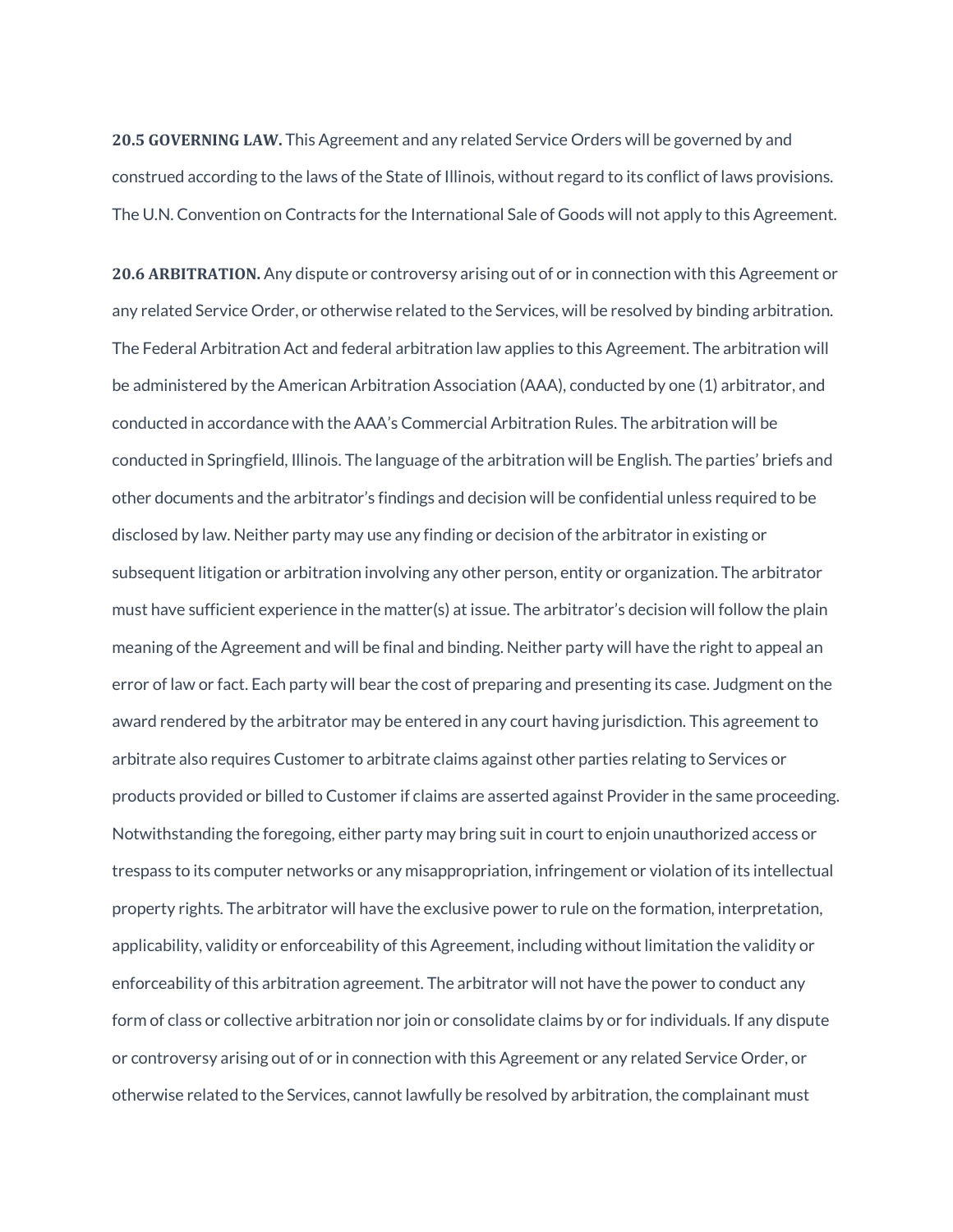bring any claim or action in the state or federal courts for Springfield, Illinois, and the parties waive any objection based on personal jurisdiction, venue or inconvenient forum.

#### **20.7 ENTIRE AGREEMENT, AMENDMENTS, CONFLICT, SEVERABILITY, WAIVER, SURVIVAL.**

This Agreement, all documents referred to herein and any related Service Order executed by the parties constitute the entire agreement between the parties and supersede any and all prior agreements and rates between the parties with respect to the subject matter hereof. No additions, deletions or modifications to this Agreement or any Service Order will be binding unless (a) made in a writing signed by duly authorized representatives of both parties or (b) agreed to by the party to be charged by electronic means. In the event of a conflict between any of the terms and conditions of this Agreement and any Service Order, the terms and conditions in the Service Order will prevail. The parties are independent contractors. Nothing contained herein will be construed as creating any agency, partnership, or other form of joint venture or enterprise between the parties. If any provision(s) of this Agreement or any related Service Order is held to be invalid, illegal, or unenforceable, the validity, legality and enforceability of the remaining provisions will not in any way be affected or impaired thereby, and the parties further agree to substitute a valid provision that most closely approximates the economic effect of the invalid provision. The failure of either party to require performance by the other party of any provision hereof will not affect the right to require such performance at any time thereafter, nor will the waiver by either party of a breach of any provision hereof be taken to be a waiver of the provision itself. To the extent permitted by applicable law, the parties agree to and do hereby waive any applicable statutory or common law that may permit a court to construe a contract against its drafter. No claim or cause of action may be asserted against either party more than three (3) months after the time the facts giving rise to the claim or cause of action are discovered or should have been discovered.In the event a suit is brought or an attorney or collection agency is retained by Provider to enforce the terms of this Agreement or any Service Order, or to collect any monies due hereunder, or to collect money damages for breach thereof, Provider will be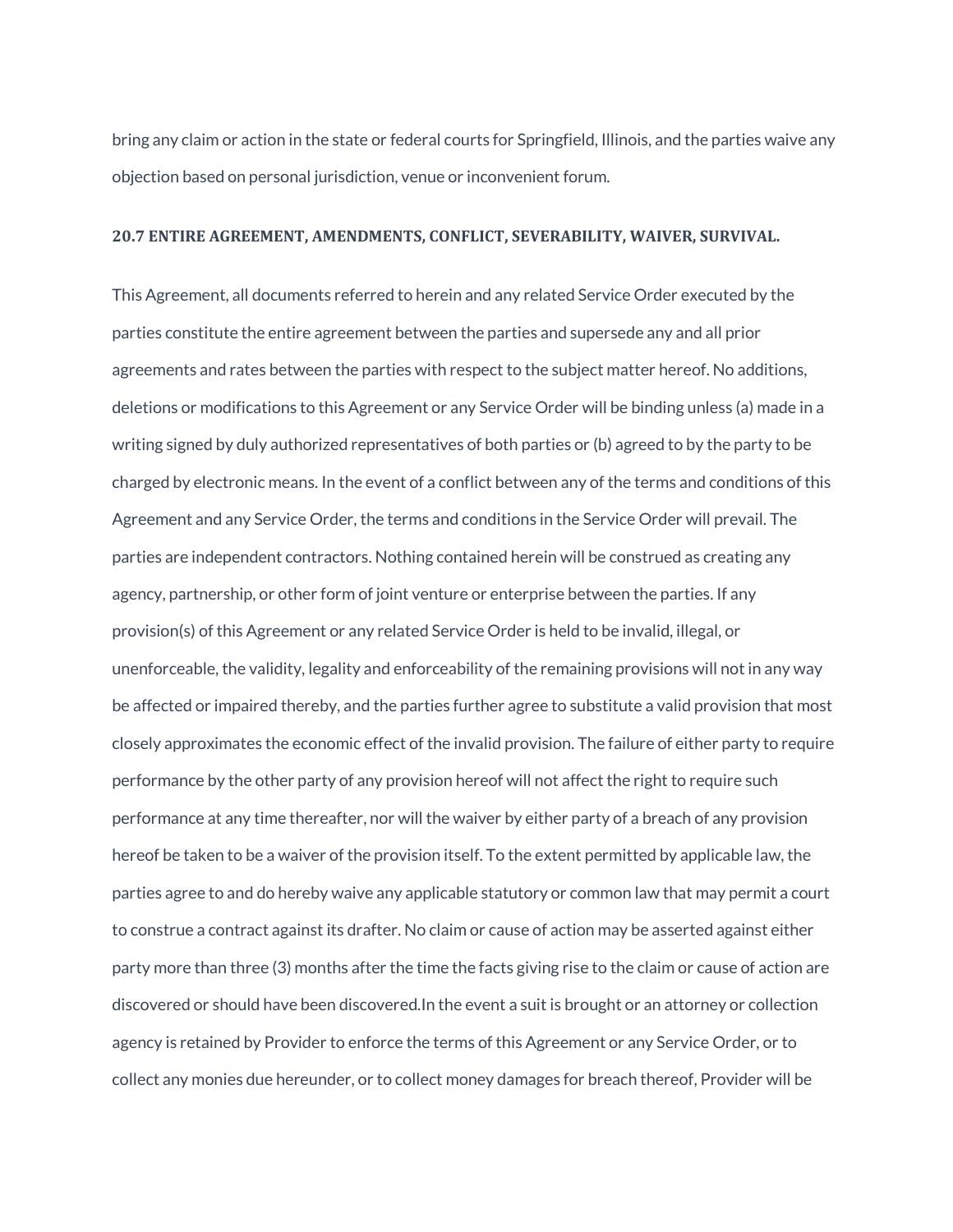entitled to recover, in addition to any other remedy available at law or in equity, reimbursement for attorneys' fees, court costs, collection costs, costs of investigation and other related expenses incurred in connection therewith.

The terms and provisions contained in this Agreement and any related Service Order that, by their sense and context, are intended to survive the performance thereof by the parties hereto will survive the completion of performance and termination of this Agreement, including, without limitation, payment obligations, the limitations on damages and liability, ownership of intellectual property, and defense and indemnity obligations.

## **HARTELCO SIP TRUNKING TERMS AND CONDITIONS SERVICE TERMS AND CONDITIONS**

BY ACCEPTING THESE SERVICE TERMS AND CONDITIONS, YOU ACKNOWLEDGE THAT YOU HAVE READ, UNDERSTAND AND AGREE TO THE TERMS AND CONDITIONS BELOW. ALL SERVICE ORDERS AND SERVICES ARE SUBJECT TO THESE TERMS AND CONDITIONS.

These Service Terms and Conditions (the "Agreement") are entered into by and between HARTELCO Business, LLC ("HARTELCO"), a Delaware limited liability company, and the customer purchasing products or services from HARTELCO ("Customer").

## **1. SERVICES AND TERM**

Generally, HARTELCO offers enterprise voice and optional data session initiation protocol (SIP) trunking services, typically including an integrated access device (IAD). Broadband service is required for such services and may be provided by you or purchased from HARTELCO. The services ordered by Customer from HARTELCO pursuant to any HARTELCO Service Order or addendum thereto (each, a "Service Order") constitute the "Services." The Services shall commence on the date on which the Services are first made available to Customer (the "Start Date") and shall continue for the length of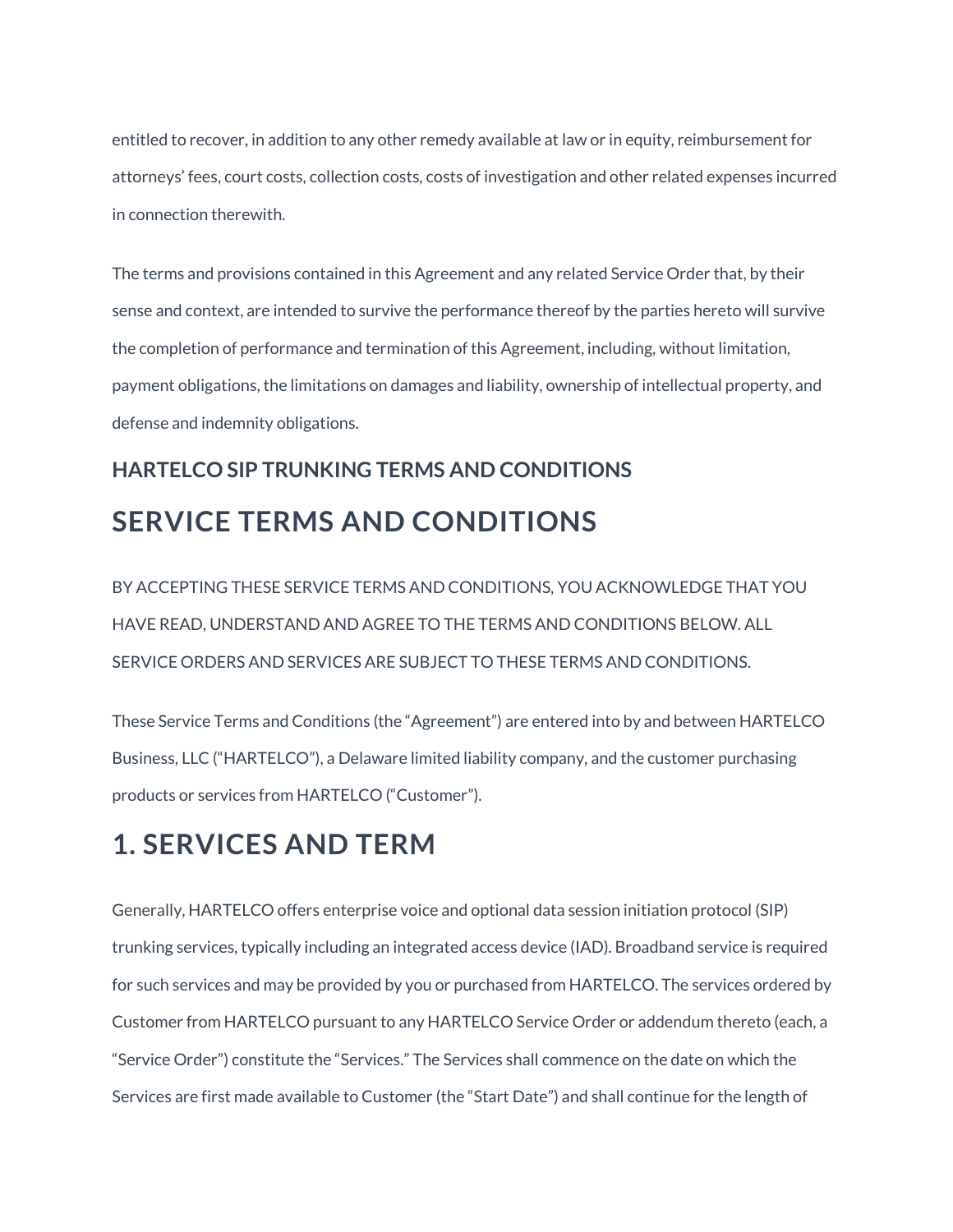time specified as the Term Commitment on the applicable Service Order (the "Initial Service Term"). After the Initial Service Term and any subsequent term (each, a "Service Term"), this Agreement and the applicable Service Order will renew automatically for an additional twelve (12)-month period, unless either party provides written notice of cancellation at least thirty (30) days before the thencurrent Service Term ends. Billing for Services and related charges shall commence on the Start Date and shall continue throughout the Service Term. HARTELCO reserves the right to decline any Service Order.

#### **2. BROADBAND SERVICE**

To use the Services, Customer must have broadband Internet access service ("Broadband Service"). HARTELCO may provide Broadband Service as required for the delivery of Services if specified in the applicable Service Order, and in so doing may interact with other telecommunications providers. Monthly charges for such Broadband Service shall begin on the date upon which Customer is notified by HARTELCO that such Broadband Service is activated and ready for use, and such charges shall be detailed on the Service Order and paid by Customer. Provision of Broadband Service may require that equipment be installed and that, in some cases, additional wiring be configured at Customer's premises. Installation or wiring charges, if any, are not included in the Service Order and will be billed separately to the Customer. Broadband Service provided by HARTELCO constitutes a Service.

## **3. EQUIPMENT**

To use the Services, an integrated access device (IAD) and/or other HARTELCO-provided equipment (the "Equipment") may need to be installed at Customer's premises. Customer is responsible for installation of the Equipment, unless otherwise specified in a Service Order. At all times, such Equipment is and shall remain the property of HARTELCO and shall not be considered Customer's equipment or a fixture. Customer will not allow the Equipment to become subject to a lien, security interest or other encumbrance. Customer bears all risk of loss or damage to the Equipment while it is in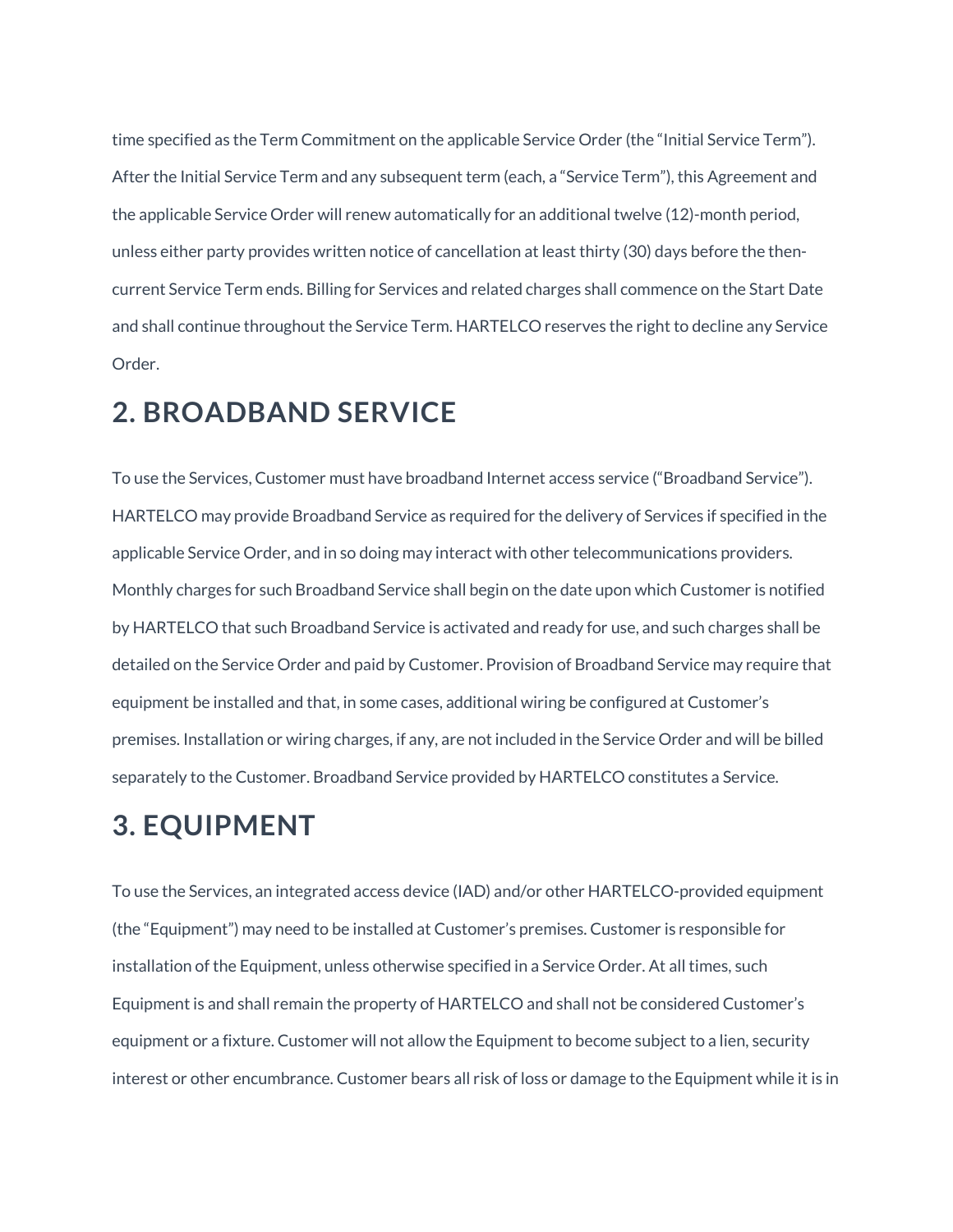Customer's possession, custody or control. If Customer ceases receiving Services from HARTELCO, Customer must return the Equipment to HARTELCO undamaged and in its original packaging within thirty (30) days of the termination of Services. Failure to return same will result in an added fee in the amount of the manufacturer's suggested retail price of the non-returned product. To return Equipment, Customer must request a Return Merchandise Authorization (RMA) number from HARTELCO in accordance with HARTELCO's Return Merchandise Policy, available on HARTELCO's web site. Customer is responsible for the cost and risk associated with return shipping of the Equipment. Customer will not attempt to maintain or repair, or permit a third party to maintain or repair, the Equipment. Customer agrees to comply with all instructions and requirements regarding the use and/or care of the Equipment and to take reasonable measures to protect such Equipment at all times. HARTELCO will repair or replace, in its sole discretion, any Equipment that does not perform as specified, at no charge to Customer, unless it is determined, in HARTELCO's sole discretion, that Customer was directly or indirectly responsible for the Equipment failure. HARTELCO may provide updated or new Equipment to Customer from time to time, and HARTELCO may require that Customer use the updated or new Equipment to continue to receive the Services. In some cases, Customer will be permitted to use Customer's own IAD and other equipment. In such a case, Customer will be fully responsible for such equipment, and HARTELCO makes no representation or warranty with respect to such equipment or its operation with the Services.

#### **4. INSTALLATION OF EQUIPMENT**

If Customer has contracted for HARTELCO to install the Equipment, Customer shall, at its expense, have the site prepared prior to HARTELCO's arrival and in accordance with HARTELCO's installation site preparation specifications. Customer shall provide any applicable technical user support during installation at its own expense. If Customer has not contracted for installation from HARTELCO, Customer shall at its expense diligently perform or have performed all installation requirements for the Equipment. Unless the Service Order specifies that Customer will provide its own hardware, the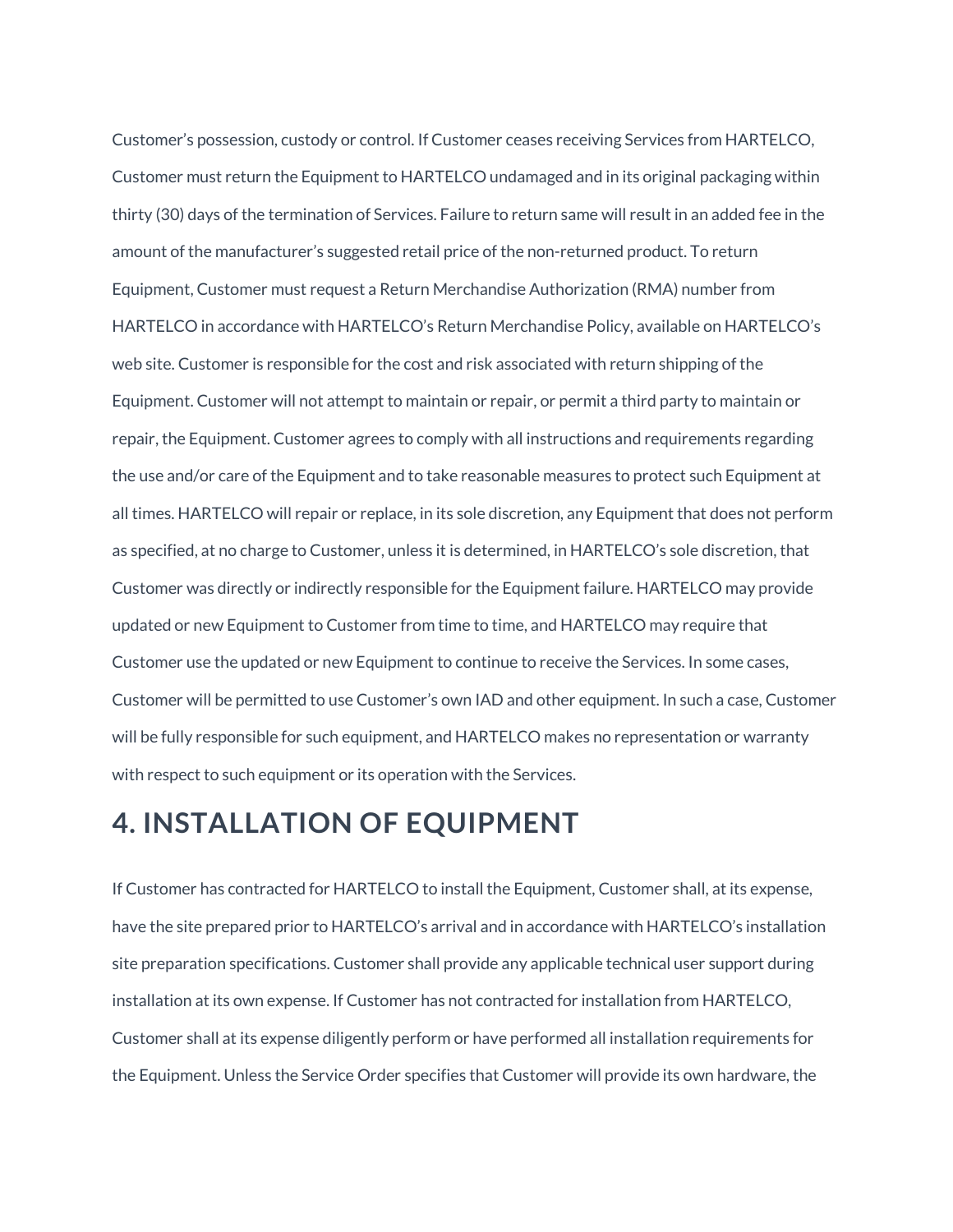Services will be deemed to have been made available to Customer at the time HARTELCO provides the Equipment to the Customer for self-installation.

## **5. OWNERSHIP OF INTELLECTUAL PROPERTY**

The Services and Equipment, and all intellectual property therein, are and shall remain the exclusive property of HARTELCO. HARTELCO is not providing any software with the Services or Equipment provided under this Agreement. There is no license granted, implied or constructively given to Customer.

## **6. SERVICE FEES, TARIFFS AND OTHER CHARGES; TAXES**

**6.1 Services Fees.** The fees for Services will be set forth in the Service Order, and Customer agrees to pay such fees. Service Fees will be billed in advance of delivery of the Services. Monthly Services fees will be billed pro rata in the months in which such Services commence and terminate.

**6.2 Bundles of Minutes.** Customer may purchase long distance and toll free Bundles of Minutes (BOM) from HARTELCO at a discounted rate from HARTELCO's prevailing per minute rate. When purchasing a BOM, Customer commits to a fixed monthly recurring charge (MRC) for the term purchased. BOM charges are billed upon purchase. If Customer's usage exceeds the purchased bundle total in a time period, HARTELCO will charge for excess usage at the per minute rate based on Customer's subscribed package rate. Unused minutes remaining at the end of any Service Term expire and do not carry over to a subsequent term. If Customer declines to purchase a BOM, Customer will be billed monthly in arrears for long distance and toll free usage at HARTELCO's then-prevailing per minute usage rates.

**6.3 Tariffs.** In addition to the fees for the Services specified in a Service Order, Customer will be charged HARTELCO's applicable usage, access, storage, feature and other charges included in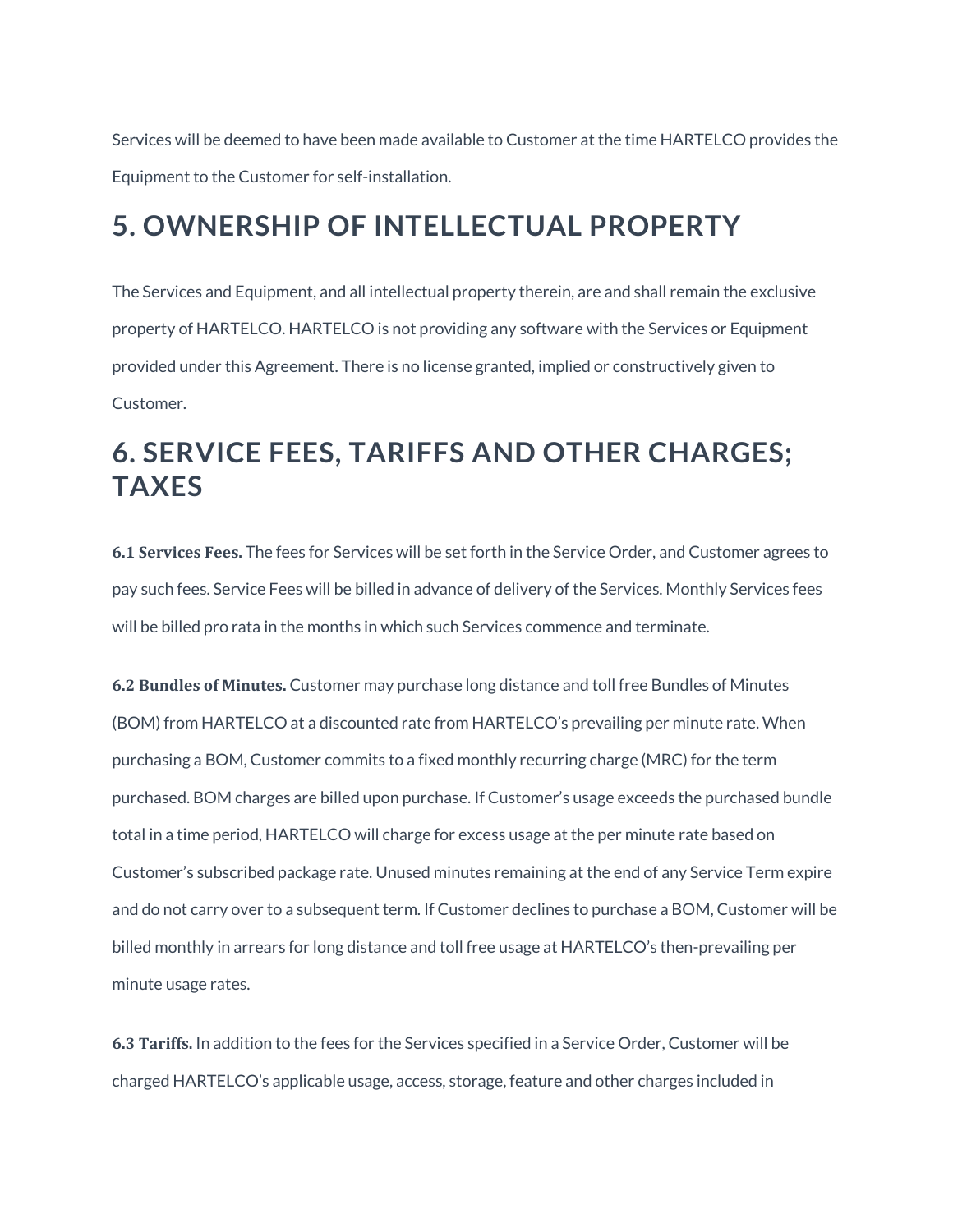HARTELCO's tariffs ("Tariffs") but not included as part of Customer's selected Services plan. This Agreement incorporates by reference all applicable rates, terms and conditions of HARTELCO's Tariffs, which are available on HARTELCO's web site. This Agreement may be superseded, in whole or in part, by a new or revised Tariff filed with the jurisdictional regulatory agency or agencies, which may contain such modifications of the provisions of this Agreement, as HARTELCO deems necessary or appropriate. HARTELCO may modify its Tariffs from time to time in accordance with applicable Laws and thereby affect Services provided to Customer hereunder, except that the terms and conditions of this Agreement shall supplement any such modified Tariff to the extent they are not inconsistent with the terms and conditions of the Tariff. Customer is responsible for payment of all applicable charges specified in Tariffs and other charges incurred in connection with Services provided to Customer's numbers, network addresses and authorization codes. Tariff charges are rounded up to the nearest tenth of a cent when billed (three (3) decimal places). Charges based on per-minute of use rates for underlying carrier services purchased by HARTELCO to provide the services will be calculated on the basis of increments specified by the underlying carrier. Such increments may vary from carrier to carrier. Tariff charges are invoiced to Customer in arrears, except access loop charges and certain other charges as indicated on HARTELCO's Tariffs schedule, which are invoiced to Customer upon purchase. Any service provided by HARTELCO that is not governed by a Service Order shall be offered solely in accordance with the applicable rates, terms and conditions of the Tariffs as the same may be revised from time to time.

**6.4 Increases to Fees and Tariffs.** The aforementioned notwithstanding and regardless of any fees or Tariffs stated in a Service Order, HARTELCO may increase the fees for the Services and the Tariffs in the same proportion that HARTELCO's costs in providing the Services and related features increase due to mandated regulatory charges, increases in an underlying carrier's charges or other factors beyond HARTELCO's reasonable control. Any such rate increase will be charged through to Customer by HARTELCO at a rate equal to the increased cost to HARTELCO, and HARTELCO will deliver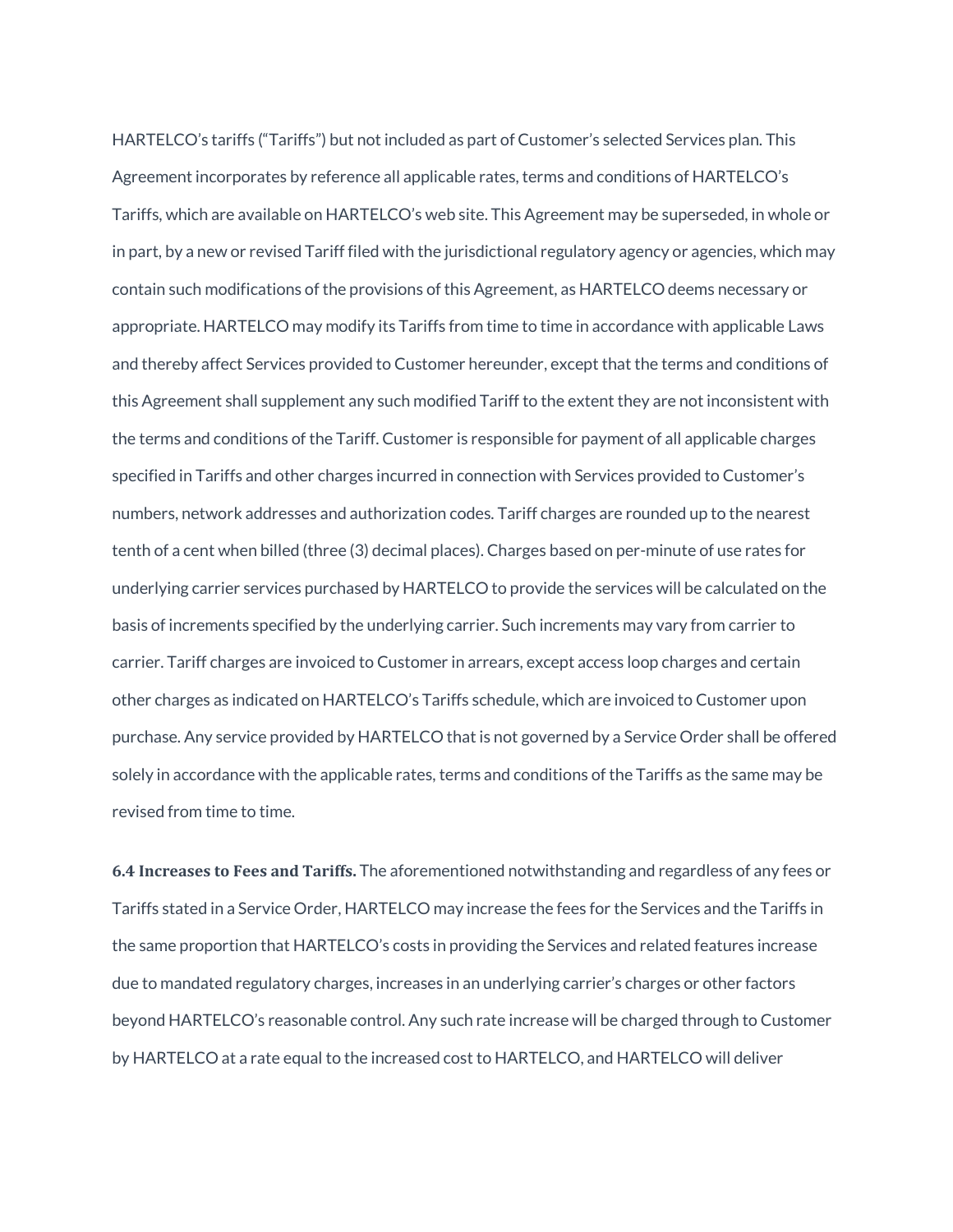advance notice of any such rate adjustment (thirty (30) days notice of any such adjustment of domestic rates, seven (7) days notice of any such adjustment of international rates).

**6.5 Additional Charges.** In the event additional charges accrue or are paid by HARTELCO as a result of direct Customer requests (for example, a request for maintenance services), Customer shall reimburse HARTELCO for such charges. HARTELCO is entitled to recover any charges imposed on HARTELCO by payphone owners or operators.

**6.6 Taxes.** All charges computed by HARTELCO are exclusive of any taxes, surcharges, public utility fees and regulatory fees (including Universal Service Fees and similar charges). Such taxes and fees shall be invoiced by HARTELCO and paid by Customer. Should Customer claim an exemption of any taxes or regulatory fees, Customer shall provide official documented/certified proof of such exemption. It is Customer's ongoing responsibility to ensure its exempt status, and the proof thereof, remains current. In no event shall HARTELCO be liable for any taxes due by Customer, and Customer shall defend and indemnify HARTELCO if any claim for taxes or fees is made.

**6.7 Termination of Domestic Usage.** The "cost per minute" outlined on any Service Order is based on the assumption that Customer will terminate at least 85% of Customer's total domestic usage in a tandem owned and operated by a Regional Bell Operating Company ("RBOC") and subject to such RBOC's tariffed access charges. HARTELCO will apply a surcharge of \$0.04 per minute of use to the number of minutes by which Customer's non-RBOC termination (being defined as the sum of outbound minutes that terminate in non-RBOC areas plus inbound (toll-free) minutes that originate in non-RBOC areas) exceeds 15% of Customer's total domestic usage. For purposes of the calculation pursuant to this paragraph, the Operating Company Number ("OCN") of the originating or terminating automatic number identification will be used. OCN numbers of 9000 and above are classified as RBOC and OCN numbers below 9000 are classified as non-RBOC. The surcharge will be invoiced to Customer in arrears.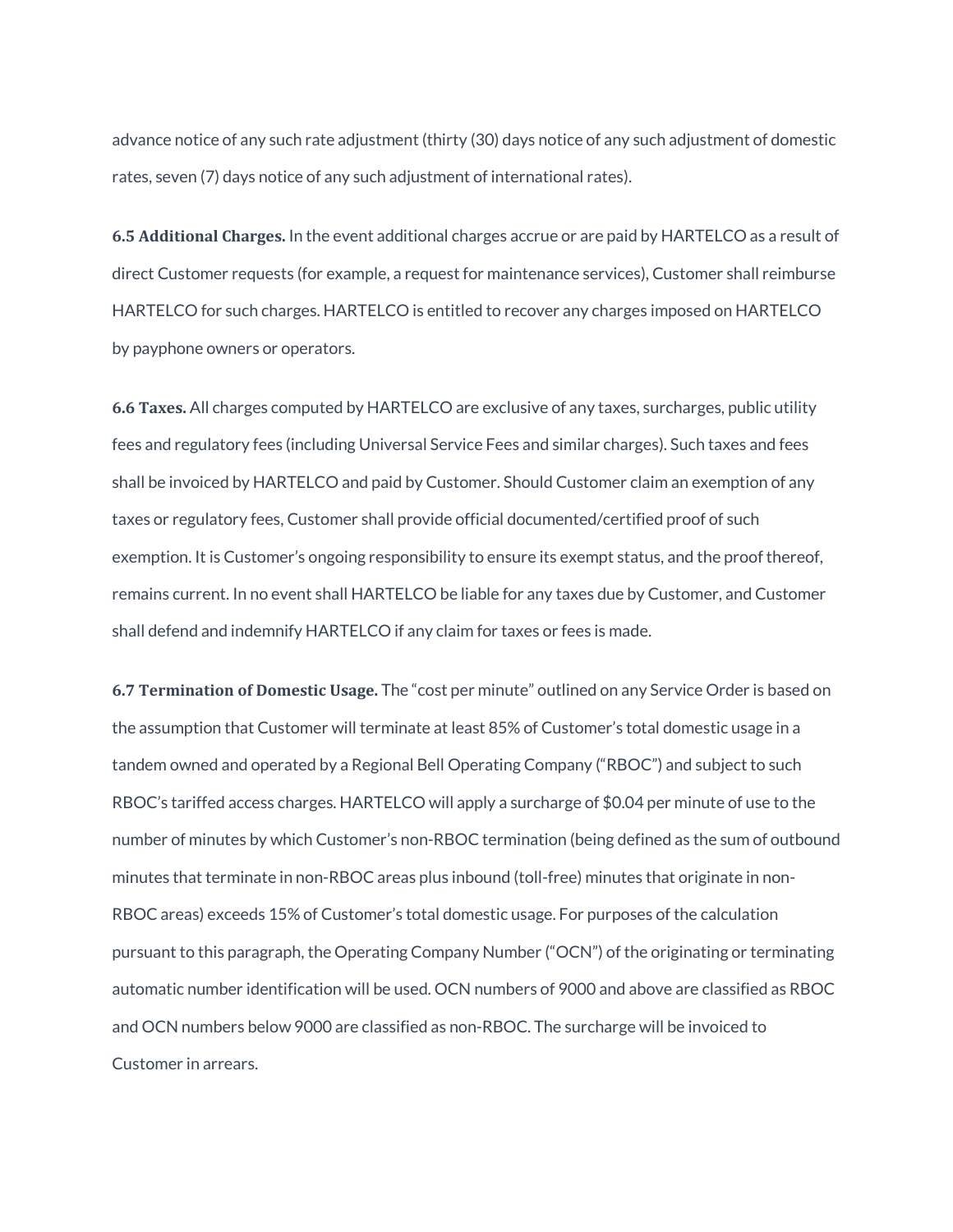### **7. PAYMENT TERMS**

Payment for HARTELCO's invoices shall be due thirty (30) days following the date of each invoice. Invoices will be sent by regular mail or e-mail or will be made available on the HARTELCO Customer Care Portal. If the Customer has agreed to a revenue commitment and does not meet such commitment on a monthly basis, Customer shall be liable for 100% of any shortfall, which shall be due within thirty (30) days of invoice, without set-off or demand. In addition to all other remedies available to HARTELCO, a late fee shall be assessed in the amount of 1.5% (or the maximum rate permitted by law, whichever is less) of the unpaid balance per month until paid in full for charges not paid within thirty (30) days of the due date. Customer shall notify HARTELCO in writing of all disputed amounts in its bills within thirty (30) days of the invoice date, identifying in reasonable detail the nature and amount of any such dispute. HARTELCO shall promptly investigate all timely and appropriately documented disputes and respond to Customer within thirty (30) days. All amounts not so disputed shall be deemed final and not subject to further dispute. Customer agrees to pay HARTELCO for all amounts billed and not so disputed, and where a dispute is resolved in favor of HARTELCO. HARTELCO will consider fairly any disputes raised in a timely manner, in good faith and appropriately documented. Customer may pay by check or credit card only. Customer agrees to provide HARTELCO with complete and accurate contact and credit card information, and Customer agrees to advise HARTELCO of any changes thereto. Customer authorizes HARTELCO to charge Customer's credit card automatically to pay for Customer's charges. If a charge to Customer's credit card is declined or reversed, or if the account or credit card has expired or been suspended or closed, or if Customer fails to provide HARTELCO with accurate or complete credit card information, HARTELCO may suspend or terminate the Services.

### **8. CREDIT**

The provision of Services is contingent upon establishment of and continuing credit approval by HARTELCO. Customer hereby consents to HARTELCO's procurement of a credit score or report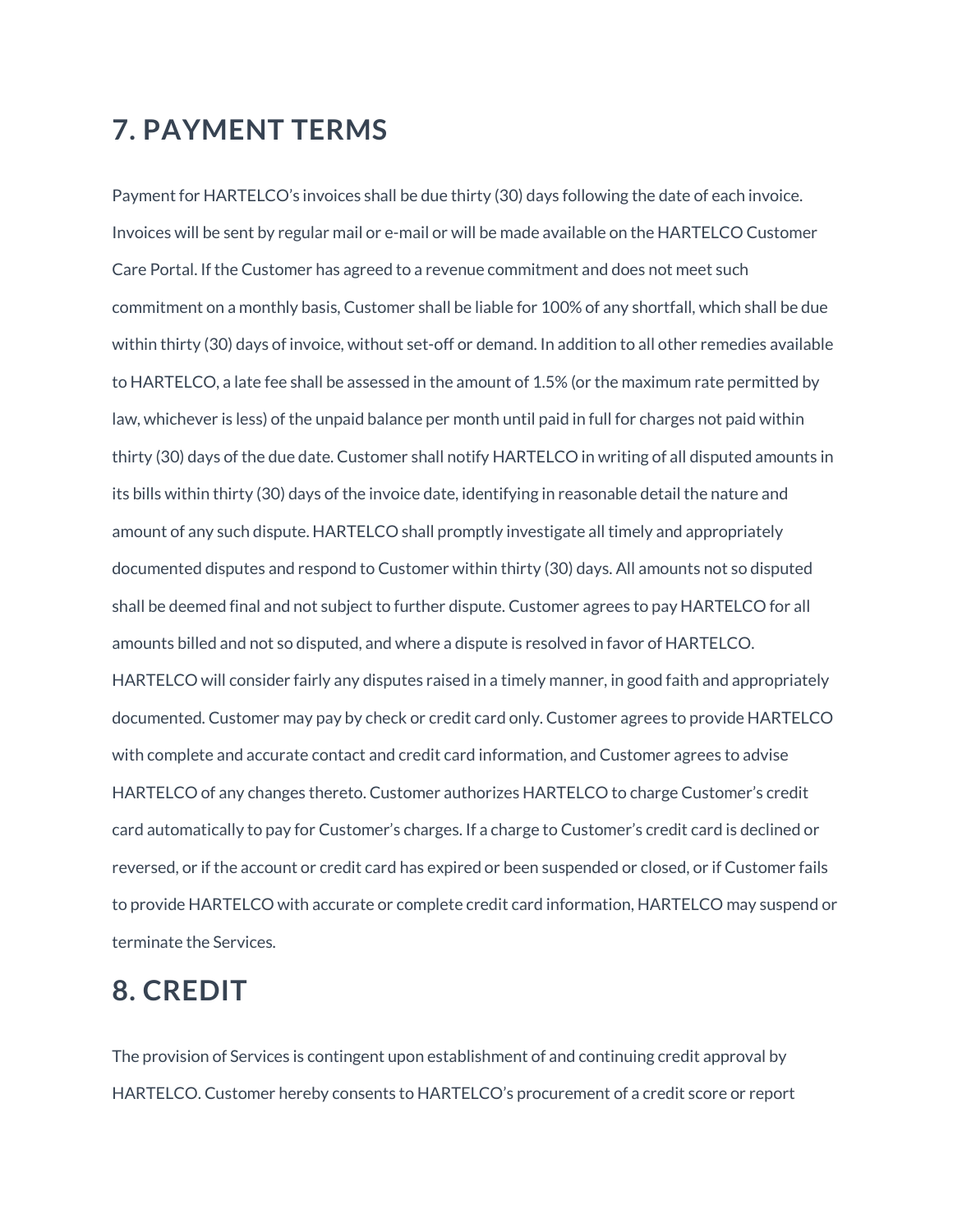regarding Customer. At any time during the Service Term, HARTELCO is entitled to require a deposit or other acceptable form of security from Customer, as it deems appropriate. In addition, if requested by HARTELCO, Customer agrees to provide, within two (2) business days of request, appropriate financial records to evaluate Customer's continuing ability to pay. HARTELCO may, immediately and without notice, suspend or terminate the Services if Customer fails to comply with these security obligations. Upon a payment default by Customer not cured in a timely manner, HARTELCO shall have the right to offset against any security or deposit held any amounts owed to HARTELCO by Customer, and to invoice and collect cancellation charges in accordance with Section 11 below.

#### **9. CUSTOMER RESPONSIBILITIES**

**9.1** Customer represents and warrants that it will comply with (a) HARTELCO's Acceptable Use Policy, available on HARTELCO's web site (www.Hartelco.com), and (b) all applicable laws, regulations, rules, court orders and government agency orders ("Laws") in its use of the Services and Equipment.

**9.2** Customer assumes all risks of and full responsibility for the use of the Equipment and any and all other equipment connected or related to the Equipment or Customer's computer and telecommunication systems. Customer agrees not to remove the Equipment from the location at which it was initially installed without HARTELCO's prior written permission.

**9.3** Customer will execute such other documents, provide such other information, and affirmatively cooperate with HARTELCO, all as may be reasonably required by HARTELCO relevant to providing the Services. In particular, Customer accepts the responsibility for providing HARTELCO with special access surcharge exemption forms and letters of agency as may be required by carriers for Services, if any. In addition, Customer agrees that HARTELCO has the right to audit Customer's use of the Services and will make Customer's place of business (or other location at which Equipment is located, if requested by HARTELCO) available for inspection upon reasonable notice and during reasonable business hours.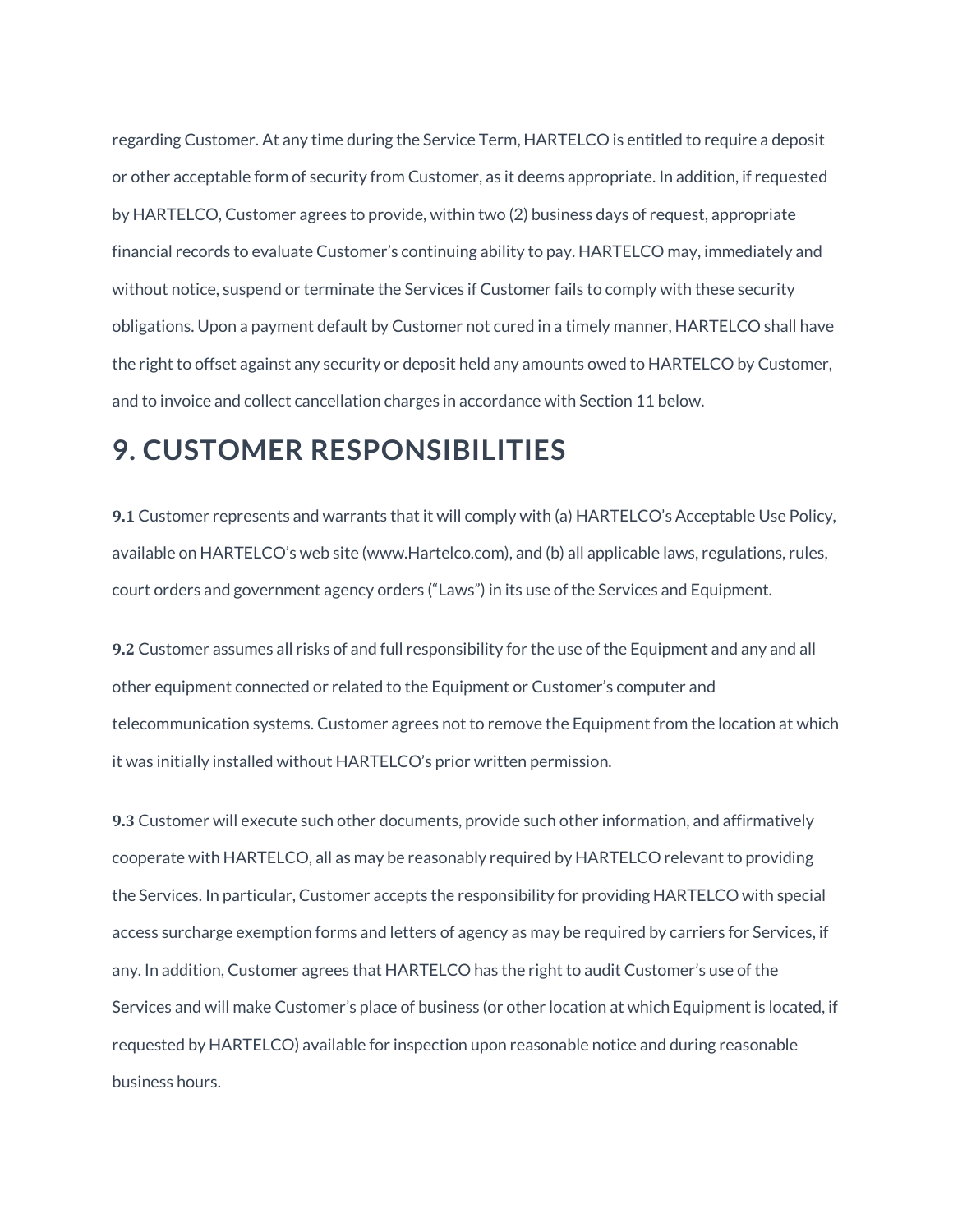**9.4** Customer assumes responsibility for the accuracy and completeness of all information provided to HARTELCO in connection with the providing of Services and will reimburse HARTELCO for any expenses HARTELCO reasonably incurs as a result of inaccurate or incomplete information provided by Customer.

**9.5** Customer will not sell, lease or license the Services, Equipment or any part thereof.

**9.6** Customer must report any unauthorized use of the Services or Equipment to HARTELCO immediately after Customer discovers such use. Customer is responsible for all use of the Services and Equipment provided to Customer, whether authorized or unauthorized.

**9.7** Customer will not remove serial numbers or labels from, disassemble, reverse engineer, decompile, reset or otherwise tamper with the Equipment or any software embedded therein.

**9.8** Customer will not challenge or attempt to register or otherwise protect any of HARTELCO's intellectual property or other rights in the Services and/or Equipment.

### **10. CONDITIONS AND LIMITATIONS ON SERVICES**

**10.1** Customer may only use the Services and Equipment in the United States of America.

**10.2** Customer understands and accepts that calls to certain countries may require HARTELCO's assistance in accordance with HARTELCO's fraud advisory and policy set forth on HARTELCO's web site (www.Hartelco.com) as part of HARTELCO's Acceptable Use Policy.

**10.3** Customer understands and accepts that the Services and Equipment will not function in the case of a power or Internet services failure or outage. Failure or an outage of power or Internet services will not relieve Customer of its payment obligations under this Agreement. During such a failure or outage, Customer will not be able to call for 911 or other emergency services.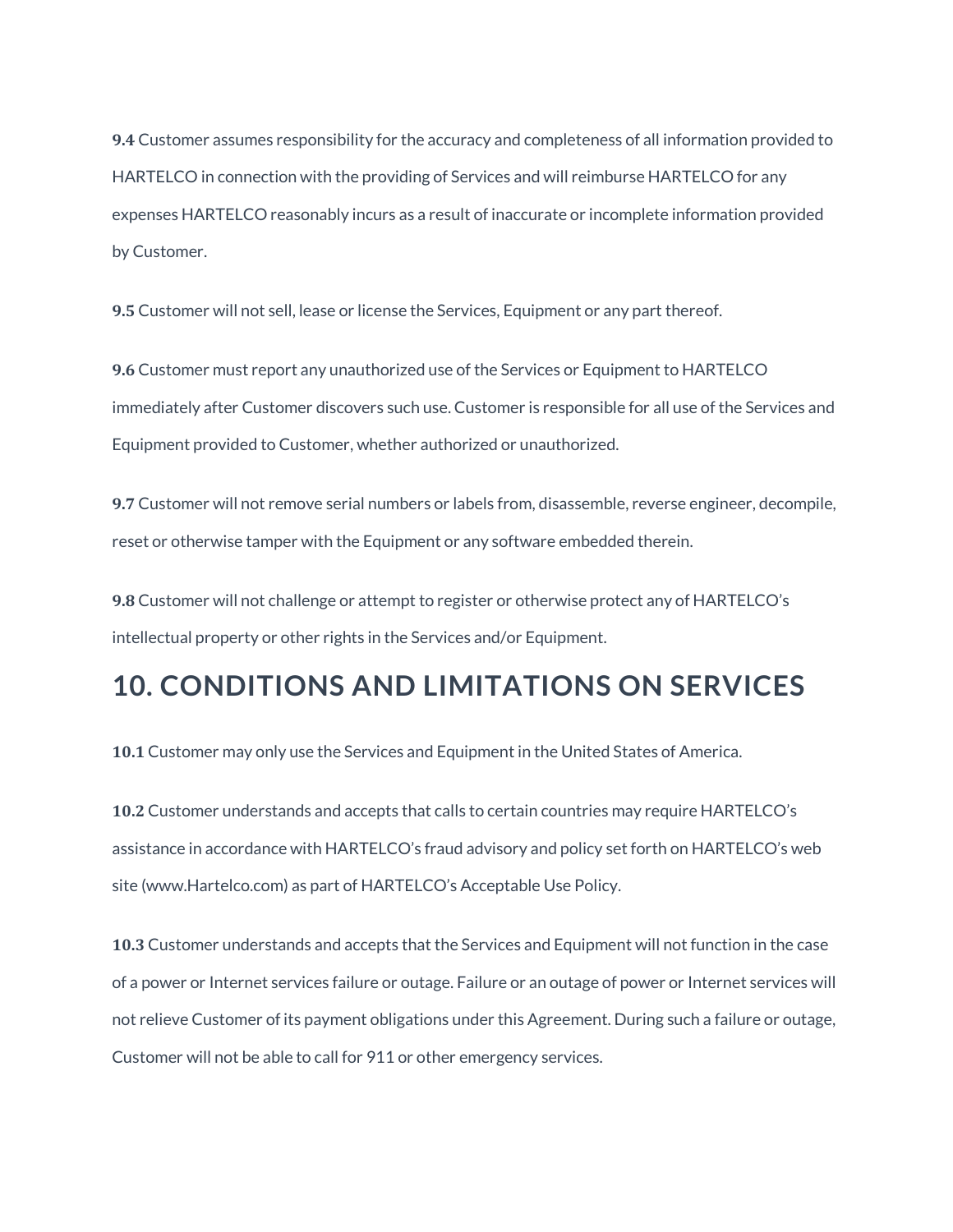### **11. CANCELLATION, SUSPENSION AND TERMINATION**

**11.1 Cancellation by Customer.** Upon thirty (30) days written notice, Customer may cancel the Services or any portion thereof provided pursuant to a Service Order. Such notice of cancellation must be accompanied by payment in full for all Services to be provided during such thirty (30)-day notice period plus a cancellation charge ("Cancellation Charge") as follows: (a) 100% of the total remaining monthly recurring charges for the remaining balance of a one (1)-year Service Term; (b) 75% of the total remaining monthly recurring charges for the remaining balance of a two (2)-year Service Term; (c) 50% of the total remaining monthly recurring charges for the remaining balance of a three (3)-year Service Term; (d) any discounts of the non-recurring install charge (NRC) that had been applied; and (e) the local number porting cancellation fee, if applicable.

**11.2 Suspension or Termination by HARTELCO.** HARTELCO may terminate this Agreement and any and all Service Orders, and the delivery of Services thereunder, at any time upon HARTELCO giving Customer two (2) business days written notice of such termination, during which time the Customer shall have the opportunity to cure, in the event that HARTELCO determines, in its sole and absolute discretion, that: (a) Customer has failed to make payments or to perform any other obligation or condition of this Agreement or a Service Order; (b) Customer is using the Services in a manner that interferes with or otherwise disrupts services provided by HARTELCO to others; (c) Customer has used, attempted to use, intends to use or is using the Services in violation of any applicable Law; (d) Customer is insolvent, has made a general assignment for the benefit of creditors, has filed, or had filed against it, a petition in bankruptcy, or has had a receiver or trustee appointed for it or any of its assets; (e) Customer has made an unauthorized assignment of the Agreement or a Service Order; or (f) in the event that HARTELCO has required Customer to provide a forecast covering a good faith estimate of the traffic volume and distribution for the ordered Services, Customer's usage exceeds such forecast provided. In the event of termination by HARTELCO under this Section 11.2, Customer shall pay to HARTELCO, upon demand, all amounts specified in Section 11.1 hereof, as a cancellation charge and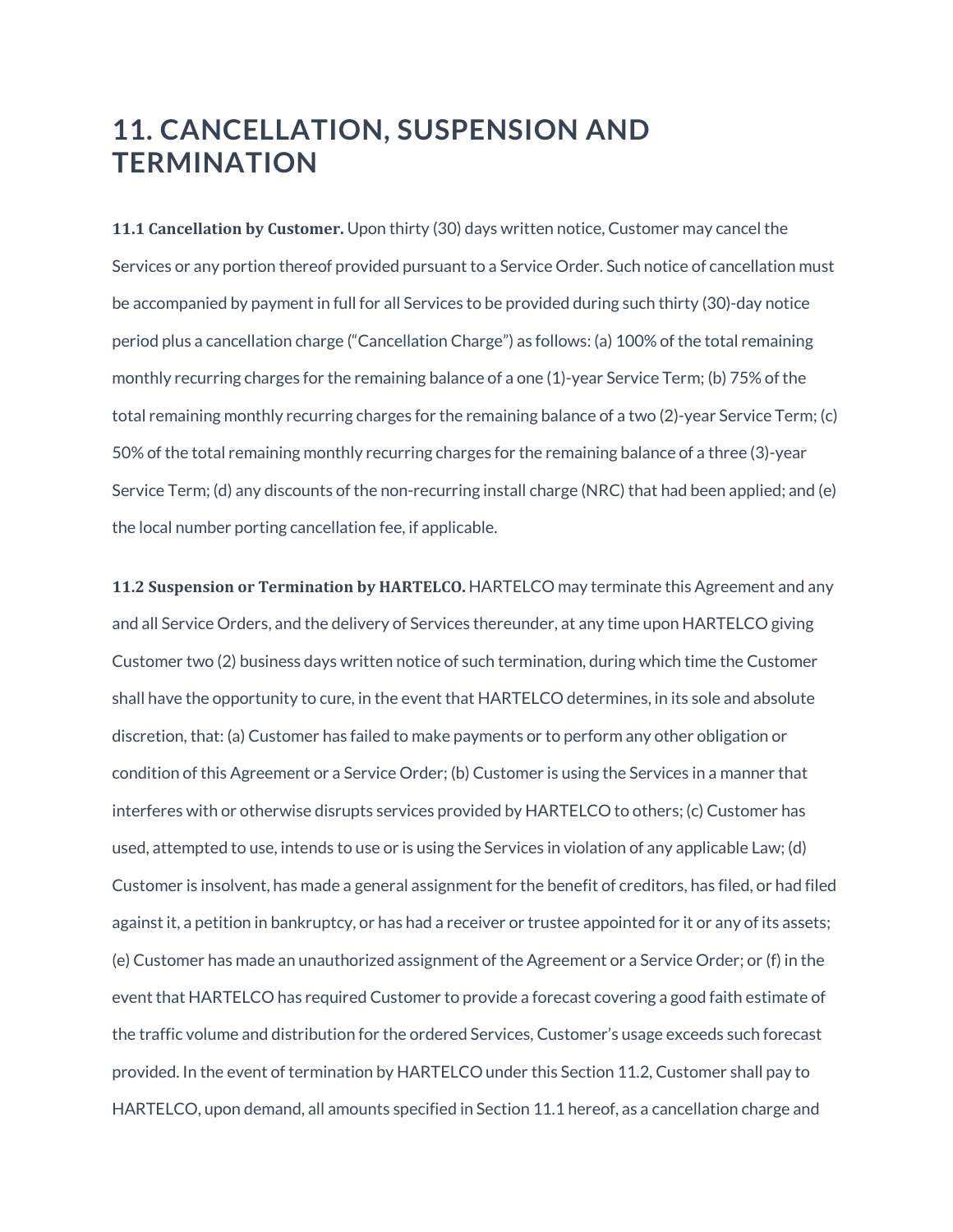not as a penalty, and HARTELCO may exercise any and all remedies at law, in equity and/or under this Agreement. HARTELCO may suspend any or all of the Services being provided to Customer immediately if any of the foregoing grounds for termination exists. If Services are suspended, a restoration charge may apply and a deposit in an amount equal to one (1)-month's recurring charges, or greater, may be required, at HARTELCO's sole discretion, prior to HARTELCO restoring the Services. In addition, if HARTELCO discovers or suspects that Customer has engaged in, attempted to engage in, intends to engage in or is engaging in fraudulent or other unlawful activity, HARTELCO has the right to provide Customer's contact information to the police and other government authorities. HARTELCO may also terminate this Agreement, the Services and all related Service Orders at the end of the term stated in the Service Order by providing written notice to Customer prior to expiration of the thencurrent term; HARTELCO has no obligation to permit renewal of the Services and/or Service Orders.

**11.3 Additional Cancellation and Termination Charges.** In the event of any cancellation or termination described in this Agreement, Customer shall also pay HARTELCO an amount equal to any and all Tariffs, termination charges, porting fees, expenses, taxes, fees, costs and additional charges due under any and all applicable Service Orders, and any charges due to any carrier or Broadband Service provider that has provided services to Customer.

**11.4 Cancellation for Legal Compliance.** Notwithstanding the foregoing, and upon thirty (30) days prior written notice, either Customer and HARTELCO shall have the right, without payment of any cancellation charge or other liability, to cancel any affected portion of the Services if: (a) HARTELCO is prohibited by Law from providing such portion of the Services; (b) any material rate or term contained herein and relevant to the affected Services is substantially changed by or as a result of any regulation or order issued by any court of competent jurisdiction, the Federal Communications Commission, any other local, state or federal government authority, or any carrier or Broadband Service provider; or (c) any carrier or Broadband Service provider from which HARTELCO is purchasing and reselling services to Customer is unable to provide its services to HARTELCO.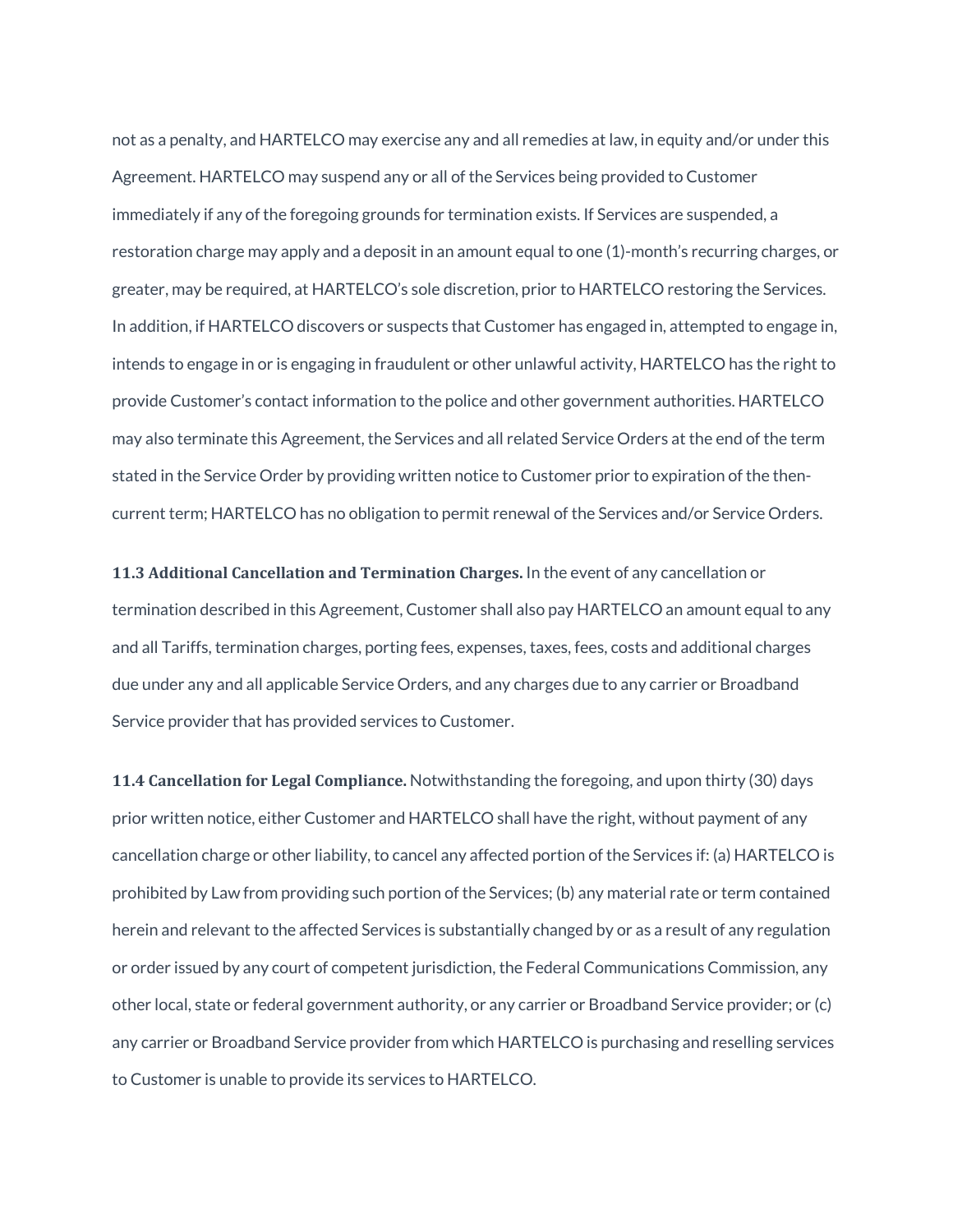#### **12. EMERGENCY 911 SERVICES**

**12.1 Generally.** Emergency 911 services (including without limitation Enhanced 911 (E911) services) that may be provided by HARTELCO in connection with the Services may differ in certain respects from the emergency calling services provided by a traditional wire-line telecommunications provider. These differences may adversely affect the availability and/or timeliness of the provision of 911 services to Customer or others in the event of an emergency. Customer may have to enable 911 services on its devices or Services account. 911 dialing are not automatic. When a user dials 911 using the Services, the user will be routed to the general telephone number for the public safety answering point (PSAP) or local emergency service provider (which may not be answered outside business hours), and may not be routed to the 911 dispatcher(s) who are specifically designated to receive incoming 911 calls using traditional wire-line telecommunications 911 dialing. HARTELCO relies on third parties for the forwarding of information underlying the routing of 911 calls, and accordingly HARTELCO disclaims any and all liability or responsibility in the event such information is incorrect or delayed, or in the event the routing of a 911 call fails. In addition, due to limitations in technology, the location reported by HARTELCO to the public safety dispatcher for Customer's telephone may not include the Customer's specific office or other location within a business premises. Due to the inherent limitation in HARTELCO's provision of 911 services, CUSTOMER SHOULD ALWAYS HAVE AN ALTERNATE MEANS OF ACCESSING EMERGENCY 911 SERVICES.

**12.2 Locations of Users.** Customer is responsible for the accurate reporting of the physical location where the Services are to be used and for instructing each employee, agent and contractor that he/she must provide HARTELCO with the specific location in which he/she is located within the Customer's premises in the event of an emergency. Customer is required to maintain valid E911 addresses for each of Customer's physical locations where the Services are deployed. Should an emergency arise, emergency services may be delayed or may be unable to respond to Customer's needs if Customer's account does not have a valid E911 address on file. Failure to provide and maintain valid and current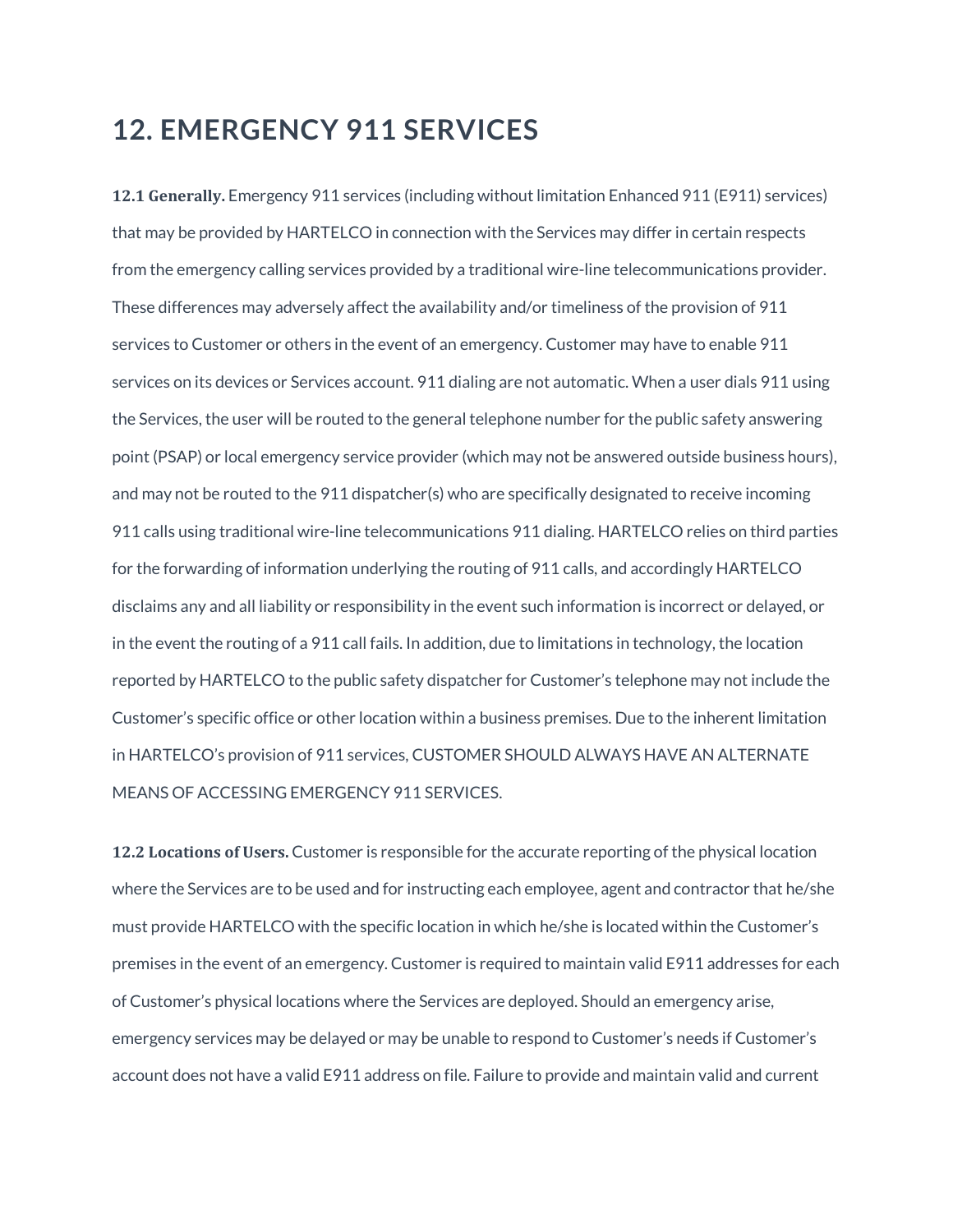information as to the physical location of the telephone(s) could result in a charge to the Customer's account. In the event that any equipment used in connection with the Services is moved to another location, Customer is responsible for notifying HARTELCO and updating Customer's account records to reflect the new address where the Services are to be provided, and for instructing each employee, agent and contractor that he/she must update HARTELCO promptly when such employee, agent or contractor changes the physical location to which the Services are being provided. Even though Customer will be able to use the Services in the event Customer changes the physical location where the Services are to be provided, failure to update emergency dispatch information promptly could result in the failure to dispatch.

**12.3 Limitations.** As indicated in Sections 12.1 and 12.2, HARTELCO's provision of Enhanced 911 service has several limitations. Those limitations may prevent Customer from making emergency calls. Additional factors that could result in Enhanced 911 failures include but are not limited to any of the following:

Loss of electrical power

Loss of Internet connection for any reason

Defective customer premises equipment

Network congestion

Delays in updating Customer's registered service address

Unavailability of E911 service for phones or addresses outside the United States or Canada

Customer should inform all employees, agents and contractors who may have access to E911 service about this section of the Agreement and make sure they understand the terms and conditions under which the E911 service is available. Customer is solely responsible for marking its telephones and any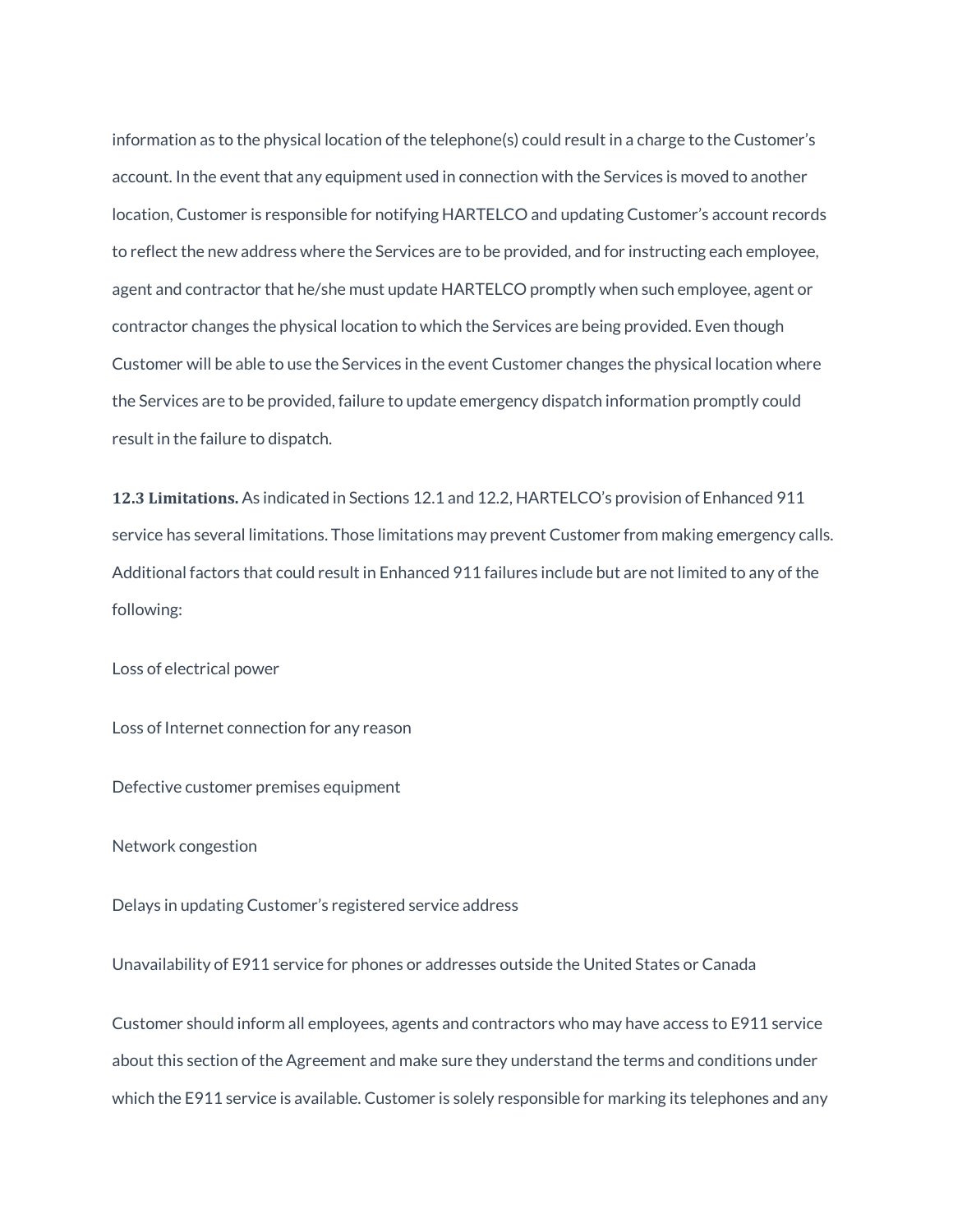other devices regarding the potential non-availability of traditional 911 or E911 dialing. In addition, Customer should inform its employees, agents and contractors of the following guidelines for use of 911 or E911 service in connection with the Services:

Do not hang up from a 911 or E911 emergency service call unless and until instructed to do so by the 911 operators.

If the call is disconnected for any reason, immediately dial 911 again.

The caller must be prepared to provide a physical address and a callback telephone number to the 911 operators.

## **13. DISCLAIMER AND LIMITATION OF LIABILITY**

**13.1 GENERALLY.** HARTELCO DISCLAIMS ALL WARRANTIES, EXPRESS, IMPLIED, STATUTORY OR ARISING FROM A COURSE OF DEALING OR PERFORMANCE, WITH REPSECT TO THE SERVICES, EQUIPMENT, AND ANY OTHER HARTELCO PRODUCTS, SERVICES OR EQUIPMENT PROVIDED HEREUNDER, INCLUDING, BUT NOT LIMITED TO, WARRANTIES OF MERCHANTABILITY, FITNESS FOR A PARTICULAR PURPOSE, PERFORMANCE IN A WORKMAN-LIKE MANNER, COMPLIANCE WITH LAWS, QUALITY, ACCURACY, COMPLETENESS OR CURRENCY OF INFORMATION, SYSTEM INTEGRABILITY, TITLE, QUIET ENJOYMENT AND NON-INFRINGEMENT. HARTELCO DOES NOT REPRESENT, WARRANT OR COVENANT THAT THE PRODUCTS, SERVICES OR EQUIPMENT PROVIDED WILL OPERATE UNINTERRUPTED, ERROR FREE OR WITHOUT DEGREDATION OR LOSS OF DATA, OR BE SECURE. IN NO EVENT WILL HARTELCO OR ITS AFFILIATE, THIRD-PARTY SERVICE PROVIDER, FACILITY OPERATOR OR CARRIER, OR THEIR RESPECTIVE OWNERS, DIRECTORS, MANAGERS, OFFICERS, EMPLOYEES OR AGENTS (COLLECTIVELY, "HARTELCO PARTIES") BE LIABLE FOR ANY DIRECT, ACTUAL, INDIRECT, CONSEQUENTIAL, SPECIAL, PUNITIVE OR ANY OTHER DAMAGES, OR FOR ANY COST OF COVER OR LOST PROFITS OF ANY KIND OR NATURE WHATSOEVER, ARISING FROM OR RELATED TO THIS AGREEMENT OR AN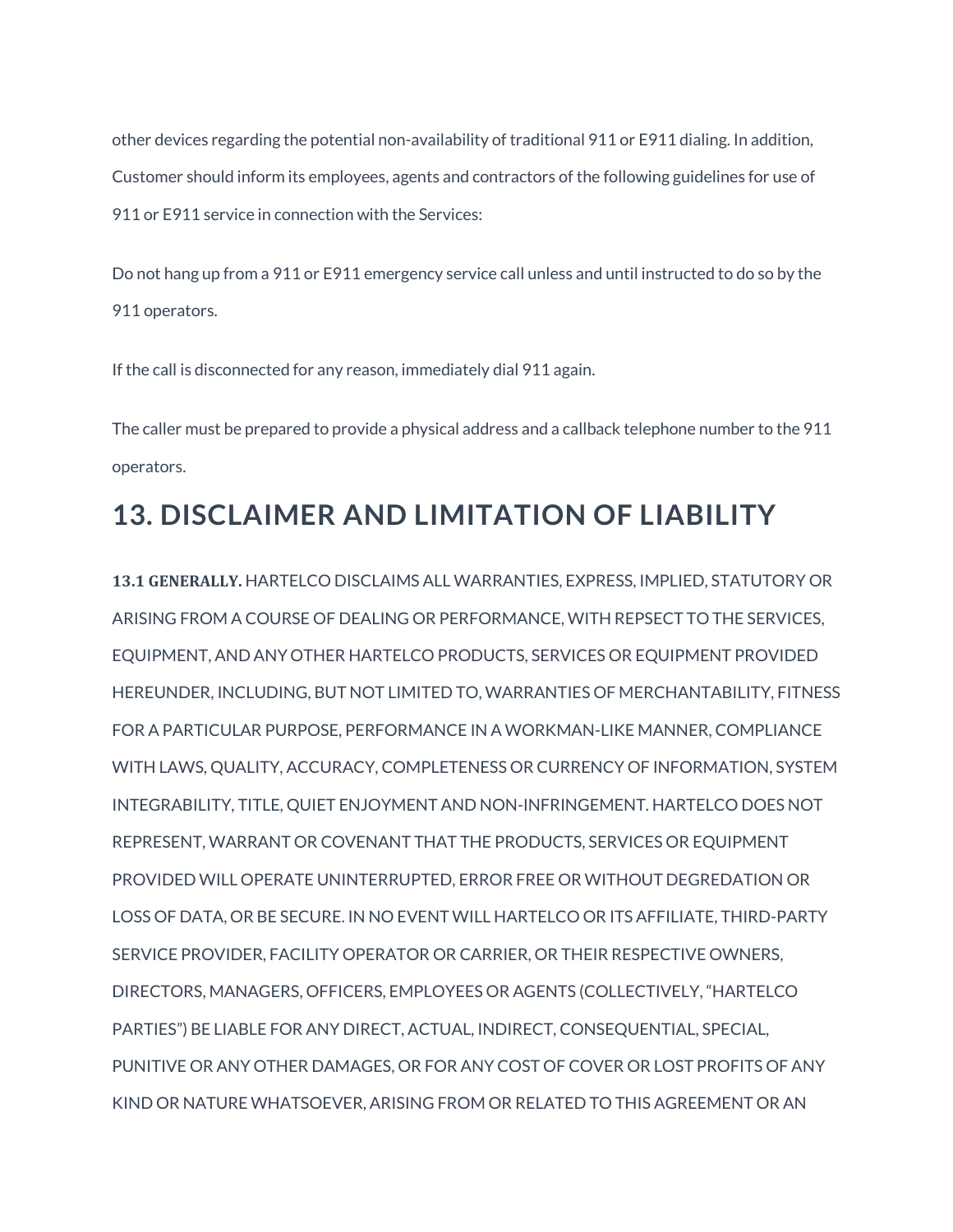HARTELCO PARTY'S PERFORMANCE OR NONPERFORMANCE OF OBLIGATIONS HEREUNDER, A FAILURE OF OR A DEFECT IN THE SERVICES, EQUIPMENT OR ANY PRODUCT, AN HARTELCO PARTY'S VIOLATION OF A THIRD PARTY'S RIGHT, OR AN HARTELCO PARTY'S ACTS OR OMISSIONS. HARTELCO WILL NOT BE LIABLE FOR THE ACTS OR OMISSIONS OF, A FAILURE OR A DEFECT IN ANY PRODUCT OR SERVICE PROVIDED BY, OR VIOLATION OF ANY THIRD PARTY'S RIGHTS BY ANY THIRD-PARTY SERVICE PROVIDER, FACILITY OPERATOR OR CARRIER. THE HARTELCO PARTIES' MAXIMUM TOTAL LIABILITY TO CUSTOMER WILL NOT EXCEED ONE MONTH'S RECURRING CHARGES UNDER THE RELEVANT SERVICE ORDER.

**13.2 EMERGENCY 911 SERVICES.** IN ADDITION TO THE FOREGOING, IN NO EVENT WILL ANY HARTELCO PARTY BE LIABLE FOR ANY CLAIM, DAMAGE, OR LOSS RELATED TO 911 DIALING OR THE INABILITY TO REACH 911 EMERGENCY SERVICES, AND CUSTOMER HEREBY WAIVES AND RELEASES ALL CLAIMS AND ACTIONS ARISING FROM OR RELATED TO 911 DIALING OR THE INABILITY TO REACH 911 EMERGENCY SERVICES. CUSTOMER AGREES TO DEFEND AND INDEMNIFY THE HARTELCO PARTIES FROM AND AGAINST ANY CLAIM OR ACTION, AND ANY AND ALL RELATED LOSSES, DAMAGES, LIABILITIES, PENALTIES, SETTLEMENT OBLIGATIONS, COSTS, ATTORNEYS' FEES AND OTHER LEGAL EXPENSES, RELATED TO 911 DIALING OR THE INABILITY TO REACH 911 EMERGENCY SERVICES.

### **14. INDEMNIFICATION**

**14.1 Indemnification by HARTELCO.** HARTELCO will defend Customer, at its expense, against any third-party claim or action, and indemnify Customer from any and all losses, damages, liabilities, settlement obligations, costs, attorneys' fees and other legal expenses related to such third-party claim or action, for bodily injury, death or property damage arising from HARTELCO's gross negligence or willful misconduct. Customer must: (a) promptly notify HARTELCO in writing of the claim or action; (b) allow HARTELCO to control, and cooperate with HARTELCO in, the defense and any related settlement negotiations; and (c) be and remain in compliance with this Agreement.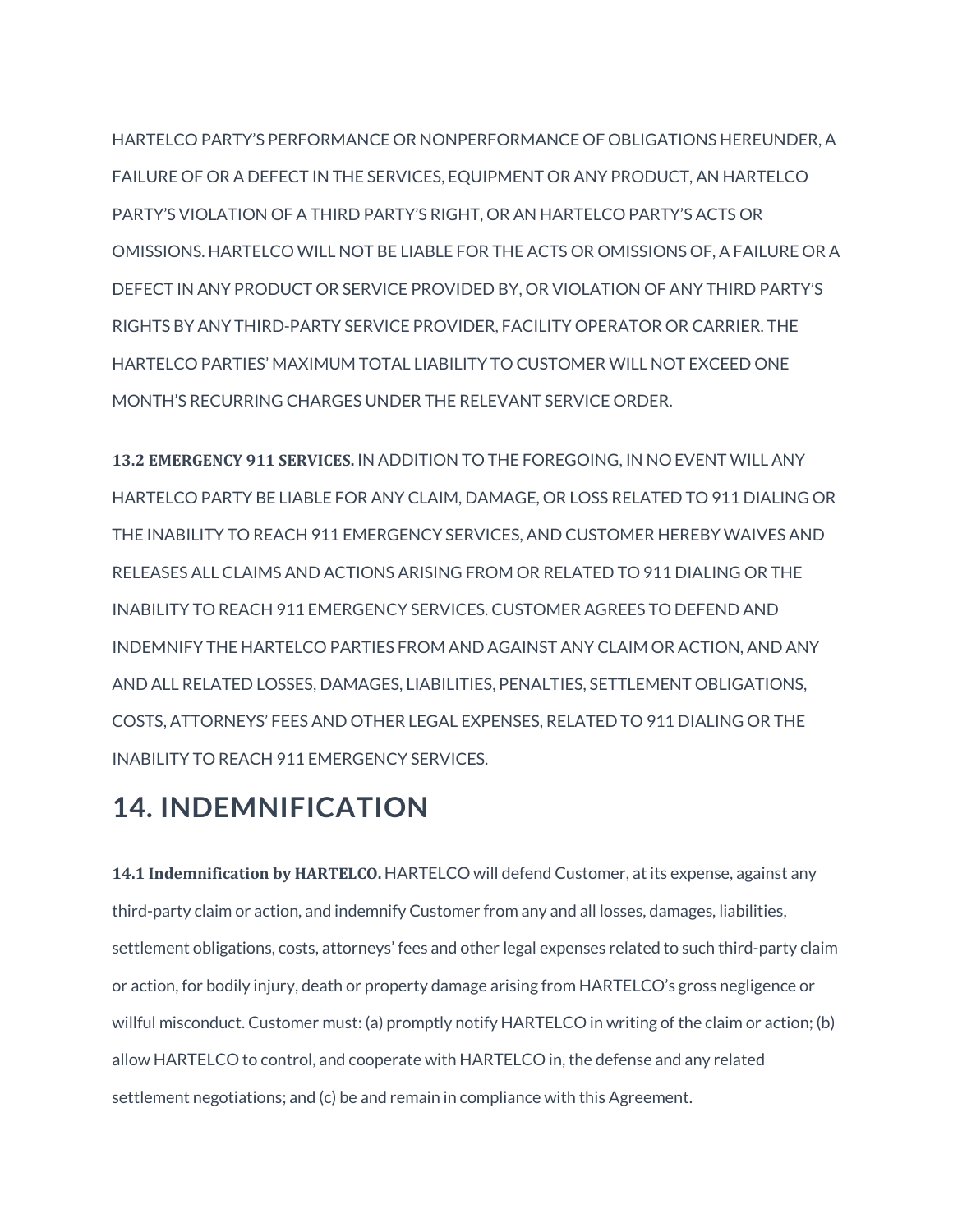**14.2 Indemnification by Customer.** Customer will defend the HARTELCO Parties, at Customer's expense, against any third-party claim or action, and indemnify the HARTELCO Parties from any and all losses, damages, liabilities, penalties, settlement obligations, costs, attorneys' fees and other legal expenses related to such third-party claim or action, arising from or related to: (a) Customer's breach of this Agreement or an agreement between Customer and a third party; (b) Customer's violation, infringement or misappropriation of the third party's intellectual property or other rights in Customer's use of the Services or Equipment; (c) Customer's violation of the third party's privacy, publicity, personality or other rights; (d) Customer's fraud in use of the Services or Equipment or fraud or misrepresentation regarding the nature or volume of Customer's traffic; (e) Customer's violation of an applicable Law; (f) bodily injury, death or property damage to the extent such claim or action arises from the negligence, gross negligence or willful misconduct of Customer, or if strict liability applies; or (g) Customer's business, acts or omissions. Customer will not settle any claim or action without HARTELCO's prior written consent. HARTELCO will have the option, at its expense, to participate in the defense or settlement of the claim or action with counsel of its own choosing. If a conflict of interests arises or exists between the parties or if HARTELCO has a good faith belief that its rights are being harmed by the counsel selected by Customer, HARTELCO will have the right to retain separate counsel to represent its interests at Customer's sole cost and expense.

#### **15. PRIVACY**

The Services use the public Internet and third-party networks to transmit voice communications and data. HARTELCO is not liable for the interception, use or disclosure of Customer's voice communications or data. HARTELCO does not represent, warrant or covenant that the Services or Equipment will maintain the privacy or security of Customer's voice communications or data.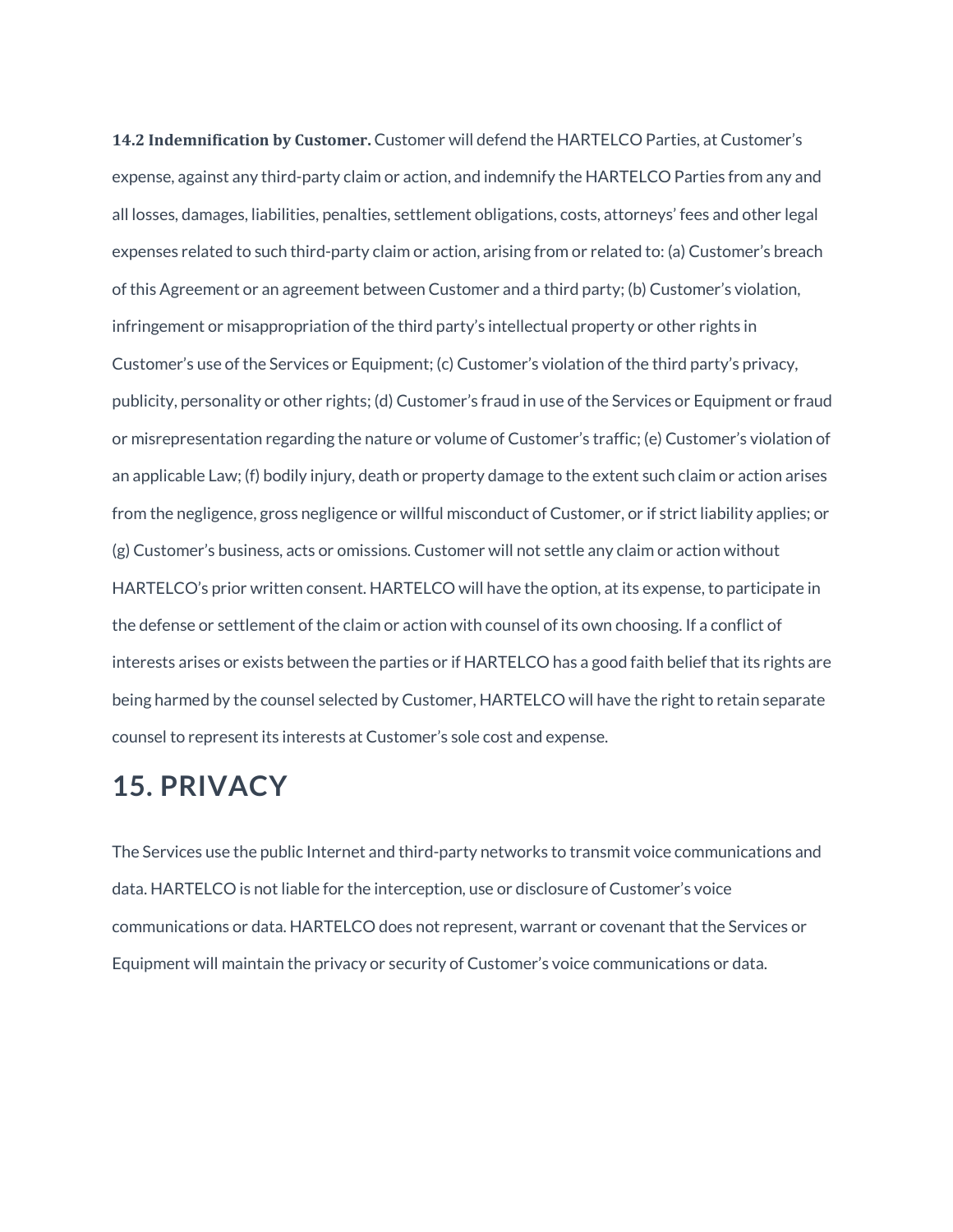## **16. NOTICES**

Any notice required or permitted to be given pursuant to this Agreement shall be given in writing by overnight delivery service, sent via certified mail, return receipt requested, emailed, or delivered by hand, and such notice shall be deemed to have been given and received when delivered or when delivery was refused, or with respect to electronic transmissions, at the time of transmission (unless the sender received a notice of transmission failure). HARTELCO may send any notice to Customer at Customer's latest physical address or email address provided by Customer. HARTELCO may, in addition to all other methods of giving notice, send any notice to Customer's mailbox in Customer's account on the HARTELCO Customer Care Portal. Customer must send all notices to the physical address, or email address stated on HARTELCO's web site (www.Hartelco.com) as HARTELCO's current contact information.

### **17. FORCE MAJEURE**

HARTELCO's performance of any part of this Agreement shall be excused to the extent that it is hindered by flood, fire, natural disaster, strike, riot, war, terrorism, hostile attack, governmental action, cable cuts, supplier shortages, breaches, or delays, or any other cause (whether similar or dissimilar to those listed) beyond HARTELCO's reasonable control ("Force Majeure"). HARTELCO may terminate the Services without liability in the case a Force Majeure hinders HARTELCO's performance for more than five (5) days.

## **18. ENFORCEMENT**

In the event a suit is brought or an attorney or collection agency is retained by HARTELCO to enforce the terms of this Agreement or any Service Order, or to collect any monies due hereunder, or to collect money damages for breach thereof, HARTELCO shall be entitled to recover, in addition to any other remedy available at law or in equity, reimbursement for reasonable attorneys' fees, court costs, collection costs, costs of investigation and other related expenses incurred in connection therewith.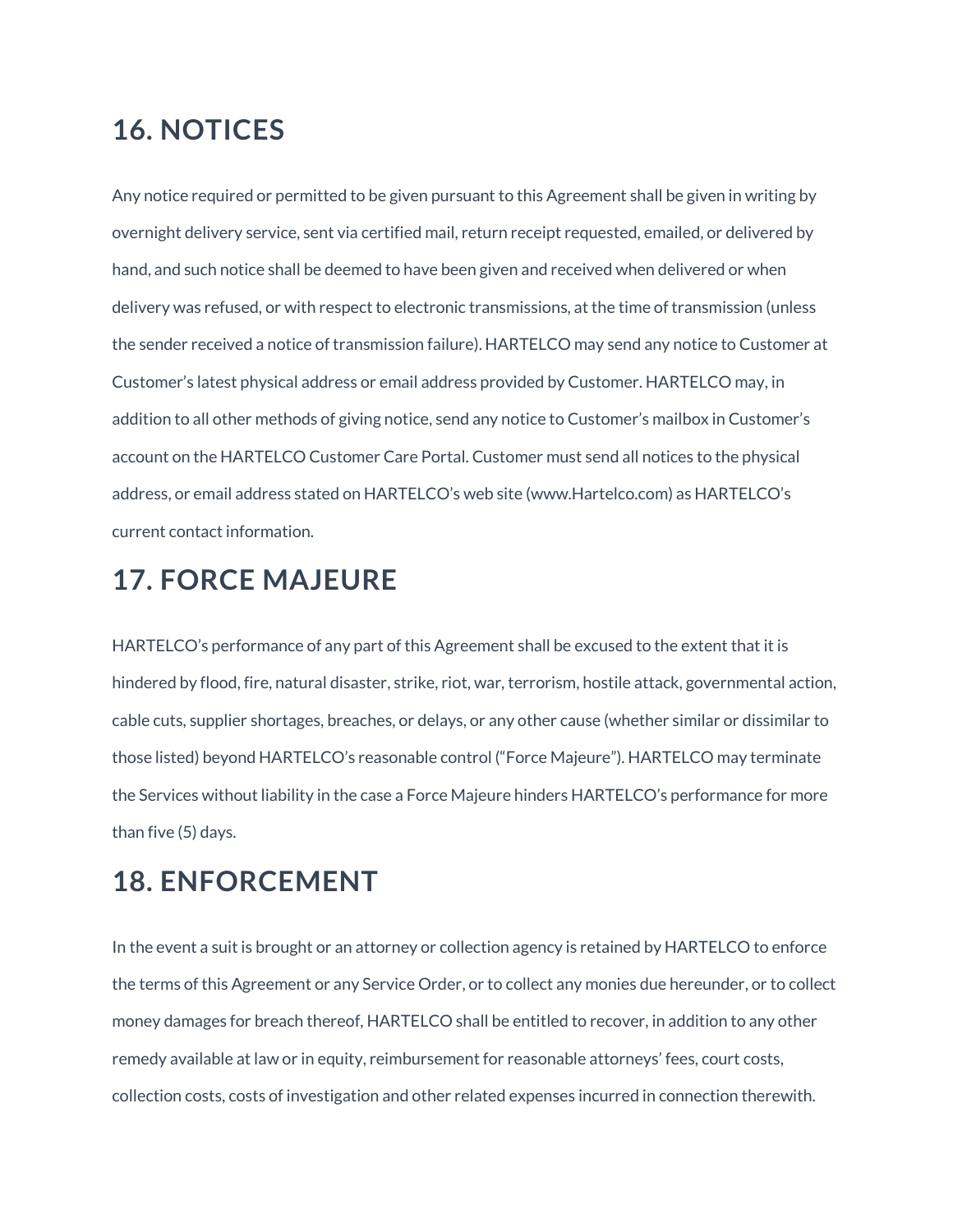## **19. ENTIRE AGREEMENT**

This Agreement, all documents referred to herein and any related Service Order executed by the parties constitute the entire agreement between the parties and supersede any and all prior agreements between the parties with respect to the subject matter hereof. No additions, deletions or modifications to this Agreement or any Service Order shall be binding unless (a) made in a writing signed by both parties or (b) agreed to by the party to be charged by electronic means. In the event of a conflict between any of the terms and conditions of this Agreement and any Service Order, the terms and conditions in the Service Order shall prevail.

## **20. NO CLASS ACTION**

Customer irrevocably waives any right Customer may have to serve as a representative or as a private attorney general, or to participate as a member of a class of claimants, in any lawsuit, arbitration or other proceeding against any HARTELCO Party arising from, related to or connected with this Agreement.

## **21. BINDING NATURE AND ASSIGNMENT**

This Agreement and any related Service Orders shall be binding upon and inure to the benefit of the parties hereto and their respective successors or assigns; provided, however, that Customer shall not assign or transfer its rights or obligations hereunder without the prior written consent of HARTELCO. HARTELCO may subcontract all or any part of the Services provided and assign and transfer its rights and obligations under this Agreement.

## **22. ELECTRONIC COMMUNICATIONS**

Customer consents to receive all notices in electronic form. Both parties agree that any agreements and notices made, accepted and/or given by one or both parties in electronic form are as legally binding as if made in physical written form.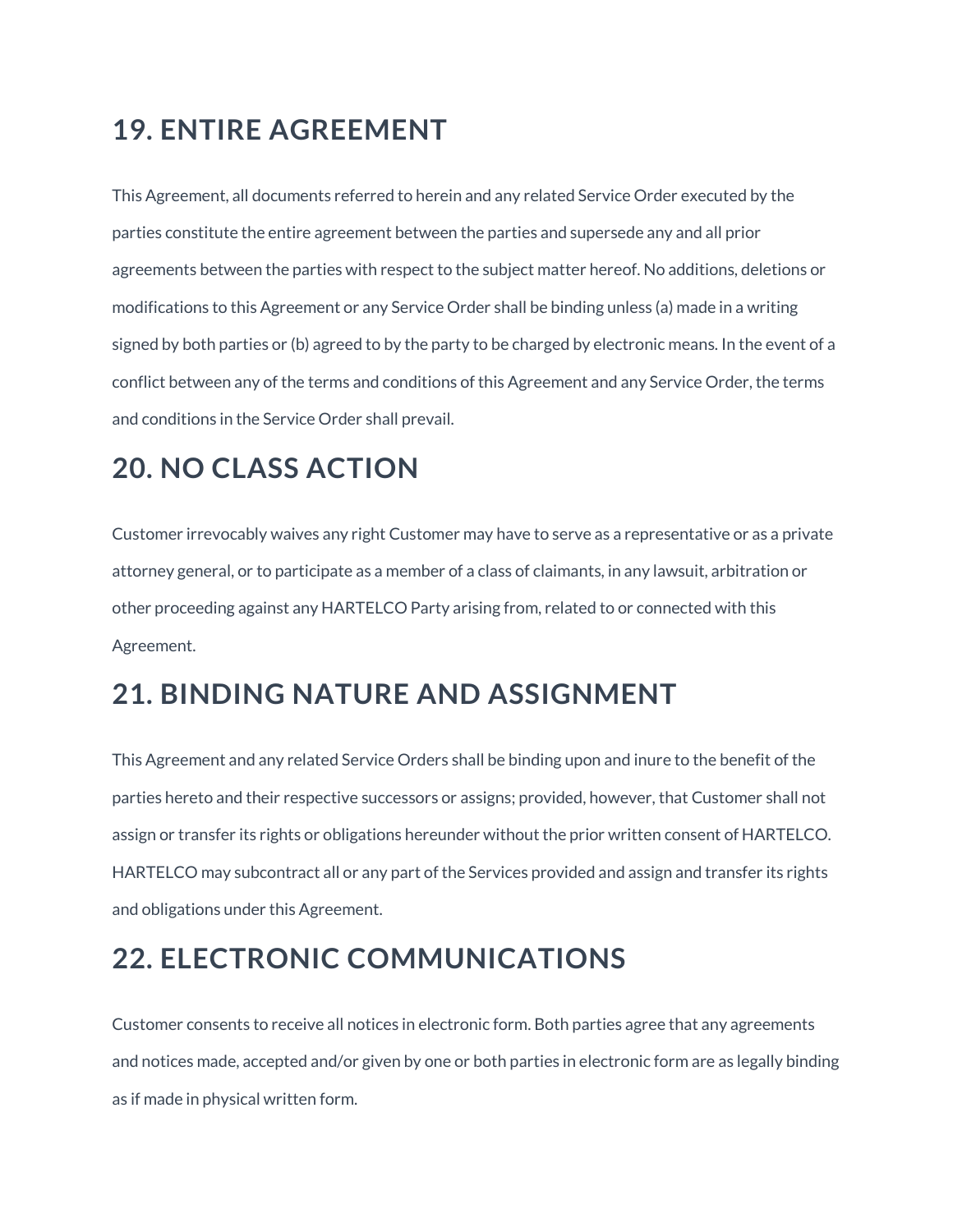## **23. ONLINE ACCOUNT RESPONSIBILITY**

Customer is solely responsible for protecting the secrecy of its username and password. Customer will be liable for any access and/or use of its account, authorized or unauthorized, using Customer's username and password. Customer must notify HARTELCO immediately if it suspects unauthorized use of its account.

## **24. INDEPENDENT CONTRACTORS**

The parties are independent contractors. Nothing contained herein shall be construed as creating any agency, partnership, or other form of joint venture or enterprise between the parties.

## **25. GOVERNING LAW**

This Agreement and any related Service Orders shall be governed by and construed according to the laws of the State of Illinois, without regard to its conflict of laws provisions.

## **26. LIMITATION ON CLAIMS**

No cause of action may be asserted against either party more than one (1) year after the time the facts giving rise to the cause of action are discovered or should have been discovered.

## **27. ARBITRATION**

Any dispute or controversy arising out of or in connection with this Agreement or any related Service Order, or otherwise related to the Services or Equipment, shall be resolved by binding arbitration. The Federal Arbitration Act and federal arbitration law applies to this Agreement. The arbitration will be administered by the American Arbitration Association (AAA), conducted by one (1) arbitrator, and conducted in accordance with the AAA's Commercial Arbitration Rules. The arbitration shall be conducted in Springfield, Illinois. The parties' briefs and other documents and the arbitrator's findings and decision will be confidential unless required to be disclosed by law. Neither party may use any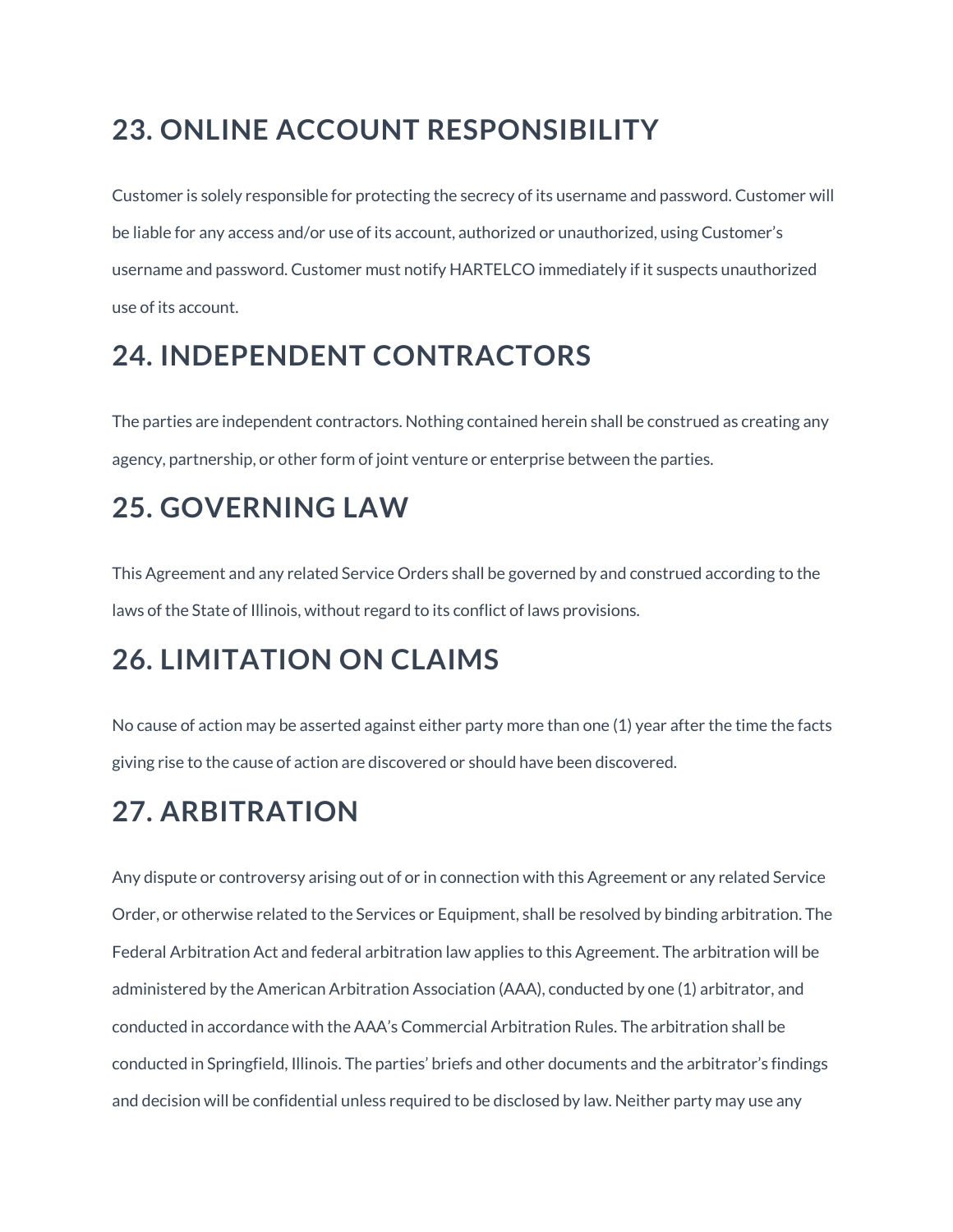finding or decision of the arbitrator in existing or subsequent litigation or arbitration involving any other person, entity or organization. The arbitrator must have sufficient experience in the matter(s) at issue. The arbitrator's decision shall follow the plain meaning of the Agreement and shall be final and binding. Neither party shall have the right to appeal an error of law or fact. Each party shall bear the cost of preparing and presenting its case. The fees and expenses of the AAA, including the arbitrator, shall be the responsibility of the non-prevailing party. Any claim or action to enter or enforce the award shall be initiated in the state or federal courts for Springfield, Illinois. Notwithstanding the foregoing, either party may bring suit in court to enjoin unauthorized access or trespass to its computer networks or any misappropriation, infringement or violation of its intellectual property rights. The arbitrator will have the exclusive power to rule on the formation, interpretation, applicability, validity or enforceability of this Agreement, including without limitation the validity or enforceability of this arbitration agreement. The arbitrator will not have the power to conduct any form of class or collective arbitration nor join or consolidate claims by or for individuals.

#### **28. FORUM**

If any dispute or controversy arising out of or in connection with this Agreement or any related Service Order, or otherwise related to the Services or Equipment, cannot lawfully be resolved by arbitration as described in Section 27, the complainant must bring any claim or action in the state or federal courts for Springfield, Illinois, and the parties waive any objection based on personal jurisdiction, venue or forum non conveniens.

#### **29. SEVERABILITY**

If any provision(s) of this Agreement or any related Service Order shall be held to be invalid, illegal, or unenforceable, the validity, legality, and enforceability of the remaining provisions shall not in any way be affected or impaired thereby and the parties further agree to substitute a valid provision that most closely approximates the economic effect of the invalid provision.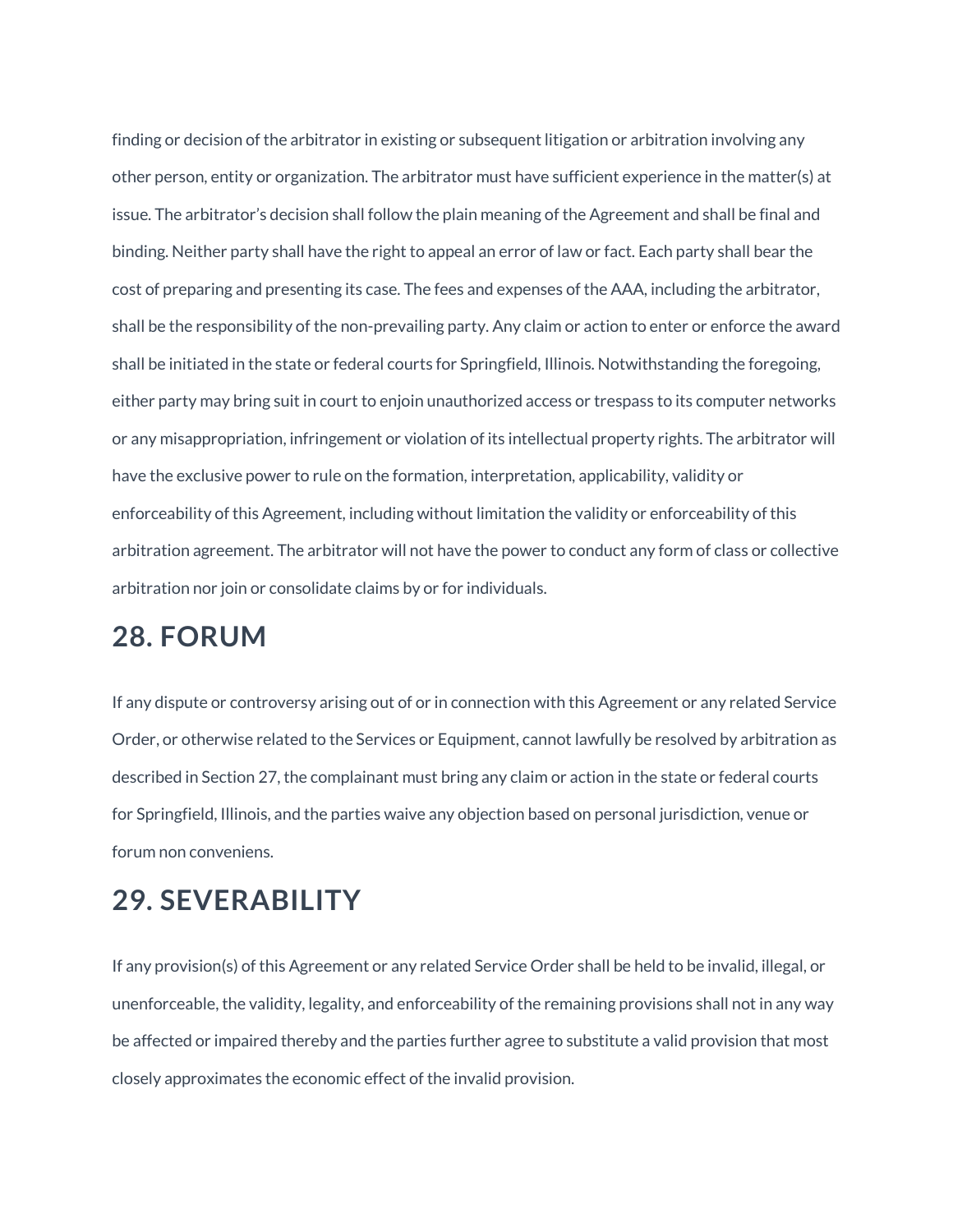### **30. WAIVER**

The failure of either party to require performance by the other party of any provision hereof shall not affect the full right to require such performance at any time thereafter, nor shall the waiver by either party of a breach of any provision hereof be taken or held to be a waiver of the provision itself.

## **31. CONSTRUCTION**

To the extent permitted by applicable law, the parties agree to and do hereby waive any applicable statutory and common law that may permit a court to construe a contract against its drafter.

## **32. SURVIVAL**

The terms and provisions contained in this Agreement and any related Service Order that, by their sense and context, are intended to survive the performance thereof by the parties hereto shall survive the completion of performance and termination or cancellation, including, without limitation, the making of any and all payments due hereunder.

#### **HARTELCO BUSINESS, LLC RATES AND TERMS**

Federal

Federal Price List

To see our Tariffs, click [here](https://www.voyant.com/tariffs)

Name Disclosure: On December 12, 2012 Zone Telecom, LLC, a Delaware limited liability company, changed its name to HARTELCO Business, LLC ("HARTELCO Business"), a Delaware limited liability company. HARTELCO Business has not changed any rates, regulations or conditions of service as a result of this name change, and customers will continue to receive the same quality service from HARTELCO Business as they always have.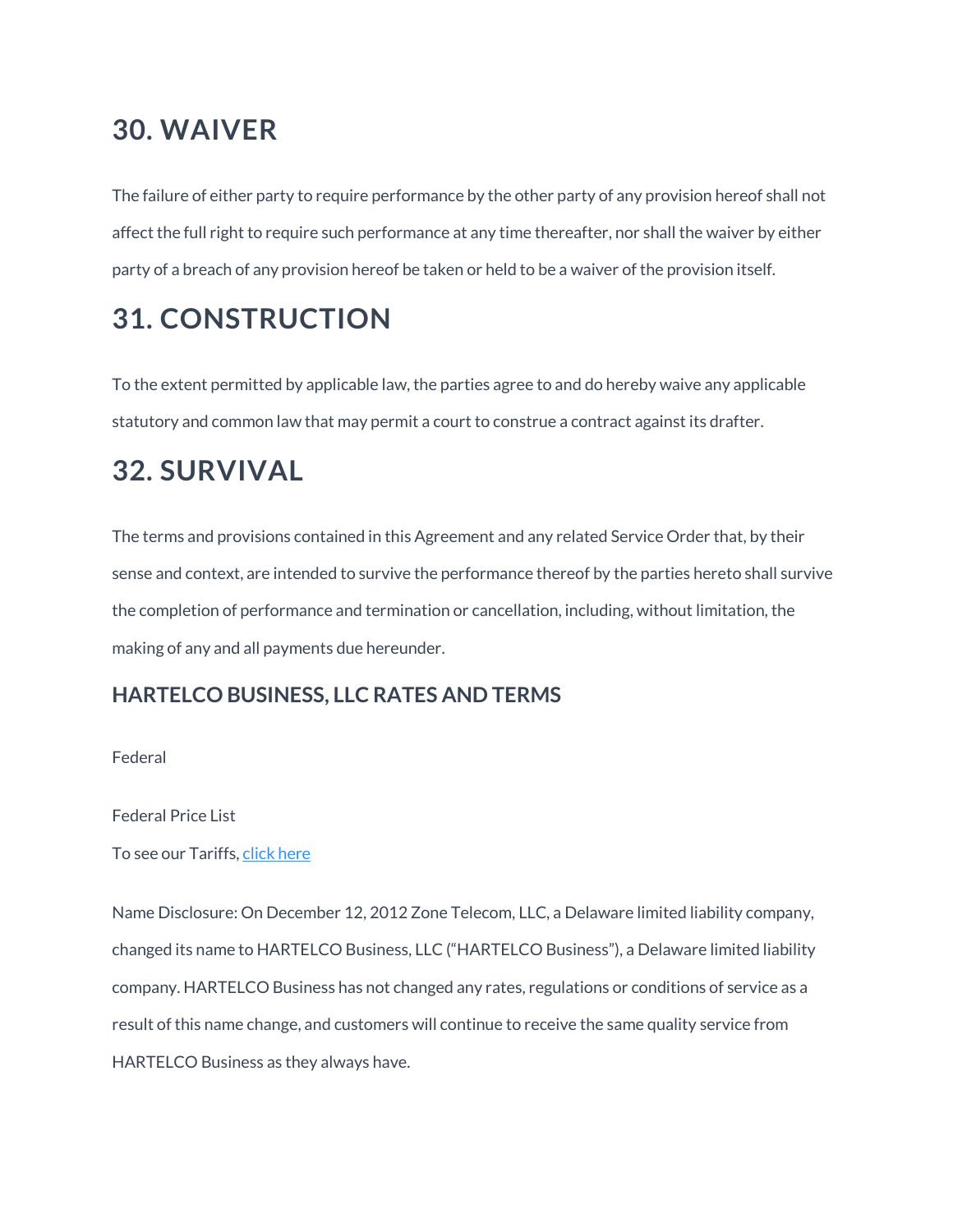#### **HARTELCO PRIVACY STATEMENT**

HARTELCO is committed to protecting your privacy and developing technology that gives you the most powerful and safe online experience. This Statement of Privacy applies to HARTELCO's website and governs data collection and usage. By using the HARTELCO website, you consent to the data practices described in this statement.

## **COLLECTION OF YOUR PERSONAL INFORMATION**

HARTELCO collects personally identifiable information, such as your email address, name, home or work address or telephone number. HARTELCO also collects anonymous demographic information, which is not unique to you, such as your ZIP code, age, gender, preferences, interests and favorites.

Information about your computer hardware and software is also automatically collected by HARTELCO. This information can include: your IP address, browser type, domain names, access times and referring website addresses. This information is used by HARTELCO for the operation of the service, to maintain quality of the service, and to provide general statistics regarding use of the HARTELCO website.

Please keep in mind that if you directly disclose personally identifiable information or personally sensitive data through HARTELCO public message boards, this information may be collected and used by others. Note: HARTELCO does not read any of your private online communications.

HARTELCO encourages you to review the privacy statements of websites you choose to link to from HARTELCO so that you can understand how those websites collect, use and share your information. HARTELCO is not responsible for the privacy statements or other content on websites outside of the HARTELCO family of websites.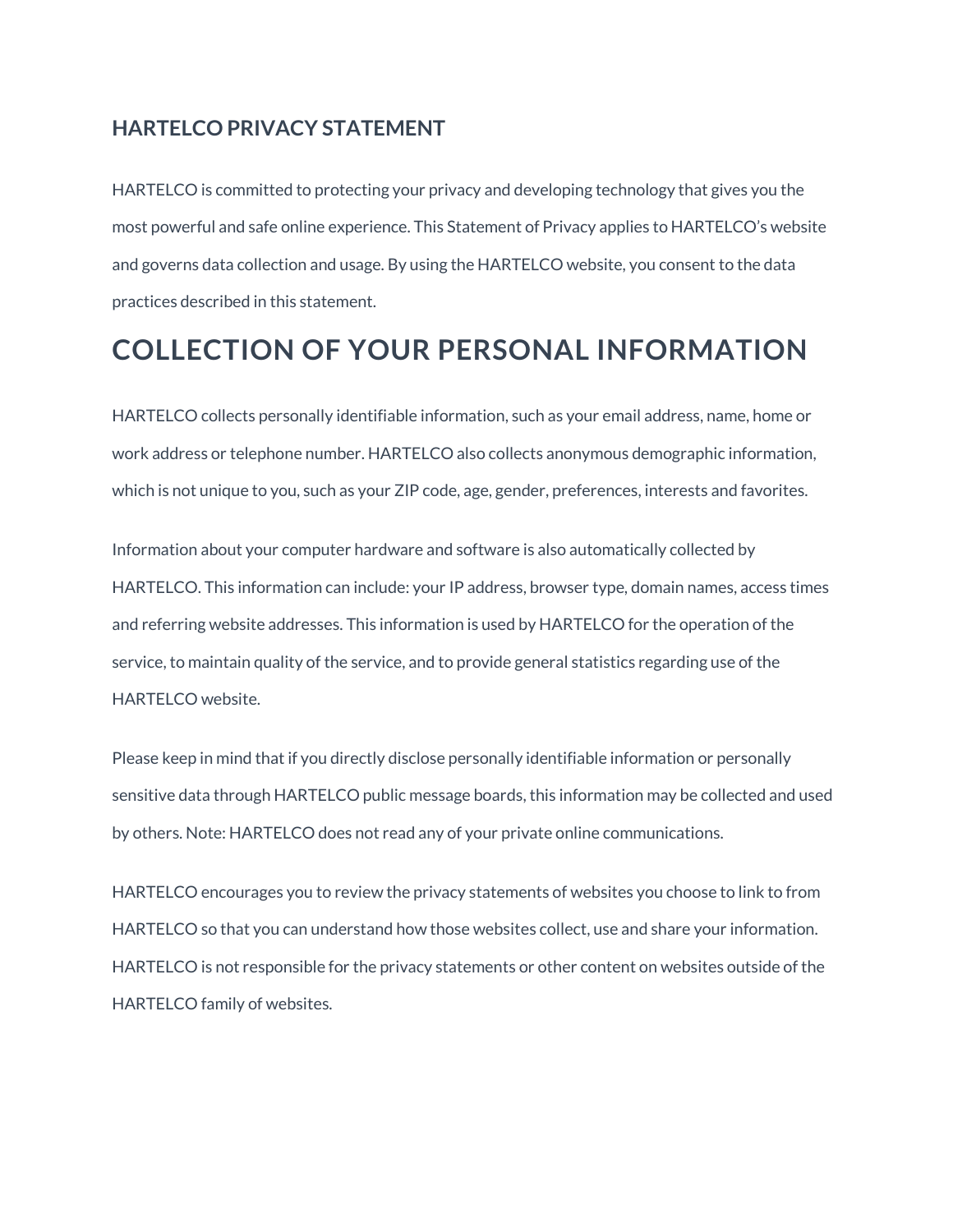#### **USE OF YOUR PERSONAL INFORMATION**

HARTELCO collects and uses your personal information to operate the HARTELCO website and deliver the services you have requested. HARTELCO also uses your personally identifiable information to inform you of other products or services available from HARTELCO and its affiliates. HARTELCO may also contact you via surveys to conduct research about your opinion of current services or of potential new services that may be offered.

HARTELCO does not sell, rent or lease its customer lists to third parties. HARTELCO may, from time to time, contact you on behalf of external business partners about a particular offering that may be of interest to you. In those cases, your unique personally identifiable information (email, name, address, telephone number) is not transferred to the third party. In addition, HARTELCO may share data with trusted partners to help us perform statistical analysis, send you email or postal mail, provide customer support, or arrange for deliveries. All such third parties are prohibited from using your personal information except to provide these services to HARTELCO, and they are required to maintain the confidentiality of your information.

HARTELCO does not use or disclose sensitive personal information, such as race, religion, or political affiliations, without your explicit consent.

HARTELCO keeps track of the websites and pages our customers visit within HARTELCO, in order to determine what HARTELCO services are the most popular. This data is used to deliver customized content and advertising within HARTELCO to customers whose behavior indicates that they are interested in a particular subject area.

HARTELCO websites will disclose your personal information, without notice, only if required to do so by law or in the good faith belief that such action is necessary to: (a) conform to the edicts of the law or comply with legal process served on HARTELCO or the site; (b) protect and defend the rights or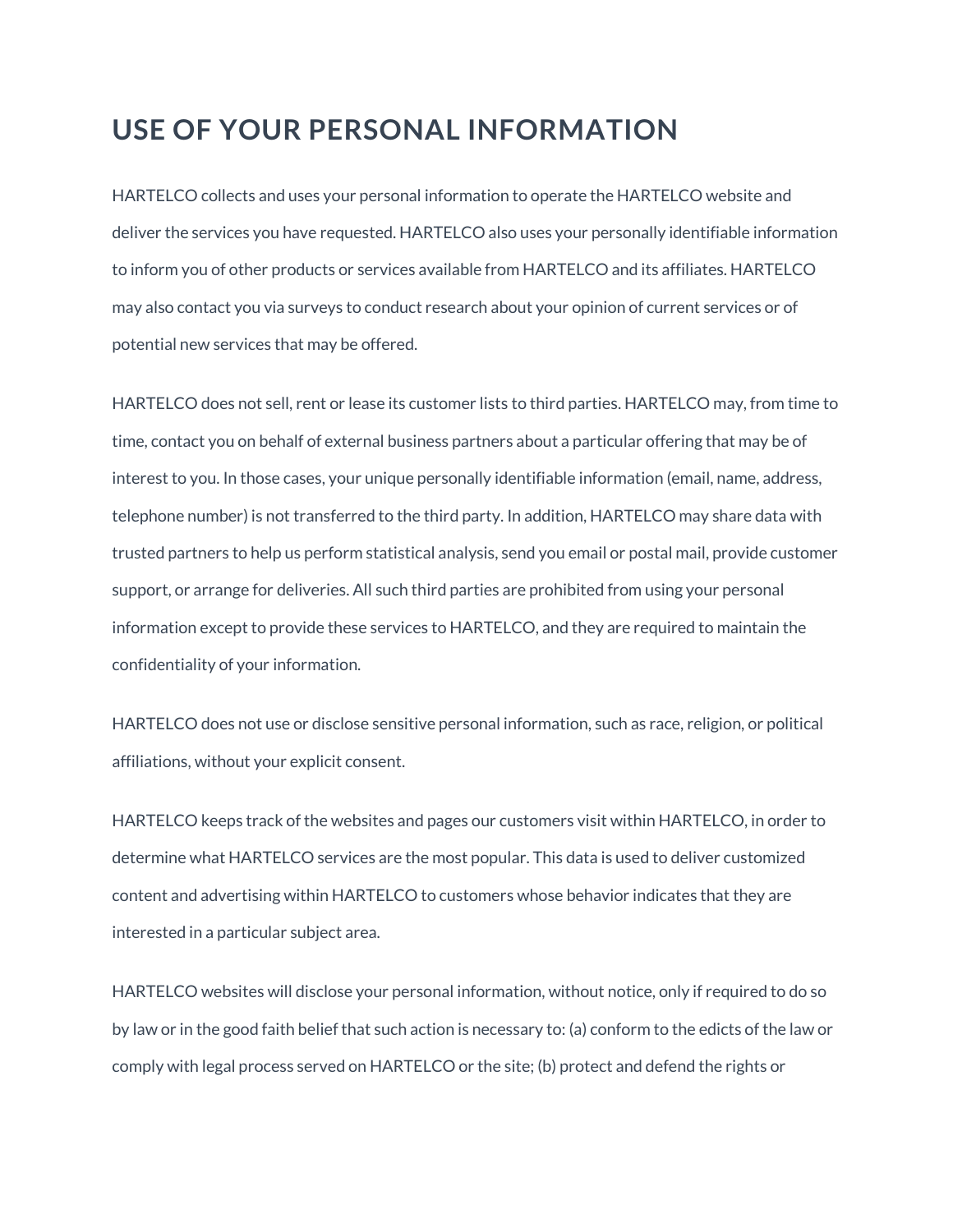property of HARTELCO; and, (c) act under exigent circumstances to protect the personal safety of users of HARTELCO, or the public.

#### **USE OF COOKIES**

The HARTELCO website uses "cookies" to help you personalize your online experience. A cookie is a text file that is placed on your hard disk by a webpage server. Cookies cannot be used to run programs or deliver viruses to your computer. Cookies are uniquely assigned to you, and can only be read by a web server in the domain that issued the cookie to you.

One of the primary purposes of cookies is to provide a convenience feature to save you time. The purpose of a cookie is to tell the Web server that you have returned to a specific page. For example, if you personalize HARTELCO pages, or register with HARTELCO site or services, a cookie helps HARTELCO to recall your specific information on subsequent visits. This simplifies the process of recording your personal information, such as billing addresses, shipping addresses, and so on. When you return to the same HARTELCO website, the information you previously provided can be retrieved, so you can easily use the HARTELCO features that you customized.

You have the ability to accept or decline cookies. Most web browsers automatically accept cookies, but you can usually modify your browser setting to decline cookies if you prefer. If you choose to decline cookies, you may not be able to fully experience the interactive features of the HARTELCO services or websites you visit.

## **SECURITY OF YOUR PERSONAL INFORMATION**

HARTELCO secures your personal information from unauthorized access, use or disclosure. HARTELCO secures the personally identifiable information you provide on computer servers in a controlled, secure environment, protected from unauthorized access, use or disclosure. When personal